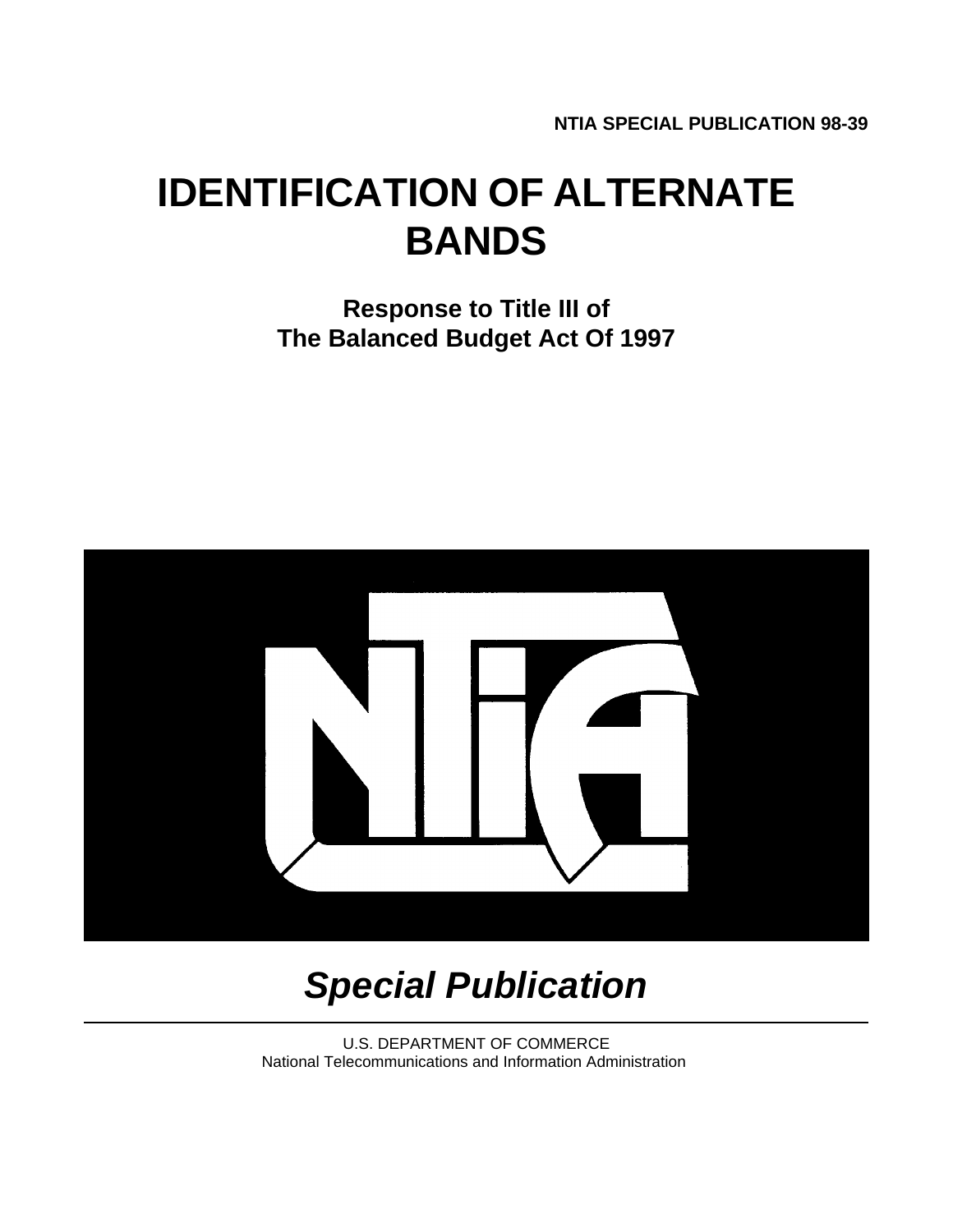# **IDENTIFICATION OF ALTERNATE BANDS**

 **Response to Title III of The Balanced Budget Act Of 1997**

# *Special Publication*

U.S. DEPARTMENT OF COMMERCE é National Telecommunications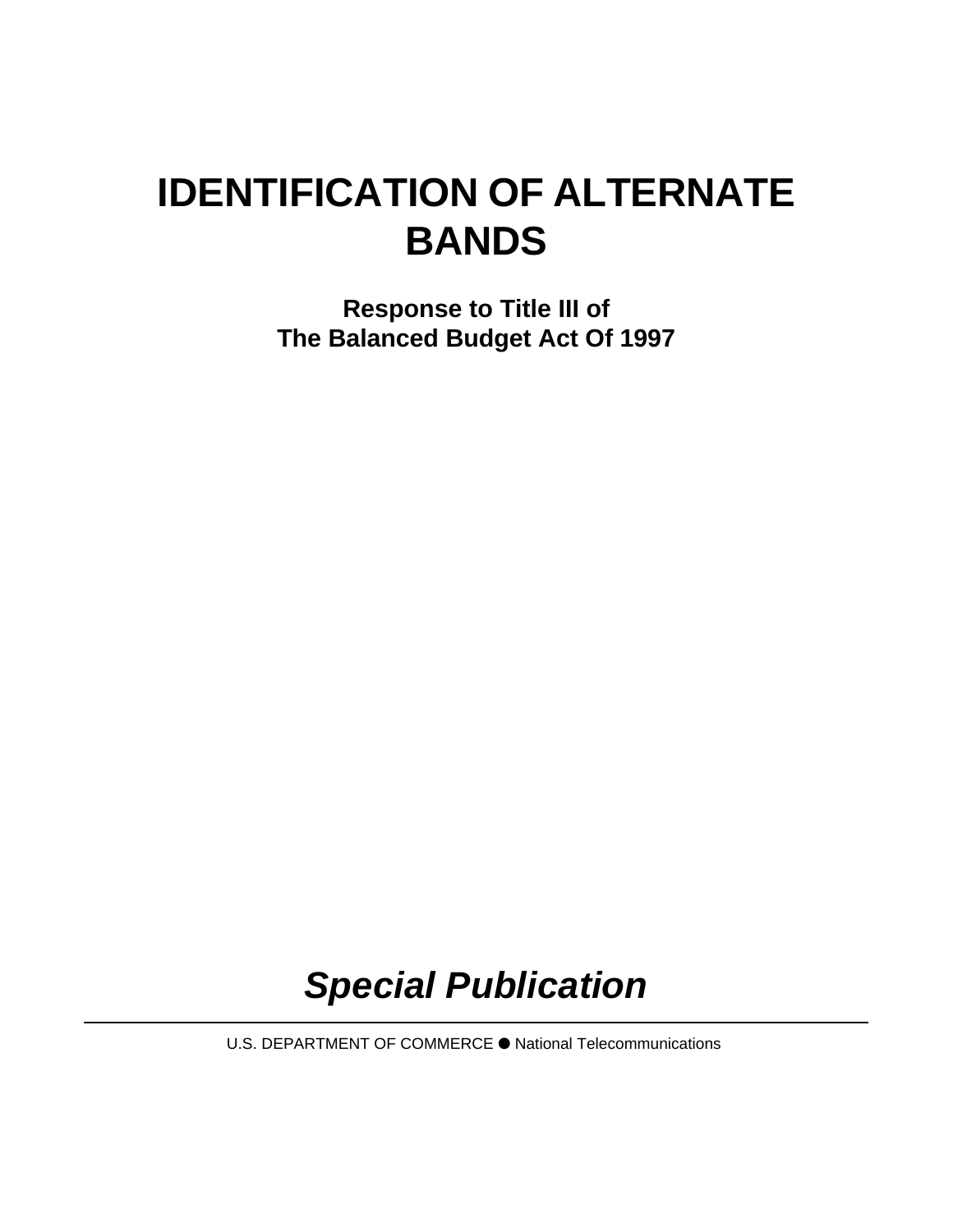**NTIA Special Publication 98-39**

# **Identification of Alternate Bands**

**In Response to The Balanced Budget Act Of 1997**

> **Gerald Hurt Ernesto Cerezo**



**U.S. DEPARTMENT OF COMMERCE** William Daley, Secretary

Larry Irving, Assistant Secretary for Communications and Information, and Administrator, National Telecommunications and Information Administration

**November 1998**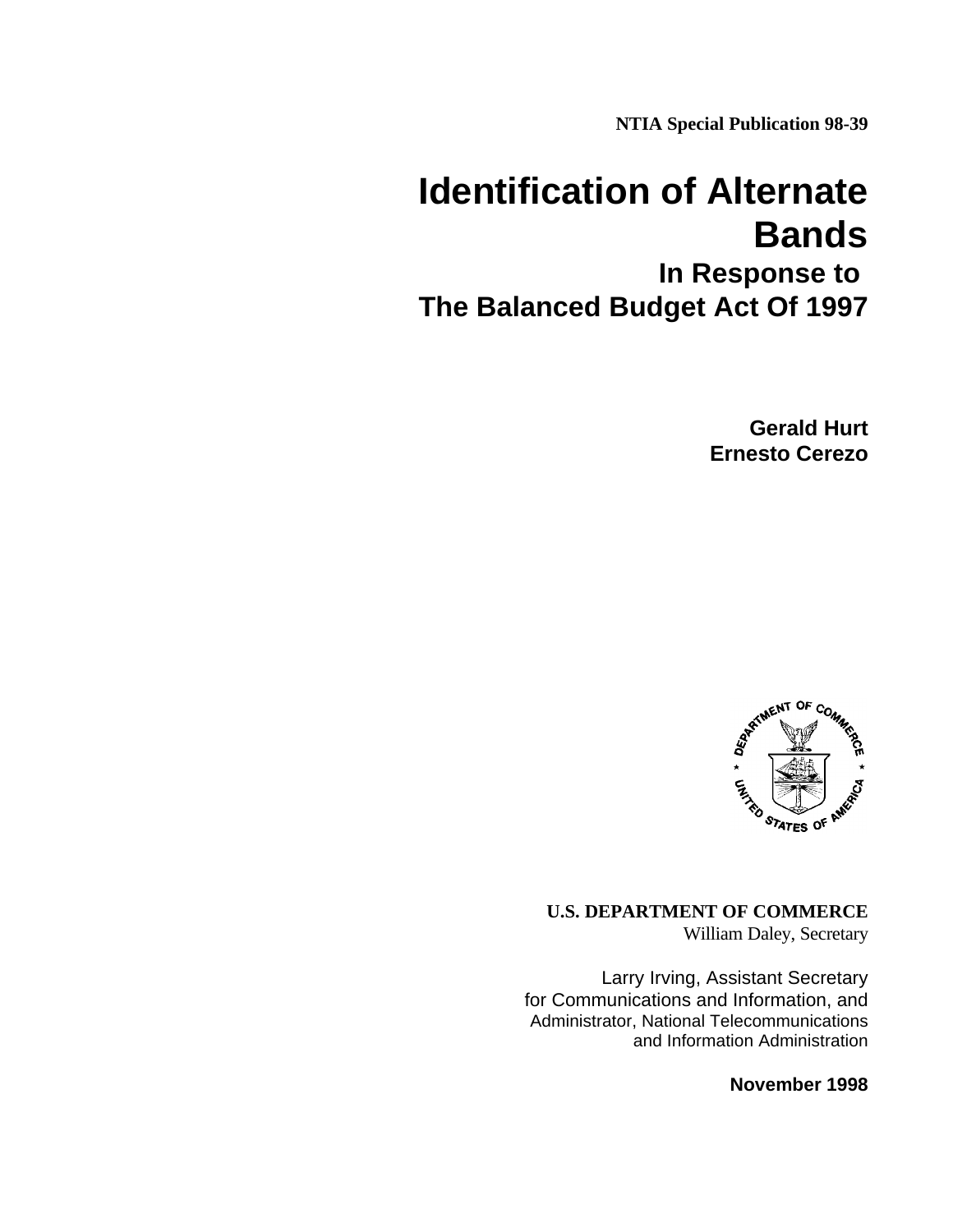# **EXECUTIVE SUMMARY**

## **INTRODUCTION**

Title III of the Balanced Budget Act of 1997 (Budget Act) requires the Federal Communications Commission (FCC) to identify 15 Megahertz (MHz) from the 1990-2110 MHz band for assignment by competitive bidding. This range includes the 2025-2110 MHz band used by the Federal Government and several foreign governments for critical space science services. In recognition of this critical use of the spectrum, the Budget Act mandates that the FCC coordinate with the Secretary of Commerce when its decision could impact Federal Government spectrum use and that it honor all international commitments concerning spectrum allocations. The Budget Act also provides a process for spectrum substitution to protect incumbent Federal systems from interference. The Budget Act authorizes the President to substitute an alternate 15 MHz for assignment by competitive bidding that would better serve the public interest, convenience and necessity and could reasonably be expected to produce comparable receipts.

The National Telecommunications and Information Administration (NTIA) within the Department of Commerce serves as the President's principal adviser on telecommunications policy and is responsible for management of the Federal Government's use of the radio spectrum. Through the required interagency coordination process, the FCC informed NTIA that it intends to identify the 15 MHz for competitive bidding within the 2025-2110 MHz portion of the 1990-2110 MHz band. This report documents the profoundly negative impact of such a decision on the \$87 billion current and planned U.S. space program, provides a basis for the Presidential determination, and identifies alternative spectrum required by the Budget Act.

# **EFFECT OF REALLOCATING 15 MHz OF THE 2025-2110 MHz BAND FOR ASSIGN-MENT BY COMPETITIVE BIDDING**

The National Table of Frequency Allocations allocate the 2025-2110 MHz band to Federal space science services and the entire 1990-2110 MHz band to the non-Federal government fixed and mobile communication services. The Federal space science services provide the tracking, telemetry, and command (TT&C) functions for near-Earth and geostationary-satellite network operated by the National Aeronautics and Space Administration (NASA) and the National Oceanic and Atmospheric Administration (NOAA). The transmissions made to these satellites both from the surface of the Earth and from NASA's Tracking and Data Relay Satellites (TDRS) in the 2025-2110 MHz band are essential to the success of the scientific and manned space programs.

Major U.S. scientific satellite systems using the band include Space Shuttle, Hubble Space Telescope, TDRS System, future International Space Station, GOES Weather Satellites, and Landsat. Other space agencies in Europe, Japan, and Russia, following international frequency allocations for the band, use it for the same functions. NASA has entered several agreements to provide back up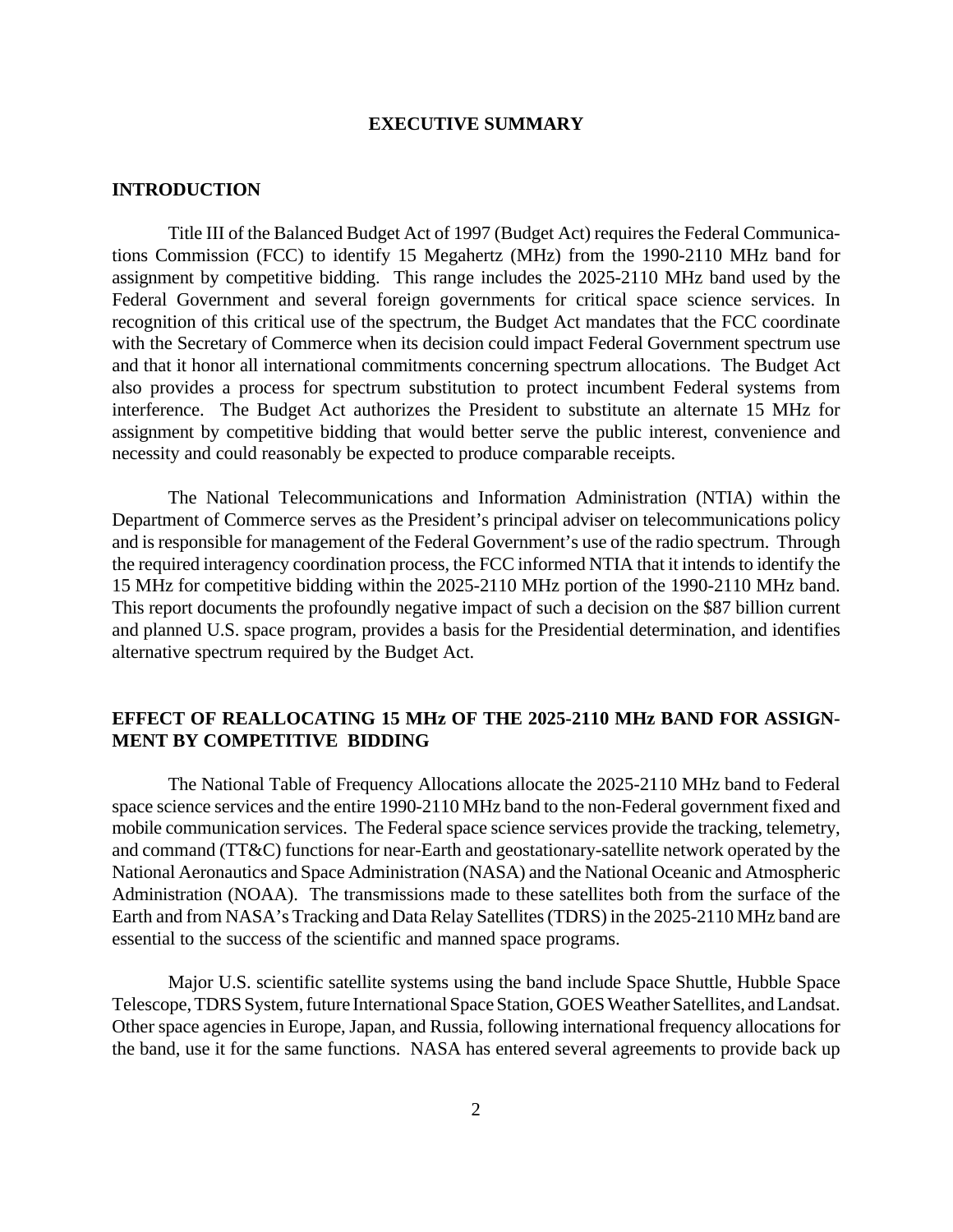support for these foreign systems. Also, preliminary discussions have taken place within the Department of Defense regarding the possible consolidation of Federal, military and domestic-civilian TT&C satellite functions into the 2025-2110 MHz band, which would further increase the usage of the band.

The broadcast and cable industries use the entire 1990-2110 MHz band for electronic news gathering (ENG) equipment in the mobile service and studio-to-transmitter and inter-city relay links in the fixed service. The ENG equipment, which provides live video coverage of news, sports and entertainment events, has over the past thirty years, shared the 2025-2110 MHz band compatibly with the space science services. This is partly because ENG is a low density application with few transmitters distributed over the entire 120 MHz, so generally spectrum is available to satisfy both services. In addition, given the vagaries of news and sports, ENG transmitters are not used very often at any specific place, so, even if the spectrum is crowded, usage times can be coordinated. Moreover, the space science and broadcasting communities have worked together to develop coordination procedures to mitigate potential interference.

The Administrators of both NASA and NOAA are concerned that levels of radio interference to Federal space services would be unacceptable if the FCC were to assign any 15 MHz portion of the 2025-2110 MHz band by competitive bidding for a use different in character than the ENG service. National and international technical studies also have shown that space science services cannot share frequency bands with high density terrestrial services. One International Telecommunication Union (ITU) Recommendation concludes, for example, that only low density mobile systems like the U.S. ENG equipment should use the 2025-2110 MHz band. It states that neither high density nor conventional mobile systems should use the band and recognizes that specifying a maximum number of mobile stations to preclude interference may constitute a valid technical solution. The Recommendation affirms, however, that "the implementation of such a solution may not be practical."

Reallocation of 15 MHz in the 2025-2110 MHz band to a high density service could cause interference to NASA and NOAA scientific satellite systems and compromise the ability of the United States to honor its international obligations. Moreover, the private sector uses this band for the broadcast auxiliary services. The estimated cost of relocating NASA and NOAA satellites is about \$13 billion and of relocating the broadcast auxiliary service is about \$200 million. Given the \$13.2 billion estimated relocation cost, OMB estimates that the auction receipts for this band would be negligible. Thus, pursuant to Section 3002(c)(4) of the Budget Act this report identifies alternative bands of frequencies for assignment by competitive bidding.

#### **SUBSTITUTE BANDS**

The Budget Act allows the President very wide latitude in selecting alternative bands. The substitutes must provide comparable revenues and be in the public interest, convenience and necessity. The Budget Act does not restrict the President to bands allocated to either Federal or non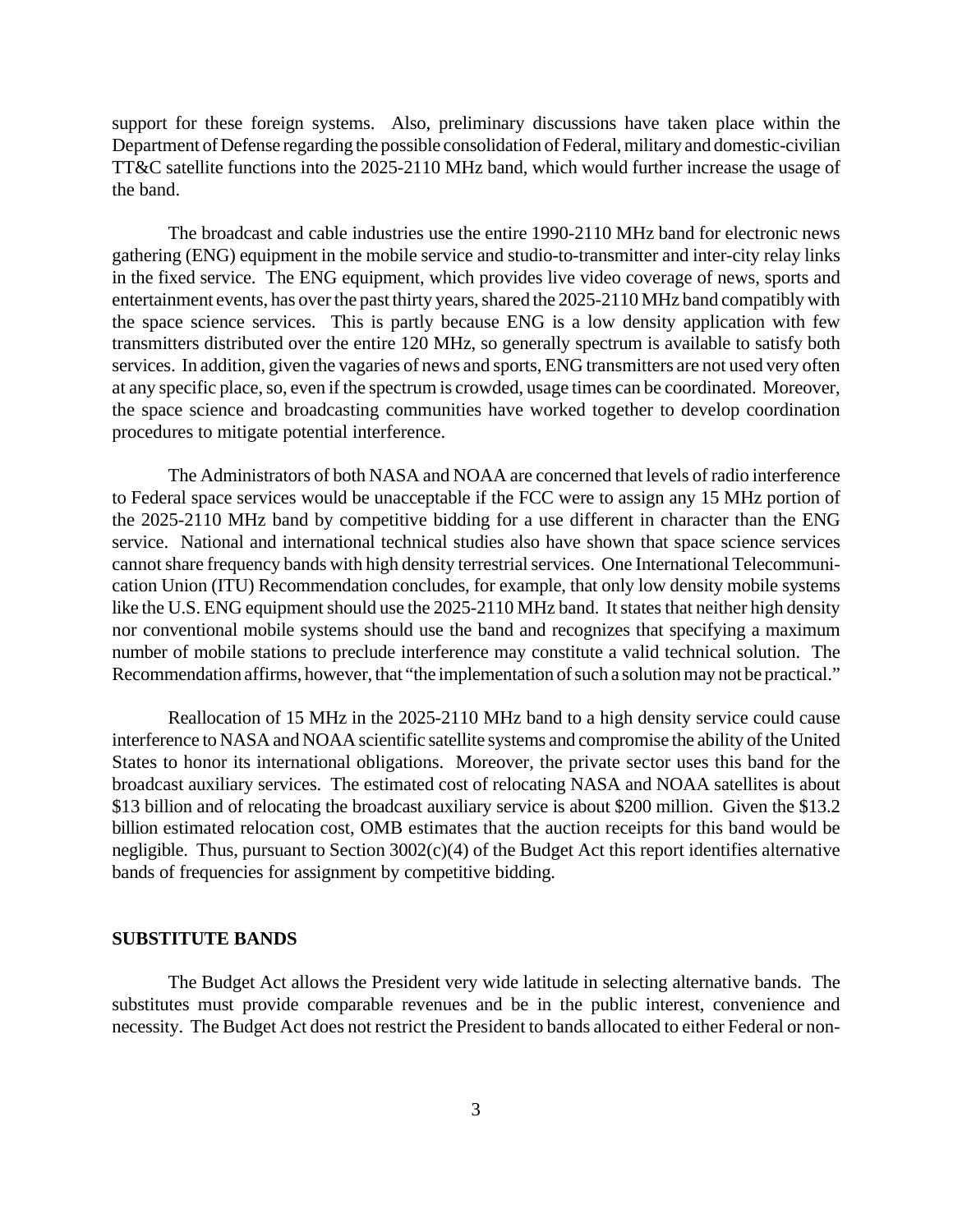federal users. Thus, this report considers all frequency bands that have not been licensed by competitive bidding.

The following four bands are identified as candidates for substitution under the Budget Act. The Office of Management and Budget (OMB) has provided revenue and cost estimates.

**944-960 MHz**. FM broadcast stations use the 944-952 MHz portion of this band for studioto-transmitter and inter-city relay links, while the power, petroleum, security and paging industries and point-to-point private operational fixed stations use the 952-960 MHz portion for the fixed service. Assignment by competitive bidding could require grandfathering the 20,000 existing licenses in the band. Given the likely constraints on the full use of these frequencies by auction winners, OMB estimates that the auction receipts for this band would be \$900 million.

**1390-1400, 1427-1432, and 1670-1675 MHz**. The Federal Government uses these bands, which total 20 MHz, for radiolocation, fixed, mobile, and meteorological services. NTIA released these bands in 1995 for reallocation to the private sector under requirements of OBRA-93. The bands are available for reallocation in January 1999. Specific Federal sites in each of these three bands will require continued protection as defined in the 1995 NTIA *Spectrum Reallocation Final Report*. Assignment by competitive bidding would require reimbursement of some existing Federal users for relocation to other spectrum and sharing with others. Given the \$106-143 million relocation costs and the minimal sharing constraints associated with these bands, OMB estimates that the auction receipts for this band would be \$1.57 billion.

**Unauctioned parts of the 2500-2690 MHz band.** Wireless cable TV broadcasting (multipoint distribution service), instructional TV fixed service, private operational fixed, and narrowband audio response channels use these bands. Assignment by competitive bidding could require grandfathering the existing licenses in the band. Given the likely constraints on the full use of these frequencies by auction winners, OMB estimates that the auction receipts for this band would be \$750 million.

**3650-3700 MHz.** The Federal Government uses this band for radiolocation service aboard ships, while the private sector uses it to a limited degree for the fixed-satellite service. NTIA identified this band in 1995 for reallocation to the private sector under requirements of OBRA-93 for reallocation in January 1999. Specific Federal sites in this band will require continued protection as defined in the 1995 NTIA *Spectrum Reallocation Final Report*.Assignment by competitive bidding would require reimbursement of some existing Federal users for relocation to other spectrum and sharing with others. Given the \$8-30 million relocation costs and the potential sharing constraints associated with this band, OMB estimates that the auction receipts for this band would be \$1.2 billion.

The public interest, convenience and necessity would be better served by identification for assignment by competitive bidding any of the four alternatives identified in this report. This would prevent the compromise of over \$87 billion of current and planned investment in this band by the U.S. space program and preserve the possibility of greater consolidation and spectrum efficiency of U.S.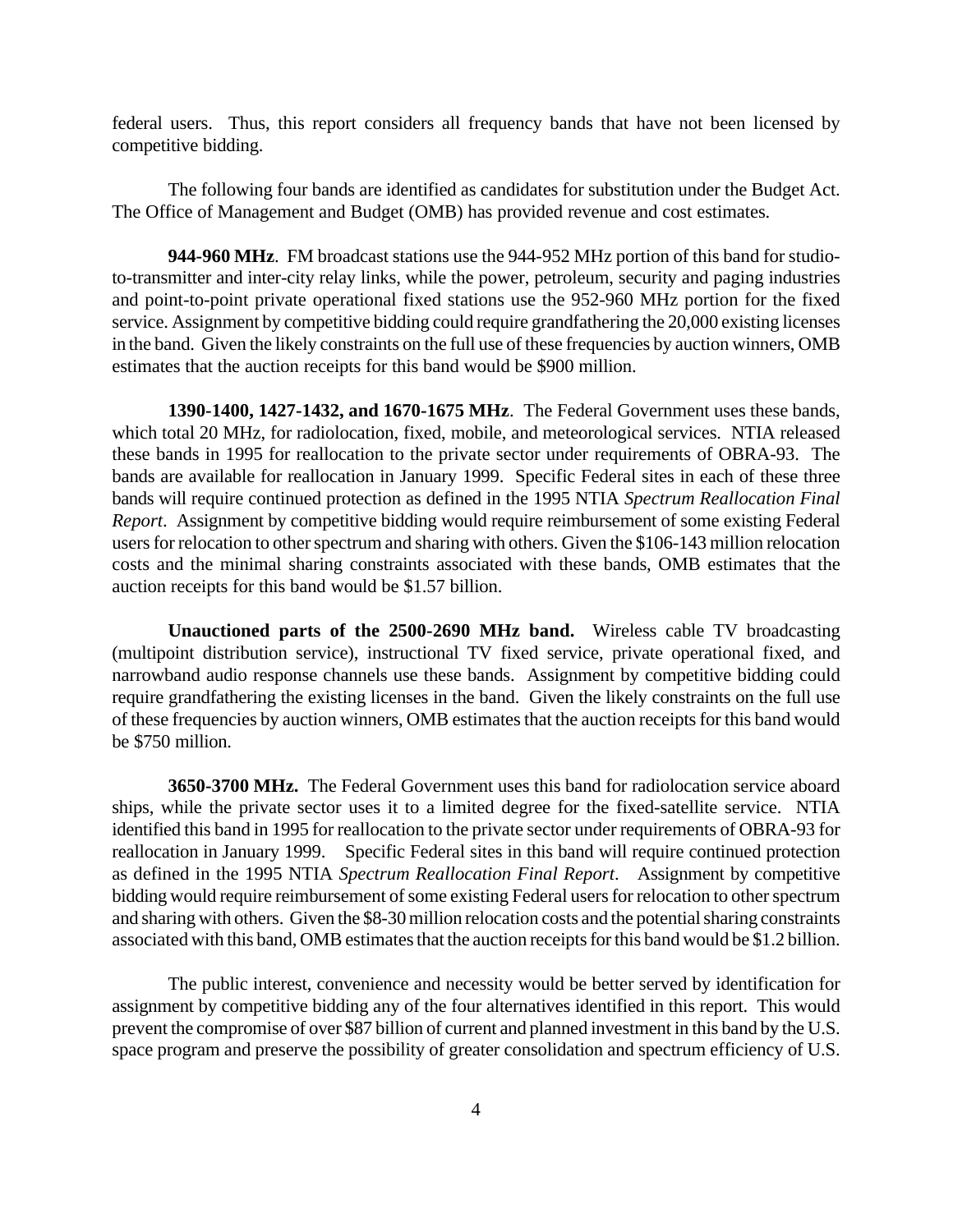space operations in this band. Moreover, the OMB cost analysis makes clear that any of the four alternatives identified can reasonably be expected to produce comparable, if not significantly higher, auction receipts.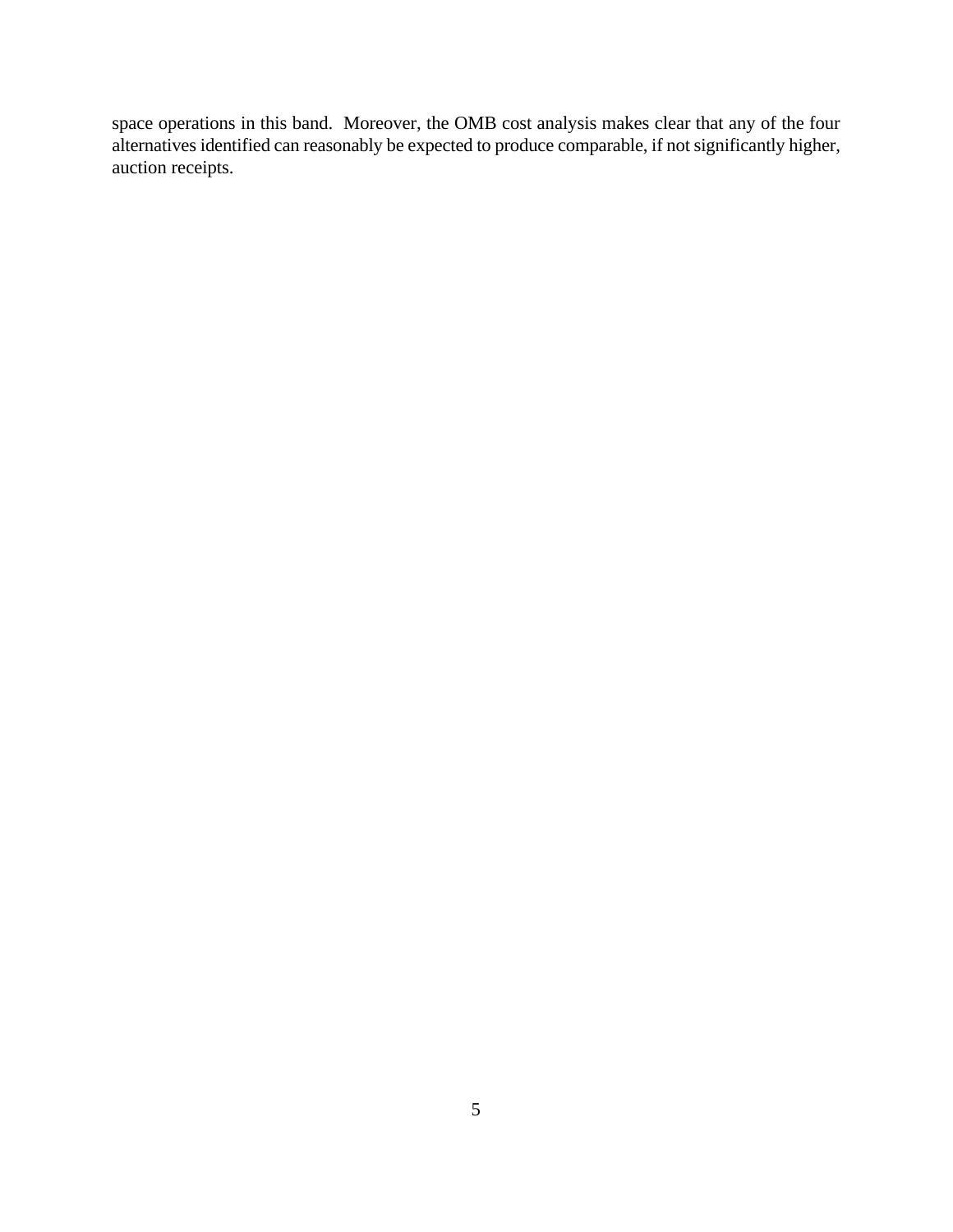# **SECTION 1 INTRODUCTION**

# **BACKGROUND**

The National Telecommunications and Information Administration (NTIA), an agency of the U.S. Department of Commerce, is responsible for managing the Federal Government's use of the radio spectrum. NTIA establishes policies concerning frequency assignment, allocation and use, and provides the various Executive Branch agencies with guidance to ensure that their conduct of telecommunications activities is consistent with these policies.<sup>1</sup> Further, NTIA serves as the President's principal advisor on telecommunication policies pertaining to the nation's economic and technological advancements and to the regulation of the telecommunications industry. NTIA develops Executive Branch positions to ensure that policy is effectively presented to Federal agencies, the Federal Communications Commission (FCC), Congress, and the public.

On August 8, 1997, the President signed into law the Balanced Budget Act of 1997 (Budget Act).<sup>2</sup> The Budget Act requires, among other things, that the FCC reallocate a total of 15 Megahertz (MHz) from within the 1990-2110 MHz band for competitive bidding.<sup>3</sup> The Budget Act also includes a provision that permits the President to identify an alternative 15 MHz, if the President determines that 15 MHz from the 1990-2110 MHz band cannot be reallocated to protect incumbent Federal systems from interference, and that allocation of other spectrum (A) better serves the public inetrest, convenience, and necessity, and (B) can reasonably be expected to produce comparable receipts. If the President exercises this option, the President shall report to the Congress an identification of such alternative bands for assignment by competitive bidding no later than August 8, 1999.<sup>4</sup>

Through the interagency coordination process, the FCC informed NTIA that it would designate the 15 MHz for auction purposes as required in accordance with the Budget Act within the 2025-2110 MHz portion of the 1990-2110 MHz band. Following discussions among NTIA, NASA and NOAA, the Administrators of both NASA and NOAA expressed their concern that levels of radio interference to Federal space services would be unacceptable if the FCC were to assign any 15 MHz portion of the 2025-2110 MHz band by competitive bidding for a use different in character than the ENG service (see NASA and NOAA letters to NTIA in Appendices B and C, respectively).

<sup>1</sup> The National Telecommunications and Information Administration Organization Act, Pub. L. No. 102-538, 106 Stat. 3353 (1992) (codified at 47 U.S.C. § 901 *et seq*.).

<sup>2</sup> The Balanced Budget Act of 1997, Pub. L. 105-33, 111 Stat. 251-258 (1997) (Title III-Communications and Spectrum Allocation Provisions).

<sup>3</sup> In accordance Section 3002 (c) (2) (D) and (E) of the Budget Act, the FCC, in making available bands of frequencies for competitive bidding, must, among other things, comply with the requirements of international agreements concerning spectrum allocations and coordinate with the Secretary of Commerce when there is any impact on Federal Government spectrum use. Budget Act, §§ 3002 (c) (2) (D), (E), *supra* note 2.

<sup>4</sup> *See* Budget Act, § 3002 (c) (4), *supra* note 2.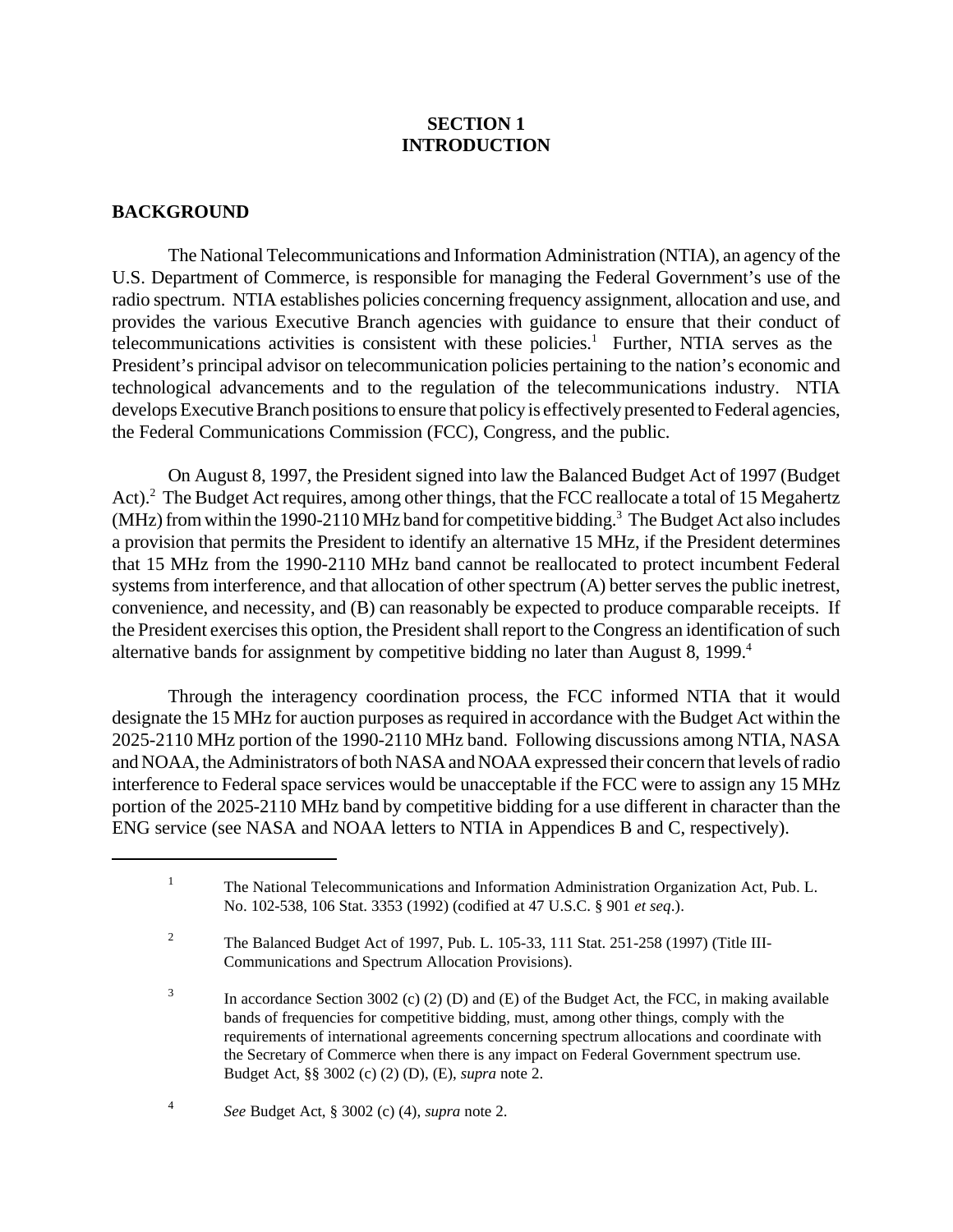The 1990-2110 MHz band includes both Federal and non-Federal uses. This report focuses on the Federal use, which is contained within the 2025-2110 MHz portion of the band. The Federal use in the 2025-2110 MHz frequency range is vital to the successful operation of numerous Federal satellite and spacecraft systems, as well as, foreign systems that the United States supports by virtue of international agreements. The services provided by these systems include a variety of manned, scientific research, and weather related space programs. Federal Government current and planned investment costs in these satellite and spacecraft systems, along with their associated earth stations, are estimated to exceed \$87 billion.

The 2025-2110 MHz band is used in the United States as the primary command and control communications band for the National Space Programs administered by NASA and NOAA. NASA has relied upon this portion of the spectrum in support of virtually all of its mission spacecraft since the days of the Apollo Program. Major space systems that the band supports include the Mission to Planet Earth Programs, the Tracking and Data Relay Satellite System (TDRSS), Space Shuttle and Hubble Space Telescope Programs, and the soon-to-be launched International Space Station (ISS). NOAA has also relied on this band for the operation of Geostationary Operational Environmental Satellites (GOES), Polar Orbiting Environmental Satellites and the Landsat system, as well as, evolving commercial satellite systems.

This report examines the impact of reallocating 15 MHz of spectrum for competitive bidding from the 2025-2110 MHz band. Specific information includes: overview of current allocation rules and regulations; pertinent national and international footnotes; Federal Government spectrum usage; Federal agencies current and future space programs or systems operating in the 2025-2110 MHz band; and international agreements and national issues pertaining to the 2025-2110 MHz frequency span. Pursuant to exercising the Presidential option for substitution, alternative bands of frequencies that meet the requirements of the Budget Act are also identified and assessed.

# **OBJECTIVES**

The objectives of this report are to examine the use of the 2025-2110 MHz band by Federal space systems and identify alternative spectrum for substitution that meet the requirements of the Budget Act.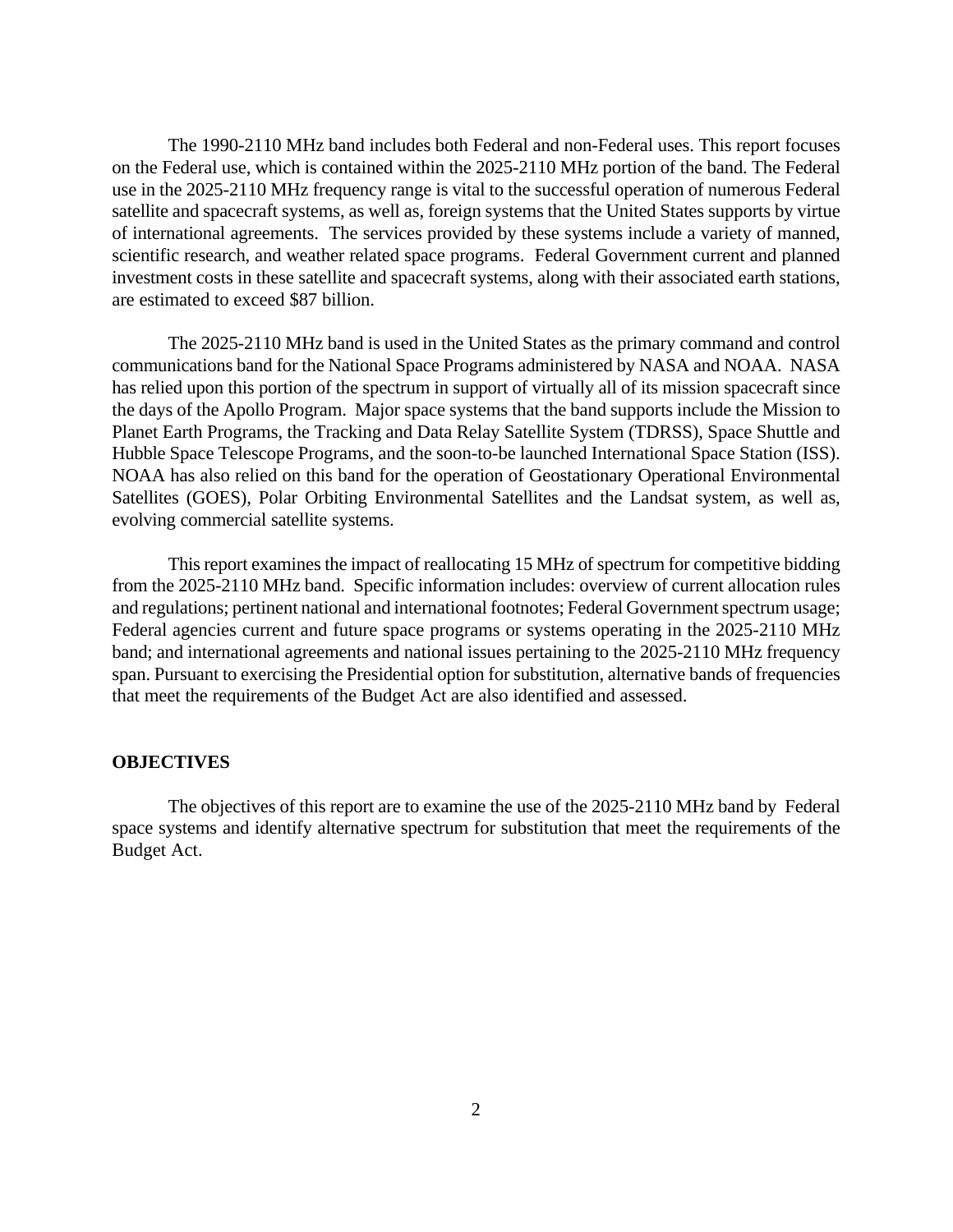# **APPROACH**

This report draws extensively on previously completed reports describing Federal use of the radio spectrum as well as international documents addressing spectrum sharing issues in the 2025- 2110 MHz band. These include:

1) *Reallocation Impact Study of the 1990-2110 MHz band*, a companion report prepared in conjunction with this report,<sup>5</sup>

2) *Spectrum Reallocation Final Report*, prepared in response to the *Omnibus Budget Reconciliation Act of 1993 (OBRA-93),*<sup>6</sup>

3) *Spectrum Reallocation Report*, prepared in response to the Balanced Budget Act of 1997.<sup>7</sup>

4) Recommendations, Resolutions and Regulations adopted by the International Telecommunication Union pertaining to use of this band, and

5) Various information and literatures from affected Federal agencies.

<sup>5</sup> National Telecommunications and Information Administration, U.S. Department of Commerce, *Reallocation Impact Study of the 1990-2110 MHz Band*, NTIA Special Publication 98-37 (November 1998).

<sup>6</sup> National Telecommunications and Information Administration, U.S. Department of Commerce, *Spectrum Reallocation Final Report*, NTIA Special Publication 95-32 (February 1995).

<sup>7</sup> National Telecommunications and Information Administration, U.S. Department of Commerce, *Spectrum Reallocation Report*, NTIA Special Publication 98-36 (February 1998).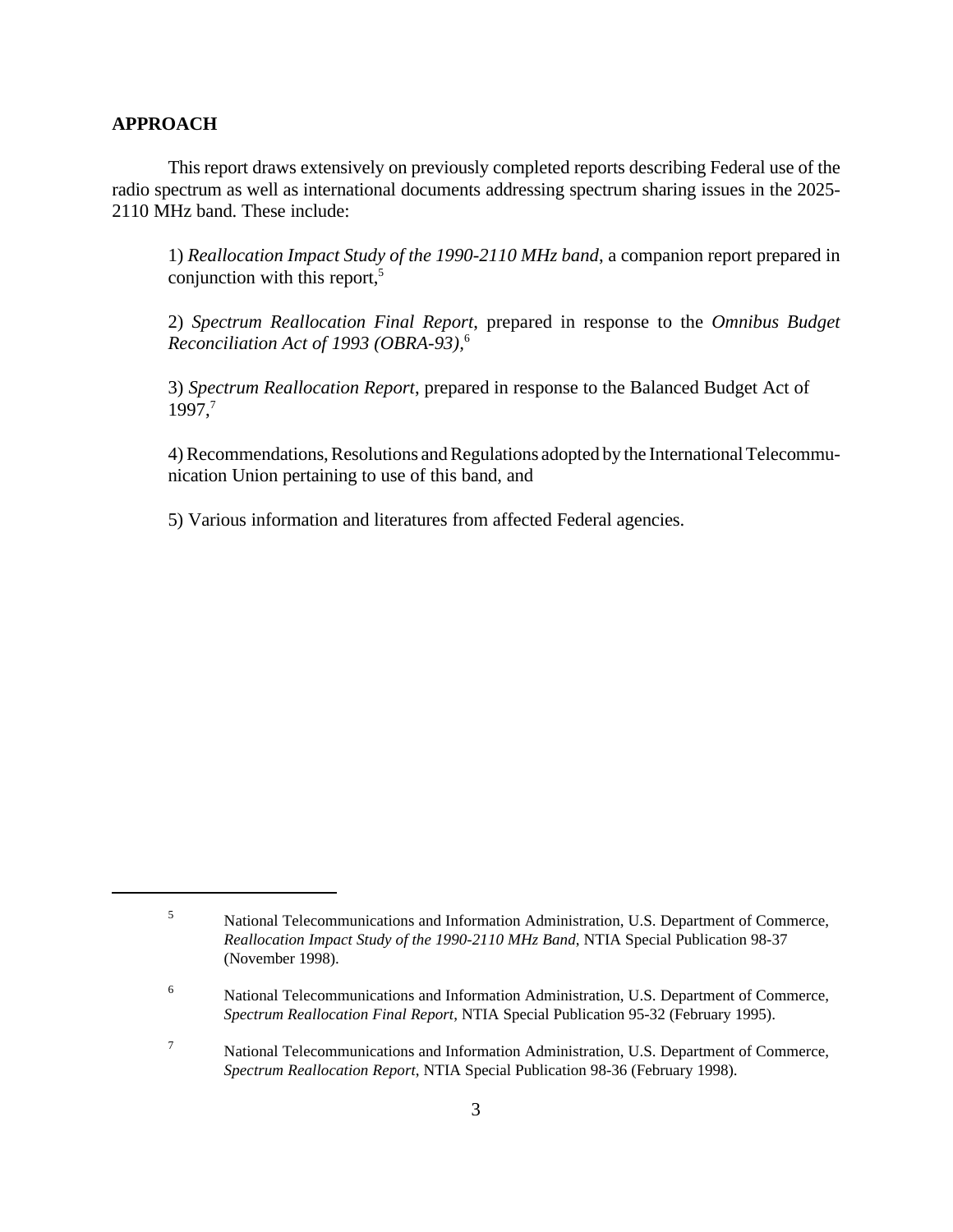# **SECTION 2 SPECTRUM USE OF THE 1990-2110 MHz BAND**

#### **FREQUENCY ALLOCATIONS**

International frequency allocations, as established by the International Telecommunication Union (ITU), and domestic frequency allocations, as established by the FCC and NTIA, govern the overall use of the radio spectrum. The international and domestic frequency allocation tables along with the corresponding footnotes for the 1990-2110 MHz band are given in Appendix A. In the United States, three broad categories of current and planned uses are designated for the band. Across the entire 1990-2110 MHz band, the broadcast auxiliary service (BAS), local TV transmission service (LTTS) and cable television relay service (CARS) are allocated on a primary basis. The 2025-2110 MHz portion of the band is also allocated to three space services - the space research, space operation, and Earth exploration-satellite services, collectively called the space science services. These space science services are allocated internationally on a primary basis, and in the United States via a series of footnotes to the tables. In the 1990-2025 MHz portion of the band, the FCC has a pending proceeding to allocate this band segment to the mobile-satellite service, in agreement with international allocations adopted in 1992 and 1995. The following paragraphs describe in more detail the spectrum usage of these three categories of users. This report emphasizes the Federal usage of space science services.

# **SPACE SCIENCE SERVICES**

Under the Space Act of 1958, NASA and NOAA operate spacecraft in the space science services for a variety of congressionally directed missions, all of which are dependent on radio spectrum access for satellite control and relay to Earth of telemetry and mission-derived data. There is extensive use of the 2025-2110 MHz band for tracking, telemetry, and command (TT&C) of manned and unmanned Earth-orbiting satellites and space vehicles either through Earth-to-space links for satellites in all types of orbits or through space-to-space links using geostationary data relay satellites.

The United States civil space program is administered primarily by two Federal agencies, NASA and NOAA. Together, these two agencies perform a variety of Congressionally mandated space missions and functions that include: collecting satellite-derived weather data necessary for timely and accurate weather forecasts; satellite tracking/monitoring of forest fires, volcanic activity, ozone depletion and environmental pollution; scientific study of the properties of the Earth's upper and lower atmosphere, solar phenomena, and exploration of the moon; conduct planet Earth missions, surveys of the celestial sphere across the electromagnetic spectrum, and three-dimensional imaging techniques and others.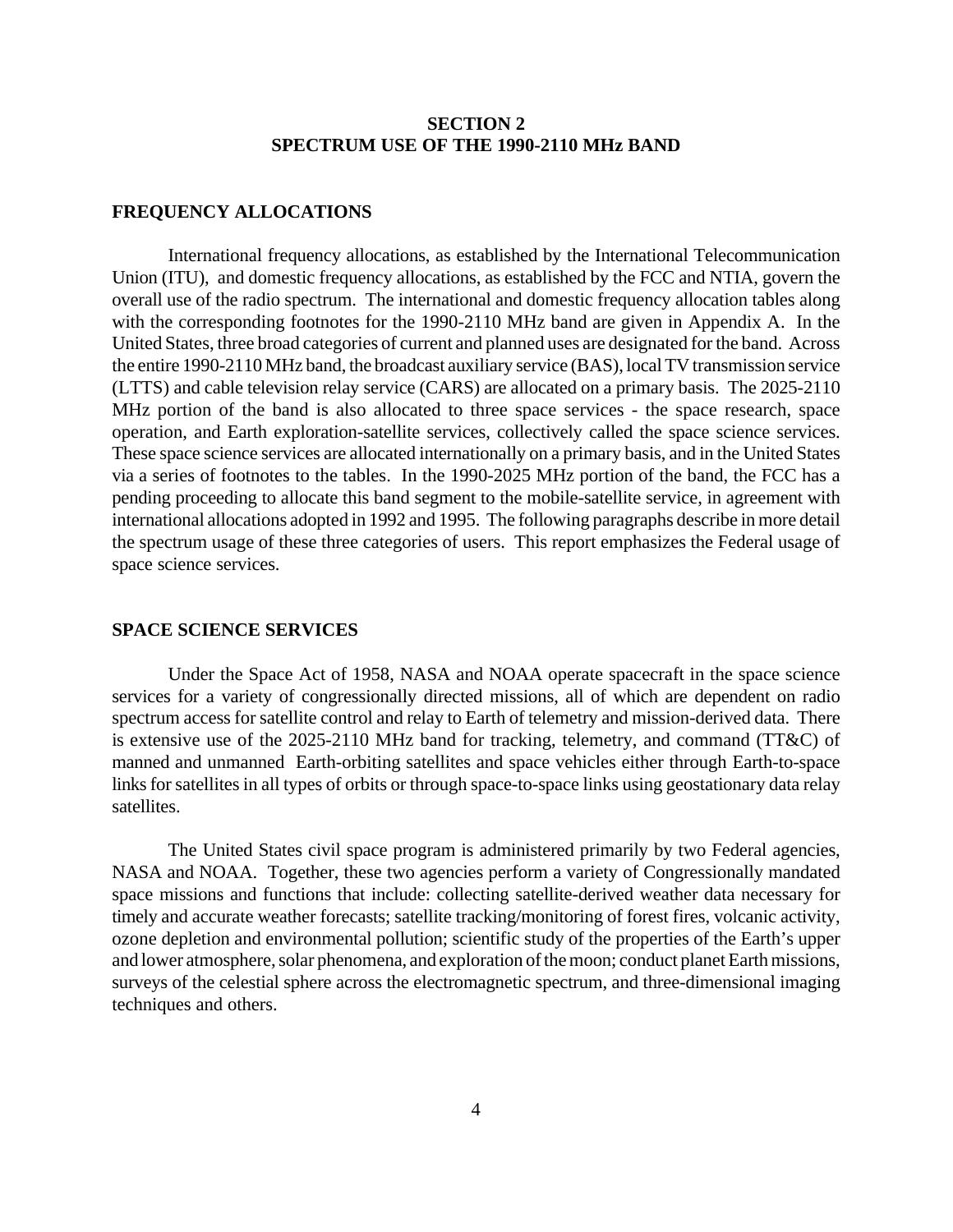The major Federal programs and systems operating and planned for operation in the 2025- 2110 MHz band are shown in Table 1, along with estimates of the total dollar investment for each. NTIA, in consultation with NASA and NOAA, has completed an extensive review and documentation of the Federal major space systems that have critical communication links in the 2025-2110 MHz band.<sup>8</sup> That report provides more detail description of the major space systems than the one provided here.

# **Major NOAA Space Programs/Systems in the 2025-2110 MHz Band**

NOAA uses the 2025-2110 MHz band to support numerous space-related radio services, such as space telecommand, space operation, space research, and meteorological services. In particular, NOAA uses this band to fulfill a requirement to provide continuous photographic coverage of the western hemisphere for accurate weather prediction. Presently, this photographic coverage is provided by GOES 8 and 10. NOAA also uses this band to support the Landsat and the Polarorbiting satellite systems. In addition, NOAA has a worldwide commitment through the World Meteorological Organization (WMO) to provide low resolution, direct readout weather imagery to 178 administrations, as well as, a national commitment to support space science directives in this band. These services, requirement and commitment, are provided for by NOAA's space systems which are described below.

## **Geostationary Operational Environmental Satellite (GOES) System**

NOAA's GOES satellite system is a part of the International Geostationary Meteorological Satellite Data Collection System (IGMSDCS) which also include several satellites of other nations. GOES satellites' primary function is to provide timely, high resolution weather data over the Western Hemisphere, and the collection and dissemination of meteorological data. This function is vital not only to the citizens of the United States but also to those in other countries. Present budgetary plans identify the procurement of subsequent GOES satellites to use the same uplink frequency band at 2025-2035 MHz through the year 2015.

GOES satellites transmit imaging and sounding data at other frequency bands (*i. e*., 1670- 1694 MHz) to a command and data acquisition (CDA) facility complex at Wallops Island, VA. Command and processed data are subsequently uplinked to the satellites in the 2025-2035 MHz band from the CDA for further distribution to client weather facilities located throughout the United States and its Possessions. NOAA is developing a backup GOES CDA facility which will also use the 2025- 2035 MHz band for command uplink transmissions. This CDA facility is at Goddard Space Flight Center (GSFC) in Greenbelt, Maryland and will consist of a single earth station with a 16.2-meter antenna. GOES functions likely to be carried out at GSFC are processed data relay, weather facsimile, command, ranging, and data collection platform interrogation.

8

*Reallocation Impact Study*, *supra* note 5.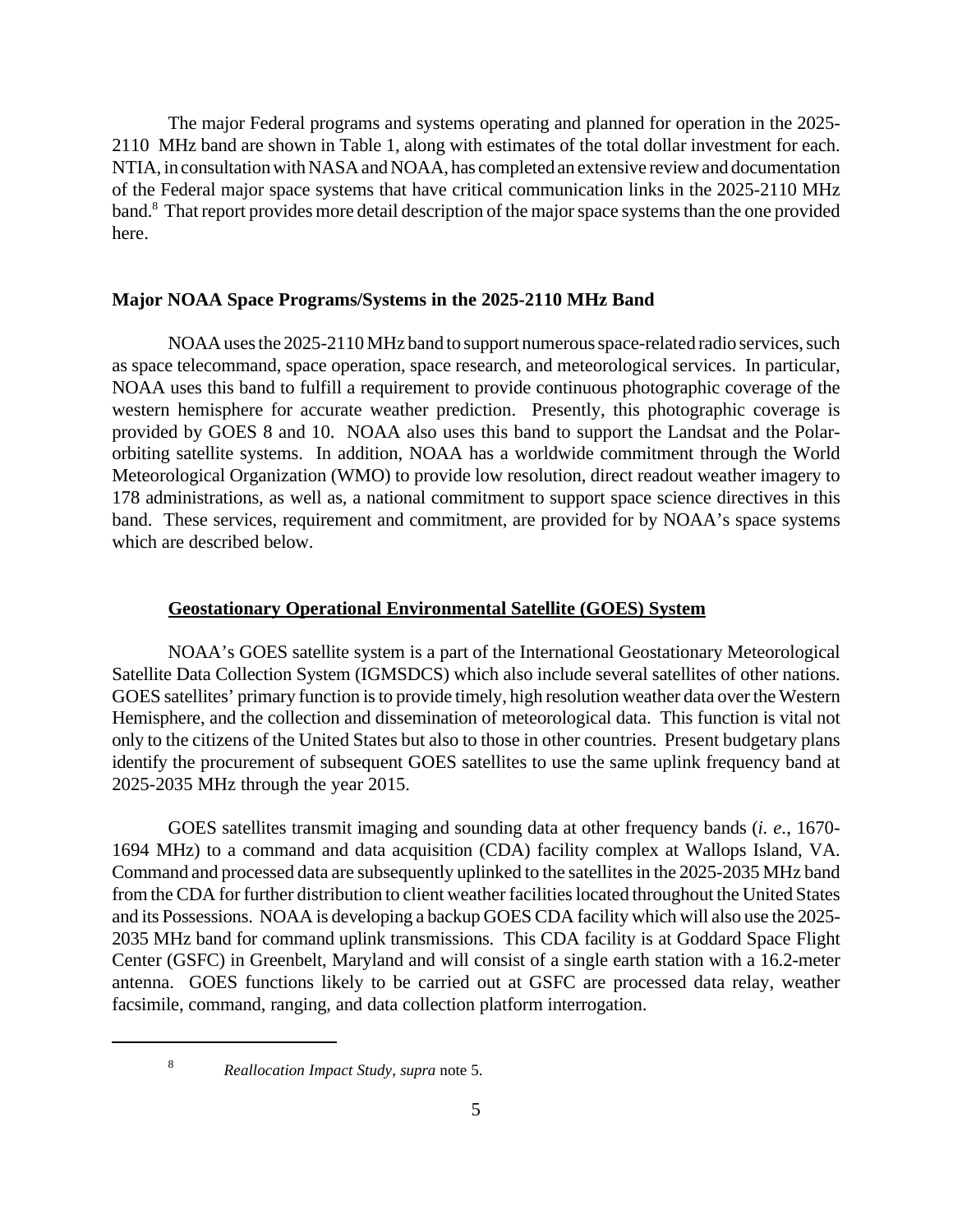| Program/System                                                       | No. of<br><b>Satellites</b> | Launch<br>Date | Min.<br>Op. Life<br>$(Yrs)^a$ | <b>Current</b><br><b>Investment</b><br>$(Billion)^b$ | <b>Total In-</b><br>vestment<br>$(Billion)^c$ |
|----------------------------------------------------------------------|-----------------------------|----------------|-------------------------------|------------------------------------------------------|-----------------------------------------------|
| <b>Geostationary Operational Envi-</b><br>ronmental Satellite (GOES) | 9                           | 1990-<br>2010  | 5                             | \$2.0 <sup>d</sup>                                   | \$3.9                                         |
| Landsat                                                              | $\mathbf{1}$                | 1999           | 6                             | \$0.8 <sup>e</sup>                                   | \$0.9                                         |
| <b>Polar Orbiting Environmental</b><br>System (POES)                 | $5^{\text{f}}$              | 1998-<br>2007  | 3                             | \$2.0                                                | \$6.4                                         |
| Tracking & Data Relay Satellite<br>System (TDRSS)                    | 9                           | 1983-<br>2000  | 15                            | \$2.6                                                | \$4.4                                         |
| National Space Transportation<br>System (Space Shuttle)              | $\overline{4}$              | On-going       | 10                            | \$19.2                                               | \$36.0                                        |
| Hubble Space Telescope System<br>(HST)                               | $\mathbf{1}$                | 1990           | 15                            | \$3.9                                                | \$4.2                                         |
| International Space Station (ISS)                                    | $\mathbf{1}$                | 1998           | $15 - 20$                     | \$10.4                                               | \$21.3                                        |
| Earth Orbiting Scientific Satellites<br>(EOS)                        | $\overline{7}$              | 1999-<br>2006  | 5                             | \$2.6                                                | \$6.6                                         |
| Spaceflight Tracking & Data Net-<br>work (STDN)                      | Ground<br>based             |                | Indefinite                    | \$1.8                                                | \$2.0                                         |
| Deep Space Network (DSN)                                             | Ground<br>based             |                | Indefinite                    | \$1.6                                                | \$1.8                                         |
| <b>TOTAL</b>                                                         | \$46.9                      | \$87.5 B       |                               |                                                      |                                               |

**TABLE 1 MAJOR SPACE SYSTEMS/PROGRAMS IN THE 2025-2110 MHz BAND**

<sup>a</sup> Operational life expectancy of a space system in years. Most satellites can be expected to operate beyond their design or operational life.

b Mission investment to-date in FY1998 dollars.

c Total current and projected program investment over mission life. d The cost is for the current five satellites only.

e This cost is for Landsat 7 only.

<sup>f</sup> There will be a total of 9 satellites (four future National POES satellite systems or NPOESS).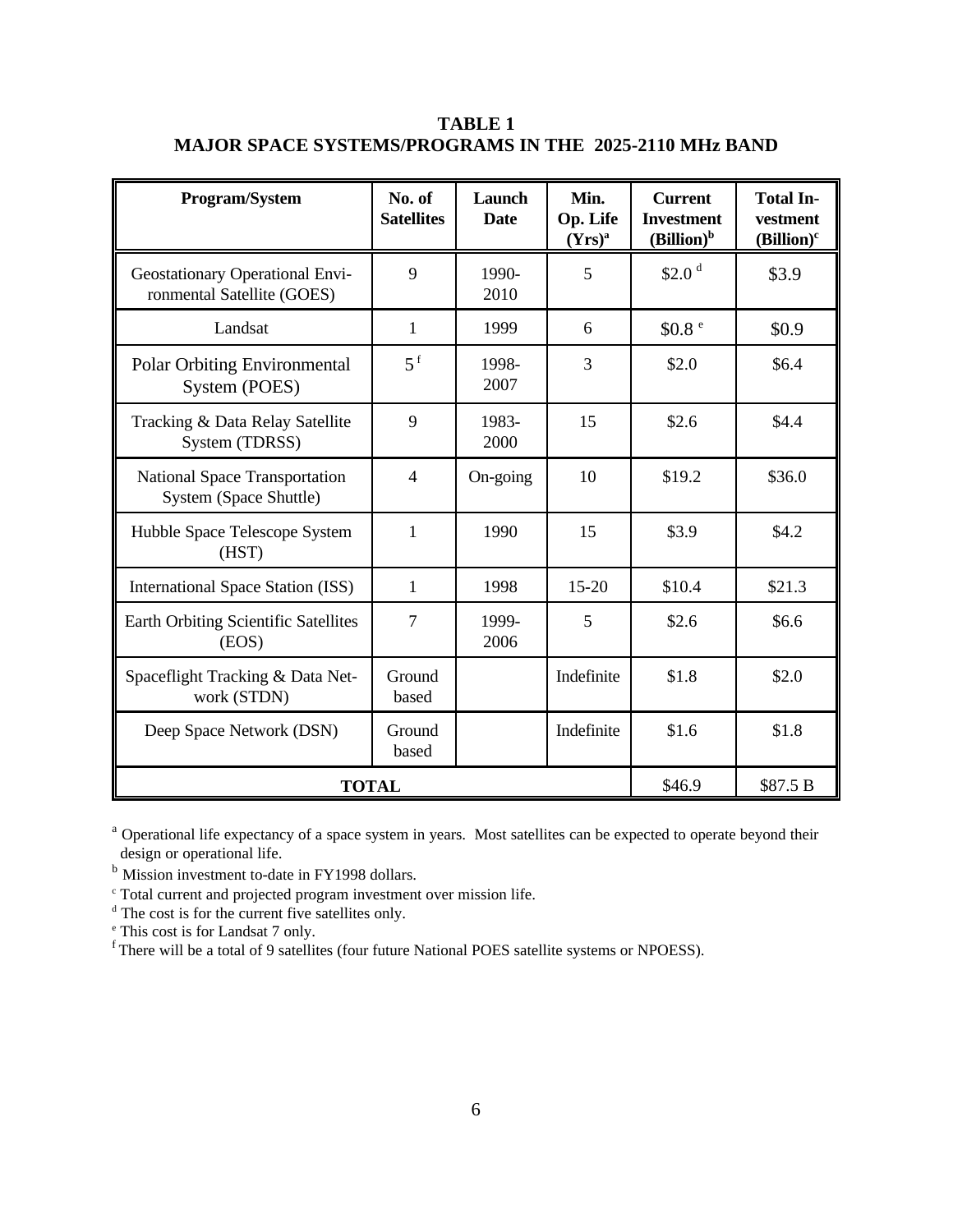#### **Landsat System**

Currently, the Landsat system is composed of Landsats 5 and 7. Landsat 5 was launched in 1984 and continues to operate, acquiring multi-spectral image data for 16 ground stations around the world. The Remote Sensing Act of 1992 authorized the development of Landsat 7 as a follow-on mission. Landsat 7 is completing its final testing and a change in frequency would cause a multi-year launch delay and, hence, a financial burden that would cancel the mission and effectively end the Landsat Program. Landsat 7 is scheduled for launch in late March 1999, and is designed for a 6-year mission life.

Landsat 7 will continue systematic imaging of the Earth that began in 1972. It will collect a global archive of multi-spectral images by acquiring imagery of about one-quarter of the Earth's land surface every 16 days. These data will be available to the public at a greatly reduced price, compared to past Landsat data and current United States and foreign commercial systems. Data will be distributed from the U.S. Geological Survey/Earth Resource Observation System (USGS/EROS) Data Center of the Department of Interior (DOI). These data will be used for global monitoring of agriculture, forestry, and range resources, land use and mapping, geology, water resources, coastal resources, urban change and planning, environmental monitoring and assessment, and other uses.

Both Landsat satellites require the use of the 2025-2110 MHz band for uplink of commands for their normal operations. These command data are sent either by the ground stations or by NASA's TDRSS satellites.

### **Polar-orbiting Operational Environmental Satellites**

NOAA and NASA have jointly developed a valuable series of polar-orbiting Earth environmental observation satellites since 1978. These satellites provide global data to NOAA's short and long-range weather forecasting systems. The system consist of two polar-orbiting satellites known as the Advanced Television Infrared Observation Satellites (TIROS-N). Operating as a pair, these satellites ensure that environmental data, for any region of the Earth, are no more than six hours old. These satellites have not only provided cost-effective data for every immediate and real needs but also for extensive climate and research programs. The weather data has afforded both convenience and safety to viewers throughout the world. The satellites also support the Search and Rescue Satellite Aided Tracking (SARSAT) part of the COSPAS-SARSAT constellation. The COSPAS is the Russian space system for the search of vessels in distress.<sup>9</sup>

NOAA-K, launched on May 13, 1998 and now called NOAA-15, is the latest in the Advanced TIROS-N series. The spacecraft will continue the provision, as a polar-orbiting platform, to support the environmental monitoring instruments for imaging, and measurements of the Earth's atmosphere, its surface, and cloud cover, including Earth radiation, atmospheric ozone, aerosol distribution, sea

<sup>&</sup>lt;sup>9</sup> NOAA/NASA Publication, NOAA-K, NP-1997-12-052-GSFC, (1997).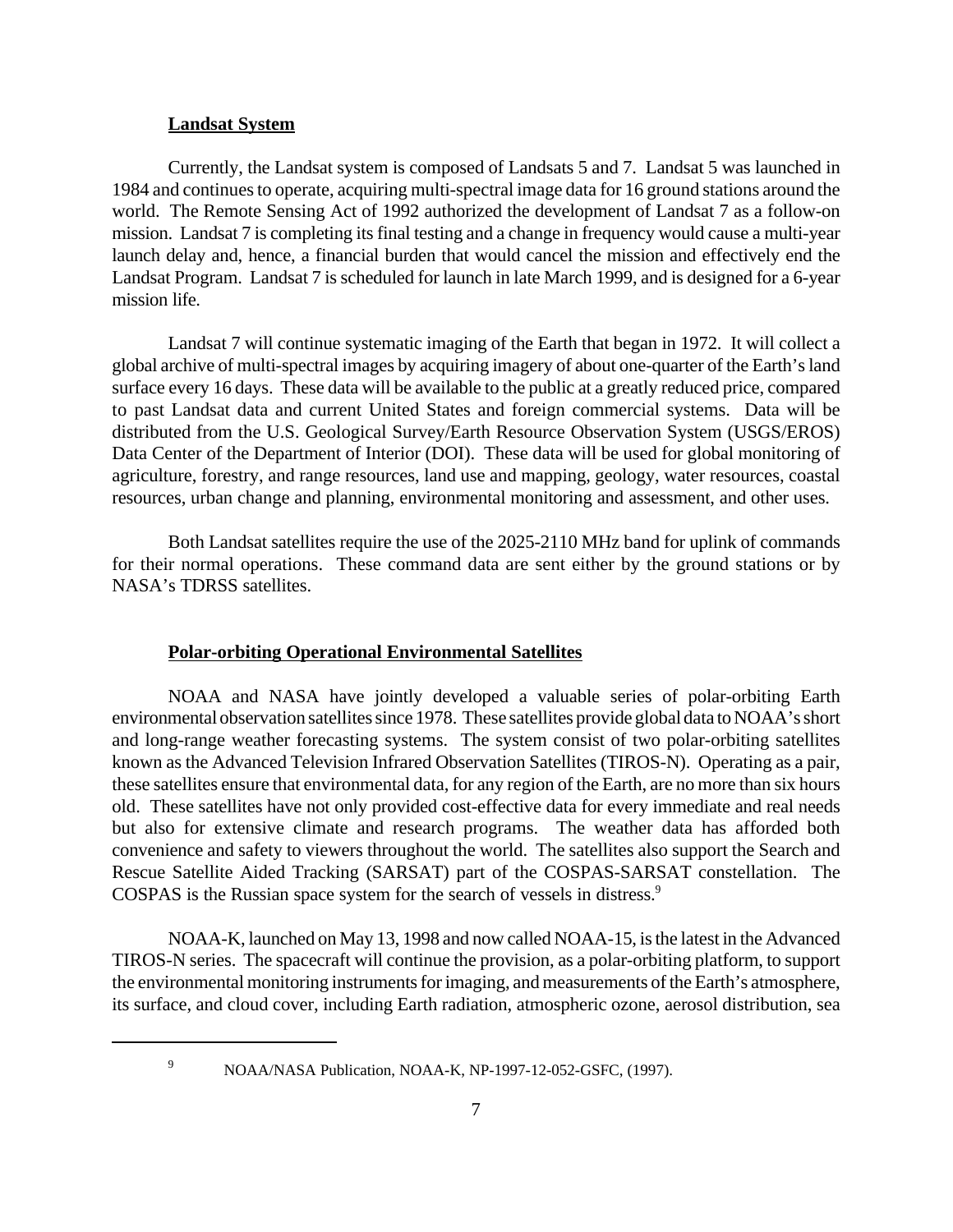surface temperature, vertical temperature and water profiles in the troposphere; measurement of proton and electron flux at orbit altitude, and for SARSAT. Additionally, NOAA-15 is the first in the series to support dedicated microwave instruments for the generation of temperature, moisture, surface and hydrological products in cloudy regions where visible and infrared instruments have decreased capability.<sup>10</sup> Construction of three new antenna systems have been completed at Fairbanks, AK to support the polar-orbiting environmental satellites.

# **Major NASA Space Programs/Systems in the 2025 -2110 MHz Band**.

NASA is the largest Federal user of the 2025-2110 MHz band. Currently, NASA has 183 authorized frequency assignments within the 2025-2110 MHz portion of the band, supporting the operations of numerous United States and international space satellite systems. Common uses allow for "cross support" between NASA and other international space agencies and emergency operations, particularly where astronaut safety is concerned.

Since the early 1960's, NASA has successfully used this band to support the many missions that started from the Apollo Program. This band is currently used to support missions and programs including the Tracking and Data Relay Satellite, Hubble Space Telescope and the National Space Transportation System (Space Shuttle), International Space Station Program, and numerous scientific programs. A more complete description of these systems is given in the Reallocation Impact Study.<sup>11</sup>

Both the Land Remote Sensing Act of 1992 and the Commercial Space Act of 1997 strongly promote commercial space opportunities as a priority goal for the United States. NASA has stated, in the implementation of this goal, continued support for numerous commercial space endeavors in the 2025-2110 MHz band. In the future, NASA may provide uplink TT&C to commercial low-Earth orbit remote sensing systems that will operate in the 2025-2110 MHz band (*e.g*., systems owned by the Space Imaging L.P. and Earthwatch Incorporated). Also, other future commercial entities may benefit from NASA for launch, early orbit, on-orbit, and/or recovery support.

# **Tracking and Data Relay Satellite System (TDRSS)**

The TDRSS was developed to fulfill NASA's requirements to improve the efficiency of returning spacecraft-gathered scientific data to Earth and to provide real-time coverage of the low earth orbit (LEO) satellites on a more complete basis, as compared to the previous network of U.S. earth stations which could support a given space mission for only about 15 percent of the time due to visibility constraints. The TDRSS was principally designed to provide near continuous communication links between LEO spacecraft, including the Space Shuttle, and earth stations via

<sup>10</sup> *Id.*

<sup>11</sup> *Reallocation Impact Study*, *supra* note 5.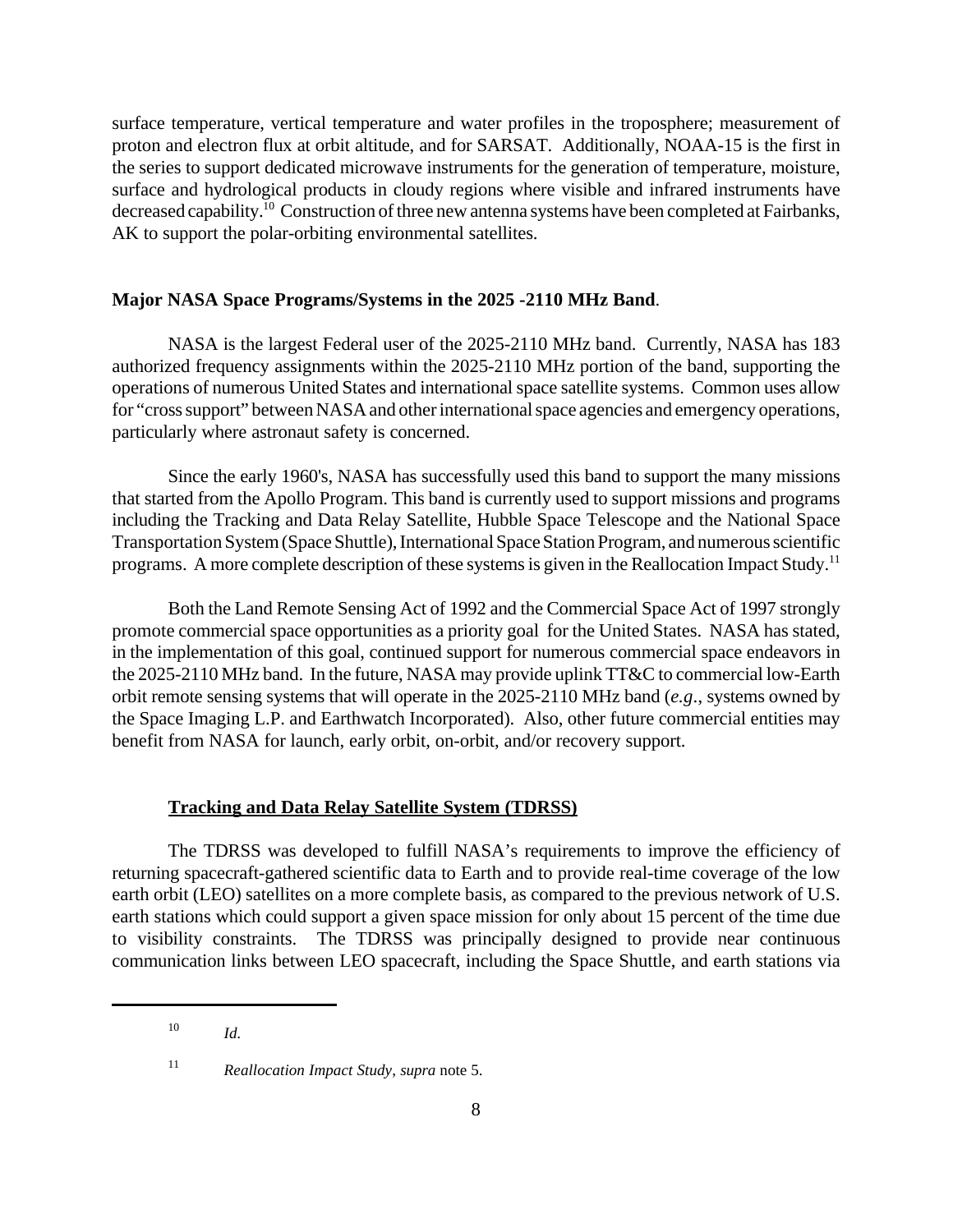geostationary satellites. It is an integral part of NASA's Spaceflight Tracking and Data Network (STDN).

Currently, the TDRSS network is composed of six geostationary tracking and data relay satellites, five operational satellites and one in-orbit spare. At full operation, the TDRSS can track up to 26 satellites at a time. The first satellite, TDRS-1, was launched in 1983 and positioned at  $41^{\circ}$ West. A second satellite was lost with the Space Challenger disaster in 1986. In 1988, TDRS-3 was launched and placed at 171° West to work in tandem with TDRS-1. The TDRS-3 allows mission control to stay in near-continuous contact with the Space Shuttle crews and other low-orbit satellites. Because of the importance in improving communications with future Space Shuttle crews, NASA launched TDRS-4 in 1989, which is the most complex non-military communications satellite built to date. TDRS-4 has dramatically improved communications with LEO spacecraft, in particular, the Space Shuttle.

Another satellite, TDRS-5, was launched in 1991 as a possible replacement for either TDRS-1 or TDRS-3. NASA augmented the TDRSS network to enhance its capacity with the increase in the number of satellites and the addition of a second earth station at White Sands, NM. In 1992, NASA requested the Spectrum Planning Subcommittee (SPS) of the Interdepartment Radio Advisory Committee (IRAC) for two more additional geostationary orbit location for TDRSS as a response to the technical difficulties with the Gamma Ray Observatory (GRO) satellite. All of these added TDRSS and the earth station require access to the 2025-2110 MHz band.

A follow-on TDRSS, consisting of three satellites (TDRSS H, I, & J), is pending approval for operational use through the NTIA certification process. Eventually, the new TDRSS will be phased-in to replace all the original TDRSS satellites as their useful lifetimes are realized or as increases in capacity is needed for mission support. The follow-on TDRSS will continue to provide support to user spacecraft throughout the 2025-2110 MHz band.

## **National Space Transportation System (Space Shuttle)**

The Space Shuttle is a NASA program designed to support a wide range of scientific, environmental, defense, commercial, and international interests. It is a manned re-usable space transportation system that can deliver satellites to low-Earth orbit where an upper stage rocket can be used to boost them into a higher energy orbit. In addition to this launch capability, the Space Shuttle also carries spacelab payloads, modules, and pallets used to conduct in-orbit experiments from the cargo bay. Four reusable orbital vehicles make-up the Space Shuttle fleet with flights that began in the early 1980's and will continue on the foreseeable future.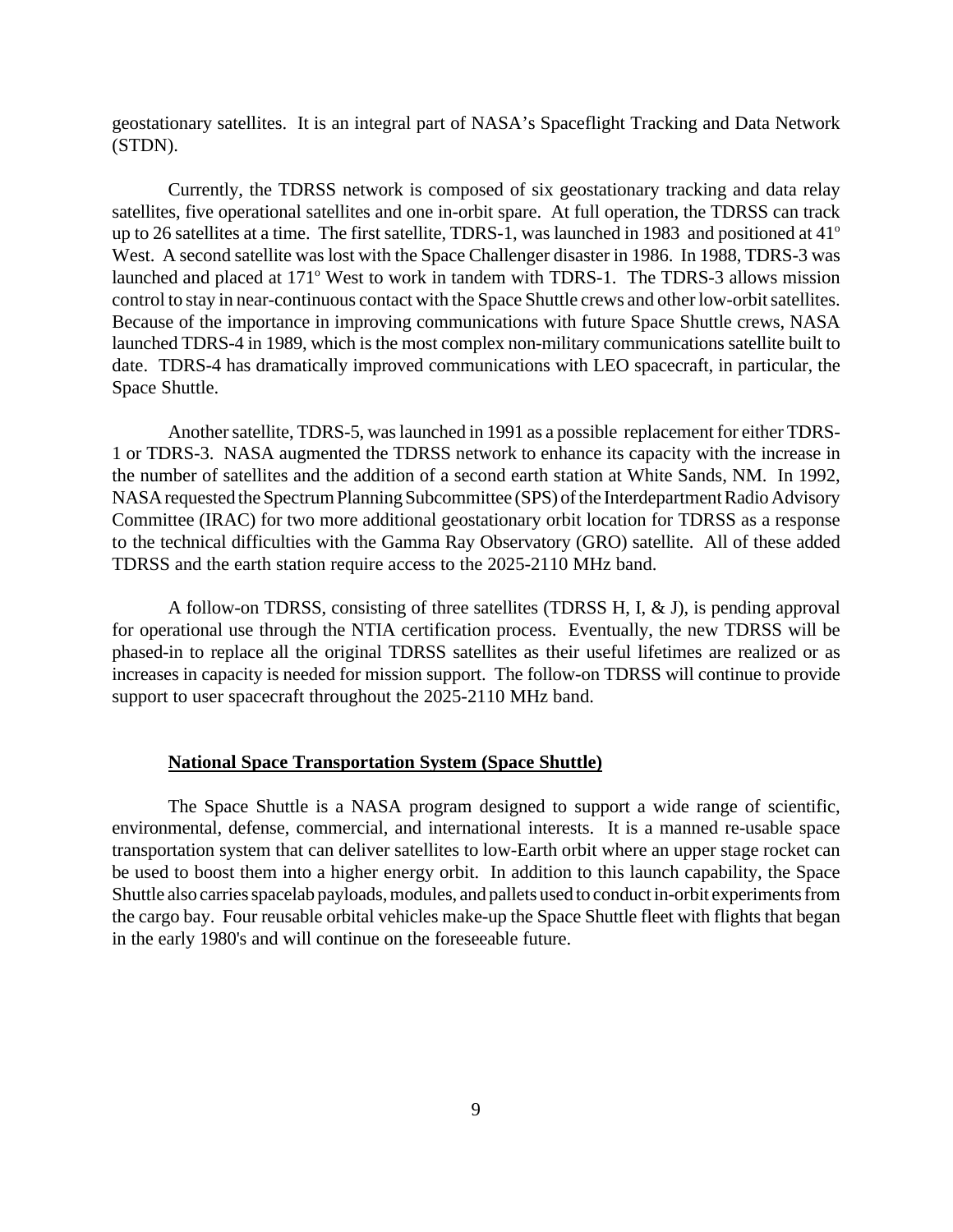#### **Hubble Space Telescope (HST) System**

Launched by the Space Shuttle in 1990, the HST is the first complete observatory in space and has an expected orbiting lifetime of 15 years. It is an unmanned astronomical observatory consisting of a support system module, an optical telescope assembly and a complement of scientific instruments. It is used to probe the secrets of the universe and analyze light sources which cannot be detected by ground-based telescopes. The HST, although unmanned, can be serviced by astronauts during extra vehicular activity missions and can be returned to Earth for refurbishment. Command signals are transmitted to the Hubble in the 2025-2110 MHz band, whereas housekeeping and some research telemetry data are transmitted by the telescope in the 2200-2290 MHz band and wideband data also in the 2200-2290 MHz band. All communications to and from the HST are through the TDRSS.

# **International Space Station (ISS)**

When fully operational, the ISS will be a multi-purpose facility which will provide the United States and a host of international partners with a permanent, manned orbital facility serving many functions including the following: a national laboratory in space for scientific research; a permanent observatory in space; a servicing facility for various free-flying spacecraft; a transportation node; a manufacturing facility; an assembly facility; and a staging base for space exploration. In addition to Government use, the ISS will also be available for non-government and foreign use.

When the various space station elements are fully assembled, the main platform, or core, will occupy a low-Earth orbit inclined at 51.6 degrees. The polar orbiting platform, containing payloads such as remote sensors that do not require frequent servicing from the core, will occupy a sunsynchronous orbit inclined about 98 degrees. Other elements include the free-flying spacecraft and various orbit transfer vehicles. Telecommunications for the ISS will be provided primarily by many existing NASA frequency resources including the TDRSS and its follow-on systems (*e.g.*, TDRS H, I and J). The Space Shuttle will provide primary logistics support. The Global Positioning System is the most likely system to be used in conjunction with the ISS traffic function.

### **Earth Observing System (EOS)**

Part of NASA's Earth science enterprise is the EOS Program. This system will consist of a series of satellites for extended space-based studies of the Earth and its environments as an integrated system. The EOS AM, PM, CHEM and LAM spacecraft will observe how the Earth is changing both naturally and as a result of human activity by obtaining measurements of the atmosphere, oceans, land surfaces, polar regions and solid Earth. Separate EOS platforms will host a compliment of scientific and remote sensing instruments. These spacecraft utilize the 2025-2110 MHz band through TDRSS. The initial spacecraft (EOS AM-1) is scheduled for launch in June 1999.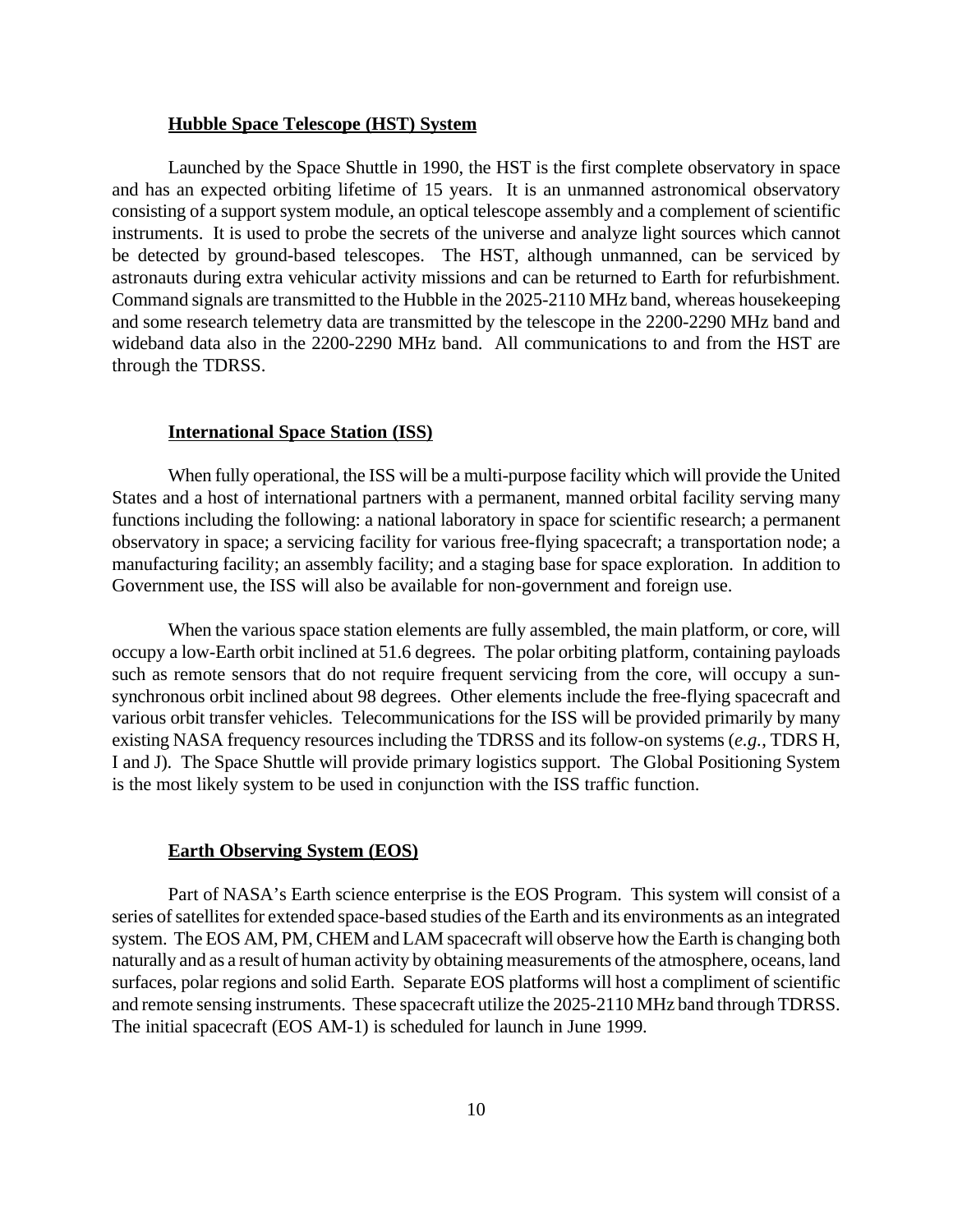# **Spaceflight Tracking and Data Network (STDN)**

NASA operates and maintains a worldwide system of ground stations to provide TT&C to all authorized user spacecraft missions. The set of ground stations presently supporting the low-Earth orbit spacecraft, together with the communication links connecting NASA centers with the ground stations, is referred to as the STDN. In the 1980's, the TDRSS was added to the STDN. With this addition, the STDN provided the increased support required by user missions. A key benefit of the STDN in the TDRSS era is that data flow between mission spacecraft and user ground station facilities is in real time.

Presently, earth stations operating at seven locations around the world make up the Ground Spaceflight Tracking and Data Network (GSTDN). This network is used to track spacecraft during launch, suborbital, and in orbit mission phases. Three of the GSTDN ground stations are located at Goldstone, CA; Madrid, Spain; and Canberra, Australia and provide the primary support for high and synchronous orbit spacecraft, as well as, eccentric orbit spacecraft. A fourth GSTDN station is located at Fairbanks, AK, which supports existing Earth orbiting spacecraft that are not compatible with TDRSS. The other GSTDN facilities that provide launch support are located at Merrit Island, FL, Vandenberg Air Force Base, CA, and Wallops Island, VA.

# **Deep Space Network (DSN)**

NASA's DSN facilities consist of earth stations located in Spain, Australia and in the United States. The only DSN earth station facility in the United States is at Goldstone, CA. One technical characteristic that makes these earth stations very different from other earth stations is that they employ very high-powered transmitters. Although, the DSN at Goldstone emits a power of up to 500 kW, the highly directive characteristics of the earth station antenna and remoteness of its location reduces the probability of harmful interference with terrestrial services. Normally, DSN uplink operations are conducted in the 2110-2120 MHz (uplink) but for some missions, especially during emergencies such as when contact with a mission spacecraft is lost, the 2025-2110 MHz can be utilized in order to command the errant spacecraft.<sup>12</sup> The DSN sites are also routinely used to support launch and early orbit operations in the band for national and international space science missions.

NASA, NOAA, and their international space partners operate major space programs throughout the 2025-2110 MHz band. Table 1 identifies representative Federal systems along with estimates of the current and total dollar investments for each.

<sup>&</sup>lt;sup>12</sup> The Solar Heliospheric Observatory (SOHO) spacecraft, which was launched on December 2, 1995, spun out of control on June 24, 1998 and all communication links were lost. On September 16, 1998, NASA and European Space Administration controllers successfully regained control of SOHO via the 2025-2110 MHz band. For more information, *see* NASA's web site at http://sohowww.nascom.nasa.gov/operations/recovery.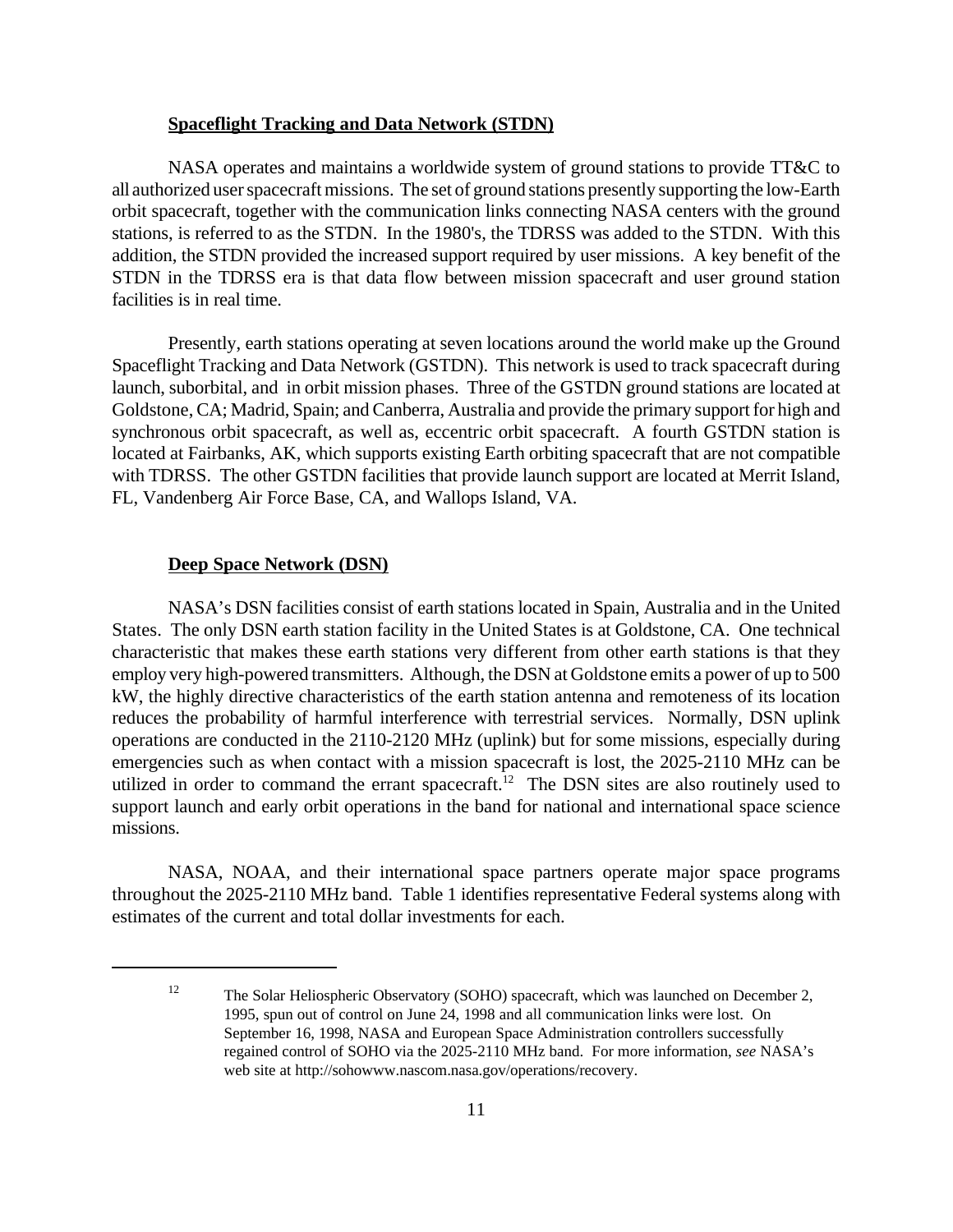The total Federal system replacement cost depends on many factors.<sup>13</sup> For those flight systems which are already in orbit and which cannot be retrieved, the mission becomes a total loss and must be replaced altogether. Retrievable flight hardware, including systems onboard the Space Shuttle and the pending Space Station, can undergo a retrofit. Associated ground systems, including the DSN or the STDN, can also be retrofitted. International cooperatives such as the Space Station could have additional cost implications as a result of the communications systems onboard the foreign modules.

The TDRSS represents a special case in that the system has radiocommunication capabilities at other frequencies.<sup>14</sup> However, the primary operational mode for the system is at 2025-2110 MHz band; more than 75 percent of its user spacecraft tracking support is provided at this frequency band. A key reason is the multiple access capability, which only exists at 2025-2110 MHz band. This capability allows the TDRSS to support a large number user spacecraft in a cost-effective manner since it allows simultaneous communications links. Loss of the multiple access capability would severely cripple the system.

# **Future Space Programs/Systems in the 2025-2110 MHz Band**

The Reallocation Impact Study provides details of NASA's and NOAA's future space systems and programs. Since the majority of these systems are still in their early stages, the description and other information pertaining to these systems are not available at this time. Only the projected launch dates are known. Additionally, as agency funding is secured, new mission program offices will require communications support in the 2025-2110 MHz band. The GOES, specifically the continuation series, will still be operational in the year 2015.

A complete list of the current and planned worldwide civil space satellite systems utilizing the 2025-2110 MHz band is provided in the Reallocation Impact Study. The listing includes the space program or satellite nomenclature and the respective operating administration. In addition, preliminary discussions have taken place within the Department of Defense regarding the possible consolidation of Federal, military and domestic, TT&C satellite functions into the 2025-2110 MHz band.

In total, the United States' current and planned civil space programs represent a taxpayer supported investment of over \$87 billion. Each of these systems could fail if interference-free operation in the 2025-2110 MHz band is not available.

<sup>&</sup>lt;sup>13</sup> Defined as the total cost to modify or retrofit the current S-band (2025-2110 MHz) communications capability of that system.

<sup>&</sup>lt;sup>14</sup> The TDRSS also operates at the Ku-band (13.775 GHz) and the Ka-band (22.55-23-55 GHz).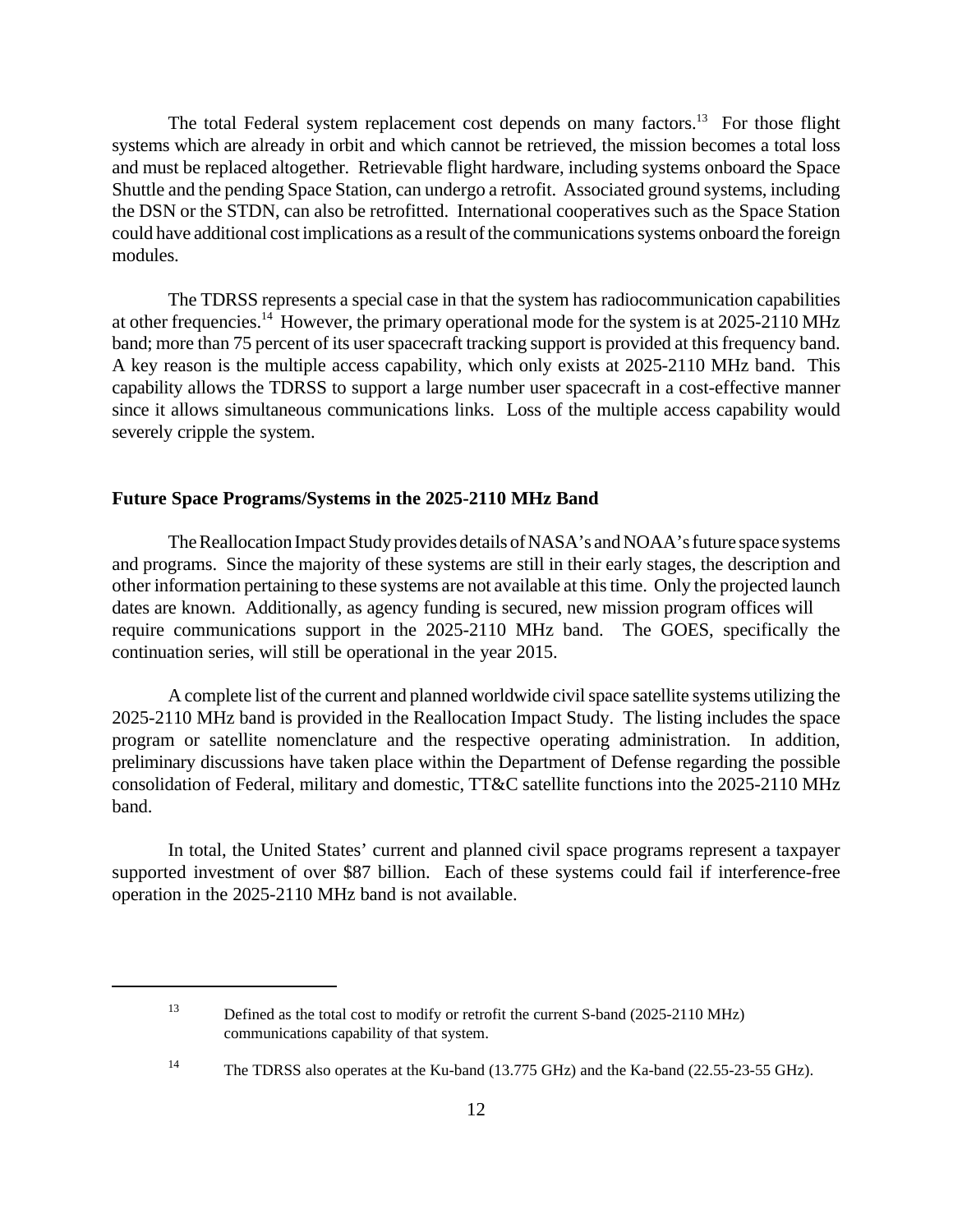# **BROADCAST AUXILIARY, LOCAL TV TRANSMISSION and CABLE TV RELAY SERVICES**

Currently the entire 1990-2110 MHz band is allocated on a primary basis for the broadcast auxiliary and cable TV relay services. Specific uses include a number of fixed point-to-point video links, typically for studio-to-transmitter links (STL) and intercity relay (ICR), and more extensive use of mobile links for electronic news gathering (ENG) equipment. ENG systems include both mobile point-of-view and transportable ENG systems that provide video from a variety of locations and activities. ENG systems are typically used for on-location coverage of news events or interviews and live-action video during sports or entertainment events. Because of the value of on-location video, most local televison stations in urban areas operate ENG systems. These transportable systems are generally mounted in vans and operate in a stationary mode transmitting video to a fixed receive site. These systems provide mobility for news coverage throughout a geographic region.

The 1990-2110 MHz band is divided into 7 channels, each 17- or 18- MHz wide. All ENG systems cannot operate simultaneously because of mutual interference, only one transmission per channel per receive site at a time is usually possible. Most television markets areas contain multiple receive sites that allow for simultaneous transmissions on a channel. In most large markets, however, only six simultaneous transmissions are possible on the busiest channel, and in most markets the number does not exceed two. More than two simultaneous transmissions on a single channel rarely occur. In fact, multiple ENG receive sites and systems exist only in the largest television markets, so most regions have little or no simultaneous ENG activity per channel. Transportable ENG transmitters are typically operated approximately twice per day. Broadcast engineers estimate that each ENG operation transmits an average of 15 minutes per operation.<sup>15</sup> Typical characteristics of the ENG systems include transmit power of 100 milliwatts to 12 watts of power using wideband frequency modulation (FM) spread over the 17 MHz channel.

# **MOBILE-SATELLITE SERVICE (MSS)**

The MSS is a rapidly emerging new technology to provide cellular-like mobile communications to and from anywhere on the globe. The service may include satellites located in geostationary Earth orbit (GEO) or, increasingly, by a series of low Earth orbit (LEO) satellites. Because of the lower orbits of the LEOs, a constellation of satellites is required to provide continuous global coverage. Also, because of the global coverage requirement, common international frequency allocations worldwide are required.

The FCC released the Further Notice of Proposed Rule Making (FNPRM) to the public for comments on the proposed allocation of spectrum at 2 gigahertz (GHz) for use by the MSS, on

<sup>&</sup>lt;sup>15</sup> ITU Recommendation 1154, Provisions To Protect the Space Research, Space Operations and Earth-Exploration Satellite Services and to Facilitate Sharing with the Mobile Service in the 2025-2110 MHz Band and 2200-2290 MHz Bands, Annex 3, Section 4, WRC-95.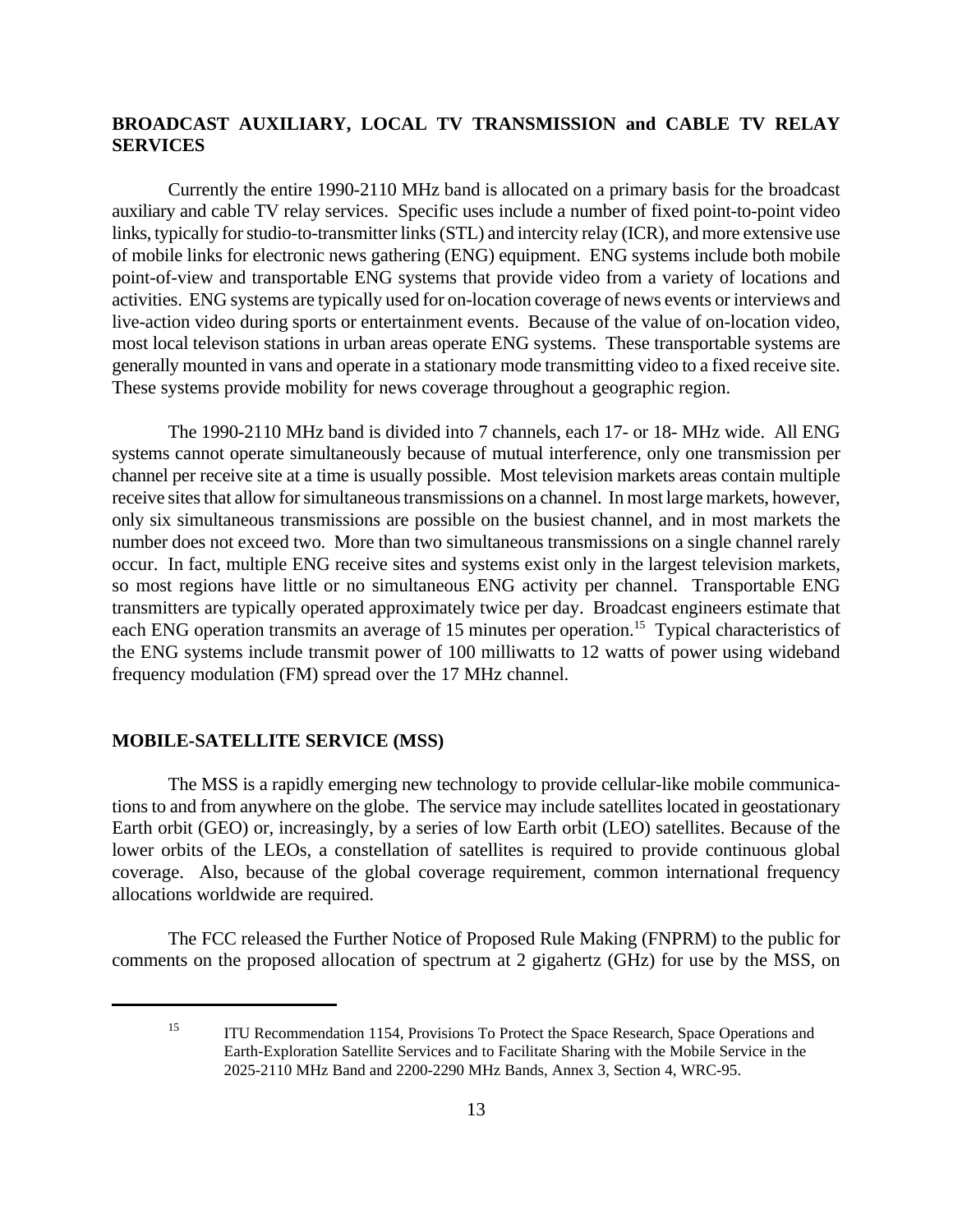March 14, 1997. The FCC plans to allocate 70 MHz of spectrum at 1990-2025 MHz and 2165-2200 MHz to the MSS, effective January 1, 2000. In the FNPRM, FCC proposes to modify the current broadcast auxiliary service (BAS), and cable television relay and local television transmission services allocation at 1990-2110 MHz by providing an allocation to these services in the 2025-2130 MHz band. In addition, the FCC proposes to re-channelize BAS at 2 GHz from seven channels with 17 and 18 MHz bandwidths to seven channels of 15 MHz bandwidth.

Spectrum has been made available to MSS internationally through World Radiocommunication Conferences in 1992, 1995, and 1997. Further discussion of these international allocations appear in Section III of this report.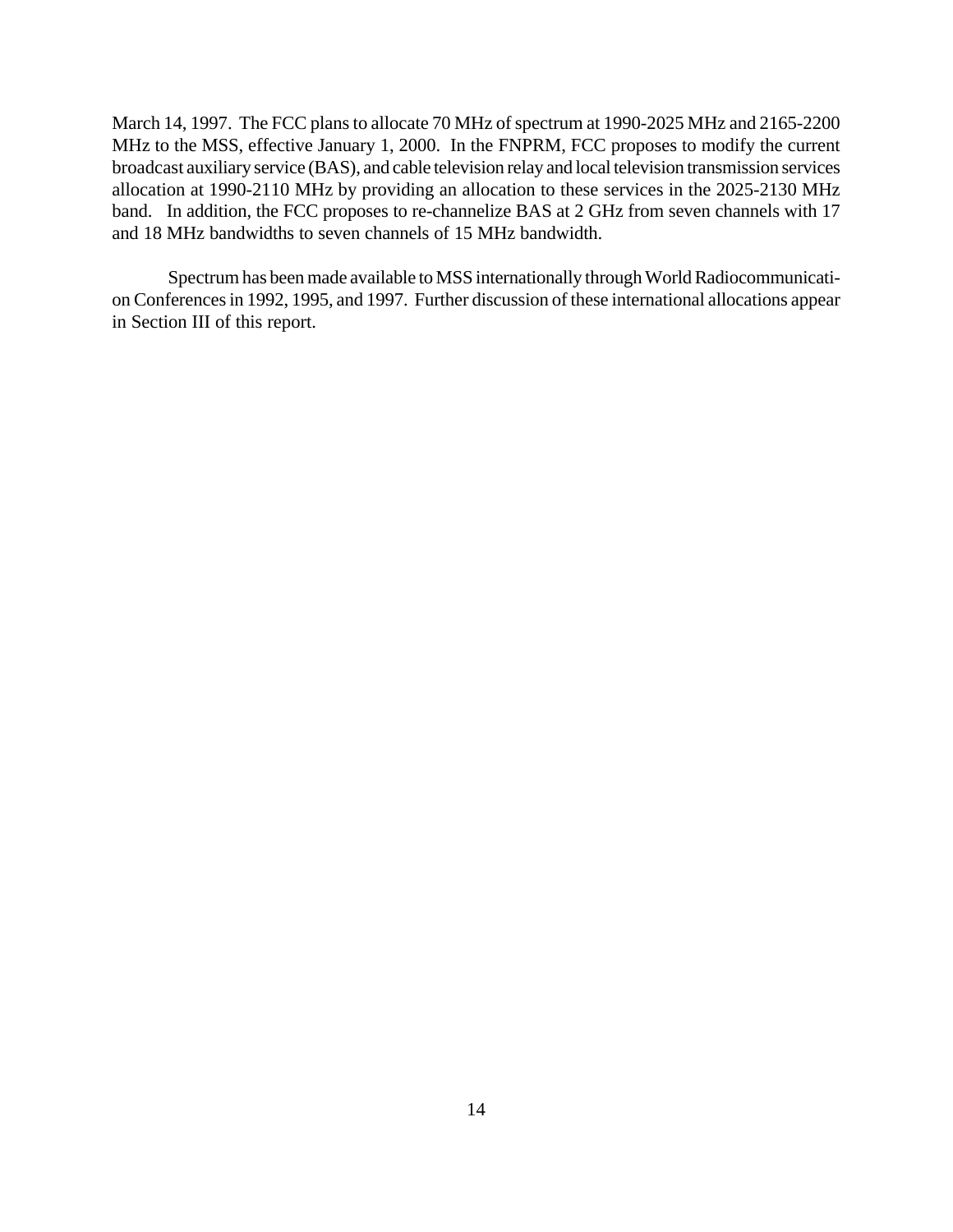# **SECTION 3 INTERNATIONAL OBLIGATIONS PERTAINING TO THE 1990-2110 MHz BAND**

#### **INTRODUCTION**

This section deals with international agreements, to which the United States is a party, dealing with radio spectrum in the 1990-2110 MHz band. These include, but are not limited to, those agreements adopted by the International Telecommunication Union (ITU) and its Study Groups and those bilateral or multi-lateral treaties to which the United States is a signatory. International agreements, treaties and obligations must be considered, as required by the Balanced Budget Act of 1997, if spectrum auctions are to be viable because they affect the potential for new radio services in and outside the United States. The following paragraphs discuss these international agreements.

# **INTERNATIONAL AGREEMENTS**

International agreements regarding the use of the radio frequency commence, culminate, and are agreed upon at World Radiocommunication Conferences sponsored by the ITU or in technical recommendations approved by the ITU-R Study Groups. An administration enters into an agreement when it becomes a signatory of the Final Acts of the World Radiocommunication Conferences or signs an agreement with other administrations. Agreed-upon documents at ITU conferences may come in the form of approved international radio regulations, recommendations, resolutions, appendices, and articles, as defined by the ITU, and thus become a part of the Final Acts of the Conference and part of the ITU Radio Regulations. There are also bilateral or multi-lateral agreements outside the domain of the ITU.

By virtue of these agreements and treaties, cooperation between the United States and other administrations or space agencies to provide support to each other's satellite systems and programs is common. NOAA, for instance, is fulfilling its ongoing international obligation in this band to support the French satellite Doppler Orbitography and Radiopositioning Integrated by Satellite (DORIS). On the other hand, METEOSAT-3 was borrowed from the European Meteorological Satellite (EUMETSAT) by NOAA and used as a temporary gap filler for GOES when earlier GOES satellites failed prematurely. Also, NOAA, under international agreement will provide orbital support to the Meteorological Operational (METOP) system, a European meteorological satellite that will become part of the future National Polar-orbiting Operational Environmental Satellite System (NPOESS). Another example is a space program called the Topography Ocean Experiment (TOPEX)/Poseidon which is a joint mission between NASA and the National Space Agency of France (CNES). NASA provides the satellite and the TOPEX sensors, while CNES provides the Ariene launch and the Poseidon sensors.

At times, agreements involve only the use of geographic sites for earth terminals. Cases like NASA's DSN and Upper Atmosphere Research Satellite (UARS) are examples, where some of the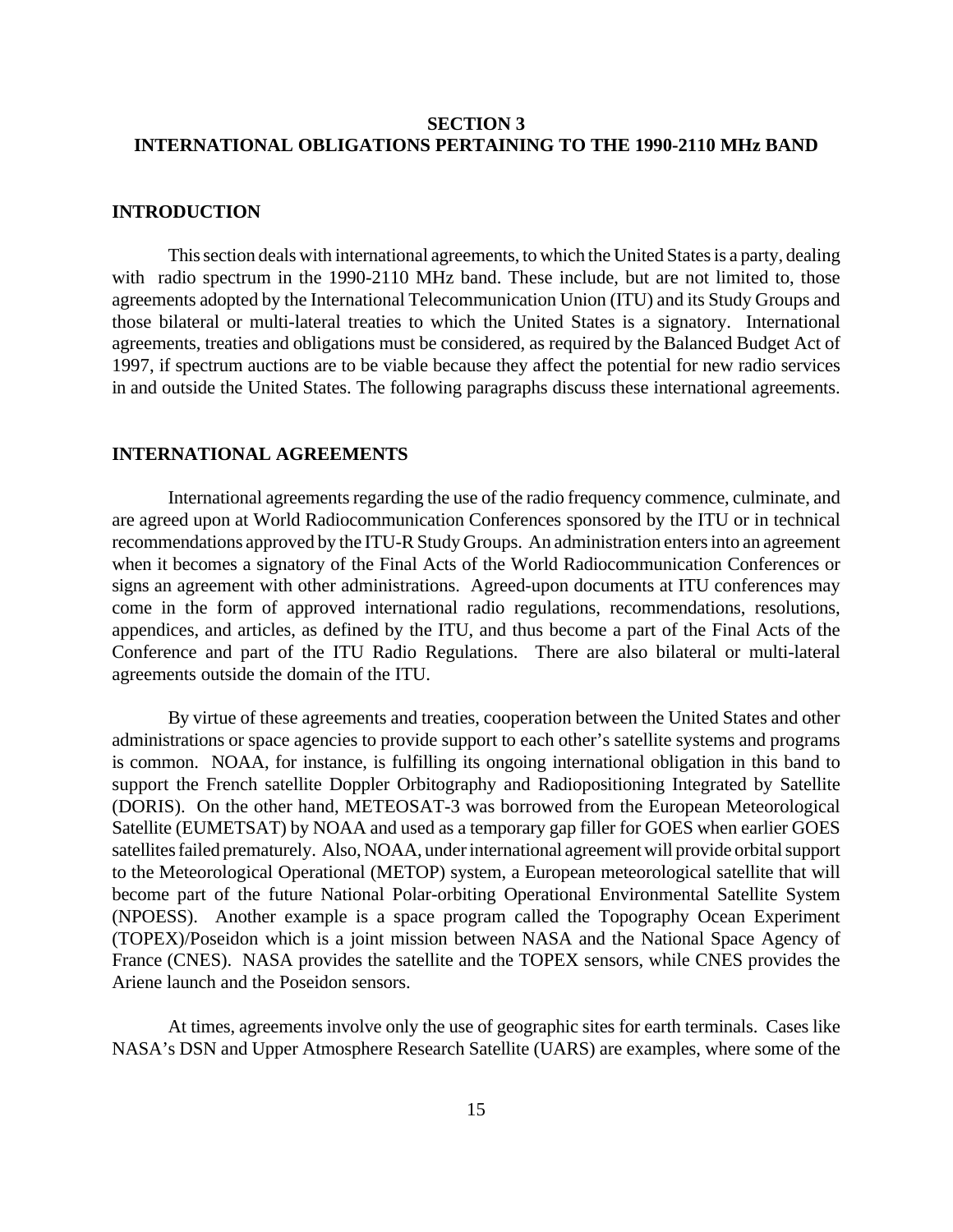earth stations are in foreign countries such as Spain, Australia, and England. The use of these earth stations, however, are locally coordinated with regards to NASA's frequency use. The preceding examples show the inherent international and cooperative nature of the NASA and NOAA space programs. Domestic regulatory changes will have international implications.

In previous world conferences, the United States always has been one of the more active administrations pursuing changes, introducing new documents relating to the efficient use of the radio spectrum, and recommending the type of radio services that would be appropriate in certain frequency bands. Some of the international issues regarding the 1990-2110 MHz band are summarized and discussed below.

### **1990-2025 MHz Band**

The United States has a long-standing commitment to find sufficient spectrum for MSS in the 2 GHz band. International spectrum allocation decisions addressing this band were adopted at three ITU conferences, in 1992, 1995, and 1997.

At WARC-92, the frequency bands 1980-2010 MHz and 2170-2200 MHz were allocated to MSS for Earth-to-space and space-to-Earth transmissions, respectively, worldwide on a primary coequal basis with fixed and mobile services with an effective date of January 1, 2005. However, in 1994, the FCC reallocated a 10 MHz portion of the 1980-2010 MHz band (*i.e*., the 1980-1990 MHz) to the Personal Communications Service (PCS) in the United States. Consequently, this 10 MHz portion was no longer available to MSS in the United States.

At the WRC-95, the United States sought more spectrum for MSS and gained a primary Region 2 allocation for MSS (Earth-to-space) in the frequency bands 2010-2025 MHz and 2160- 2170 MHz. Also, at WRC-95, recognizing that the MSS allocations at the 2 GHz needed to be adjusted in order to account for the different regional allocations and access dates, the United States, together with other Region 2 administrations, strongly supported for the adoption of Resolutions 716 and 717. Resolution 716 called for, among other things, the consideration of the MSS allocations to the above mentioned bands and the need to facilitate the introduction and future use of the 2 GHz bands by MSS. Resolution 717 called for WRC-97 to review the MSS allocations with a view to harmonize them, including the access dates in the 2 GHz band.

At the recent WRC-97 conference, the United States again introduced numerous proposals to amend, among other ITU documents, Resolutions 716 and 717, and Article 5 to complete the harmonization needed in the 2 GHz for MSS so that there would be compatible operations between MSS and other radio services. These proposals took into account the planned date to bring into use the IMT-2000 technology, and promote the goal of the World Telecommunications Policy Forum and the Global Mobile Personal Communications by Satellite. As a result of WRC-97, the MSS allocation in Region 2, including the United States, and the MSS allocation in the rest of the world have been harmonized in the years 2000 and 2007, respectively.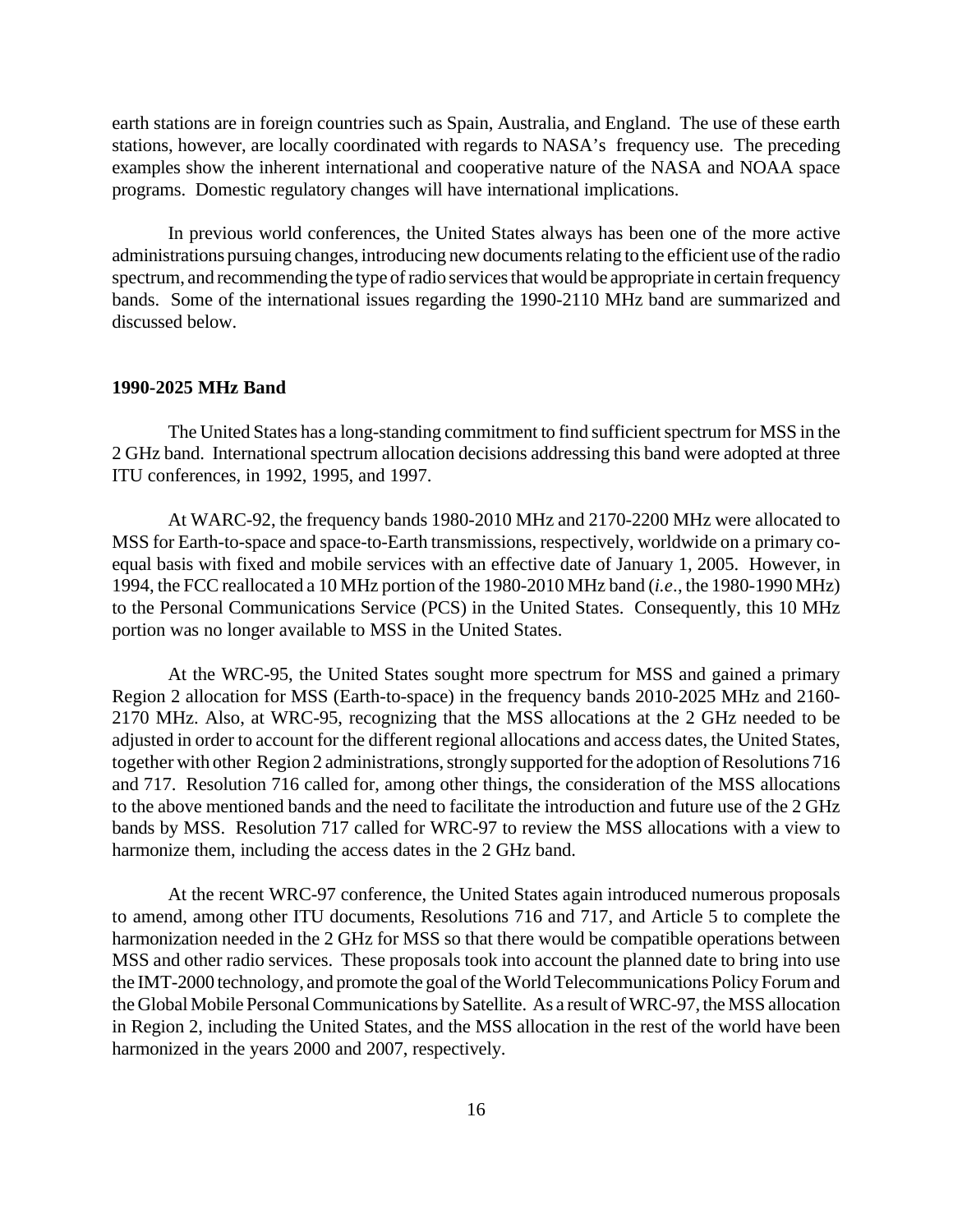## **2025-2110 MHz Band**

As a result of WARC-92, the international allocations for space services in the 2 GHz bands, specifically the 2025-2110 MHz band paired with the 2200-2290 MHz band, were elevated to primary status worldwide. However, in the U.S. Table of Frequency Allocations, although the 2200- 2290 MHz band is now primary, the 2025-2110 MHz band is still designated to space science services on a secondary basis. In 1998, NTIA submitted a petition to the FCC requesting that the national allocation of the 2025-2110 MHz band be upgraded to primary status in order to bring the National Table of Frequency Allocation in line with that of the international allocation where the space science services are afforded primary status worldwide (see Appendix D).<sup>16</sup> NTIA's petition attempts to reconcile the differences between the domestic and international allocations. Specifically, the petition proposes to modify the U.S. Table of Frequency Allocations to add space research, space operations and Earth exploration-satellite services in the 2025-2110 MHz band for Earth-to-space and space-tospace transmissions on a primary basis.

The 2025-2110 MHz band has many international agreements associated with space sciences services negotiated by the United States. At WARC-92, the United States proposals were fundamental to the allocation of Earth-to-space and space-to-space transmissions in the 2025-2110 MHz band on a primary basis for the space operation, space research and Earth exploration-satellite services. Also, between WARC-92 and WRC-97, the technical body of the ITU Study Groups (ITU-R) addressed sharing studies between terrestrial systems and space science services in this band. The ITU Resolution 211 and two sharing recommendations (ITU-R SA.1154 and ITU-R F.1247) described briefly below resulted from these studies and were approved at the ITU conferences. Further, at the WRC-97, the United States proposed to modify the provisions of Article S5.391, which referenced Resolution 211, in order to take into account the results of Recommendation ITU-R SA.1154. As a result, the International Footnote S5.391, also described below, has been added to the International Table of Frequency Allocations addressing Resolve 1 of Resolution 211.

#### **ITU Resolution 211**

Resolve 1 of Resolution 211 (WARC-92), use by the mobile service of the frequency bands 2025-2110 MHz and 2200-2290 MHz, invites the ITU-R to develop appropriate provisions to protect the space services operating in the bands 2025-2110 MHz and 2200-2290 MHz from harmful interference from emissions by stations of the mobile service. The ITU-R has completed its task on this issue and, as a result, adopted Recommendation ITU-R SA.1154.

<sup>&</sup>lt;sup>16</sup> Letter from William Hatch, Acting Associate Administrator, Office of Spectrum Management, NTIA, to Richard Smith, Chief, Office of Engineering and Technology, FCC, requesting primary status for Government operations in the 2025-2110 MHz band, (Feb. 11, 1998) (attached as Appendix D).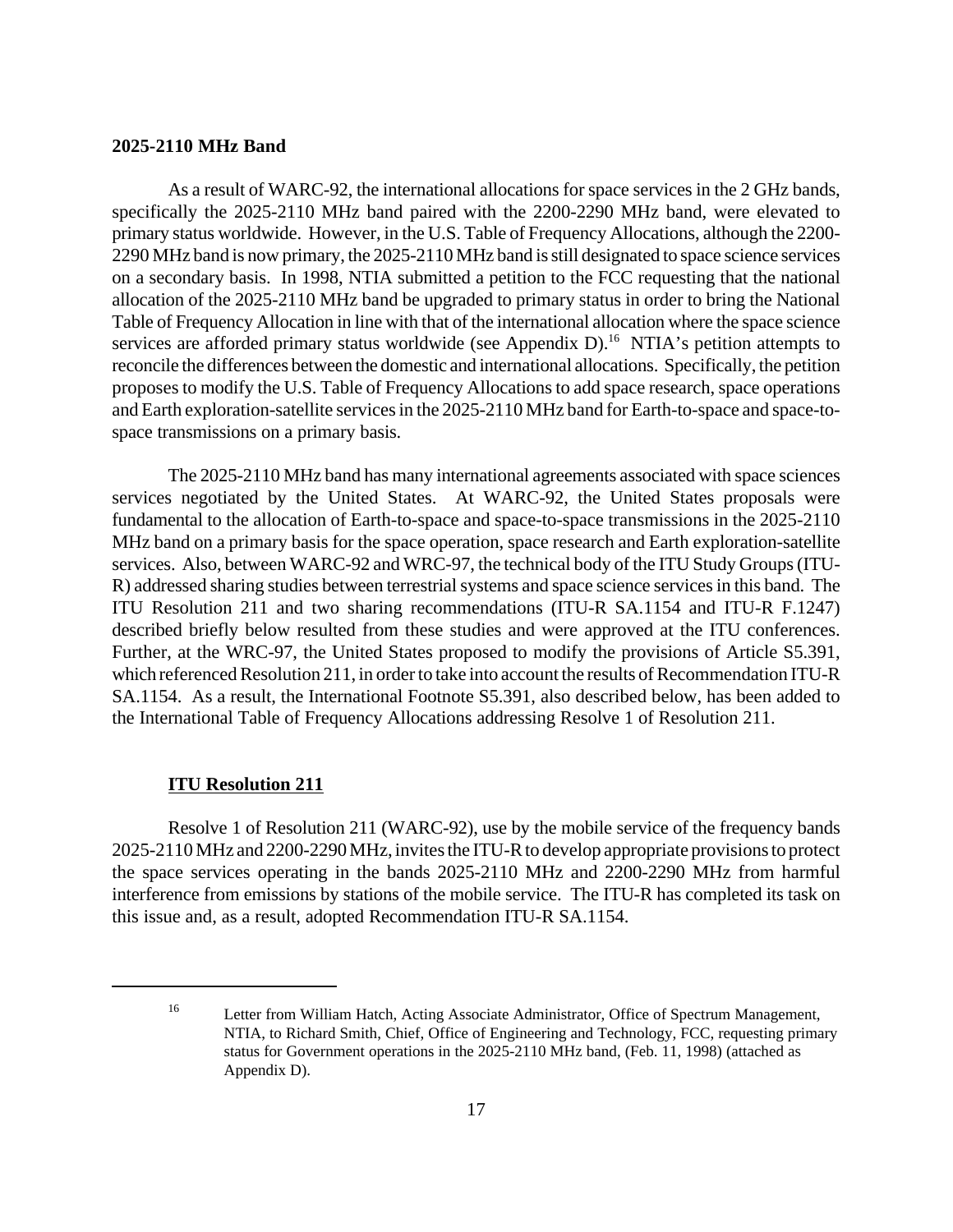## **Recommendation ITU-R SA.1154**

Recommendation ITU-R SA.1154 specifically addresses the provisions to protect the space science services and enables the mobile service to share the 2025-2110 MHz and 2200-2290 MHz bands with the space science services. This recommendation sets forth the levels of acceptable interference to the stations in the space science services from the emissions of mobile systems. Similarly, it provides the technical and operating characteristics of mobile systems that will not cause the aggregate interference to the stations of the space science services to exceed acceptable levels. Mobile electronic news gathering (ENG) systems are representative of compatible mobile systems. More importantly, Recommendation ITU-R SA.1154 determined and confirmed earlier study results that sharing between space sciences and high density, and even conventional, mobile systems is not feasible. Further, the introduction of such mobile systems in the above mentioned bands may preclude the continued operation of space science services.

#### **Recommendation ITU-R F.1247**

Recommendation ITU-R F.1247 addresses the technical and operational characteristics of systems in the fixed service (FS) to facilitate sharing with the space research, space operation, and Earth exploration-satellite services (collectively, space services) operating in the bands 2025-2110 MHz and 2200-2290 MHz bands. This recommendation considers, among other things, that the space services have operated satisfactorily for many years with the FS in these bands but, should large numbers of FS systems be introduced, it will be important to identify preferred FS technical characteristics to ensure long term compatibility.

## **International Footnote S5.391**

In making assignments to the mobile service in the bands 2025-2110 MHz and 2200-2290 MHz, administrations shall not introduce high-density mobile systems, as described in Recommendation ITU-R SA.1154, and shall take this Recommendation into account for the introduction of any other type of mobile system

One of the studies indicated that the introduction of high density terrestrial transmitters would be a potential source of interference to space science service operations. Recent technical studies by NASA confirm the earlier conclusions that only low-density mobile or fixed systems similar both technically and operationally to the current ENG occupants could be introduced into the band.

Another issue negotiated by the United States at the WRC-97 was the suppression of Resolution 711. This resolution describe the possible reallocation of frequency assignments to certain space missions from the 2 GHz band to bands above 20.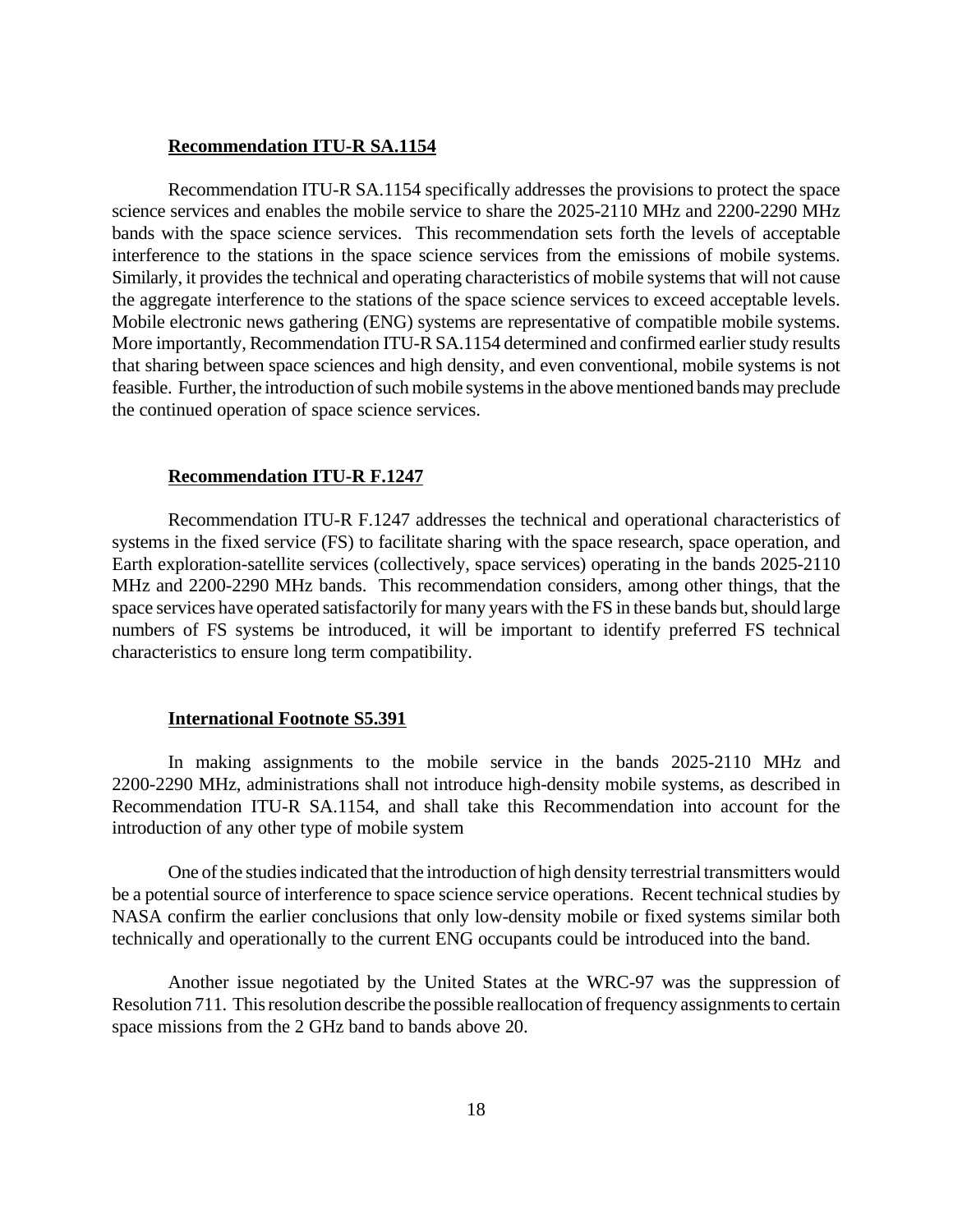# **OTHER INTERNATIONAL AGREEMENTS**

In addition to the ITU, there are other international organizations in which the United States made agreements regarding this band. Some of these are: the World Meteorological Organization (WMO); the Interagency Tracking, Communications, Operations Panel (ITCOP); the Space Network Interoperability Panel (SNIP); the Space Frequency Coordination Group (SFCG); and the Consultative Committee on Space Data Systems (CCSDS). Numerous international agreements have evolved concerning world wide use of the 2025-2110 MHz band. For example, this band has been adopted by civil space agencies worldwide as the primary uplink communications band. Some of the more current and significant agreements are listed in Table 2.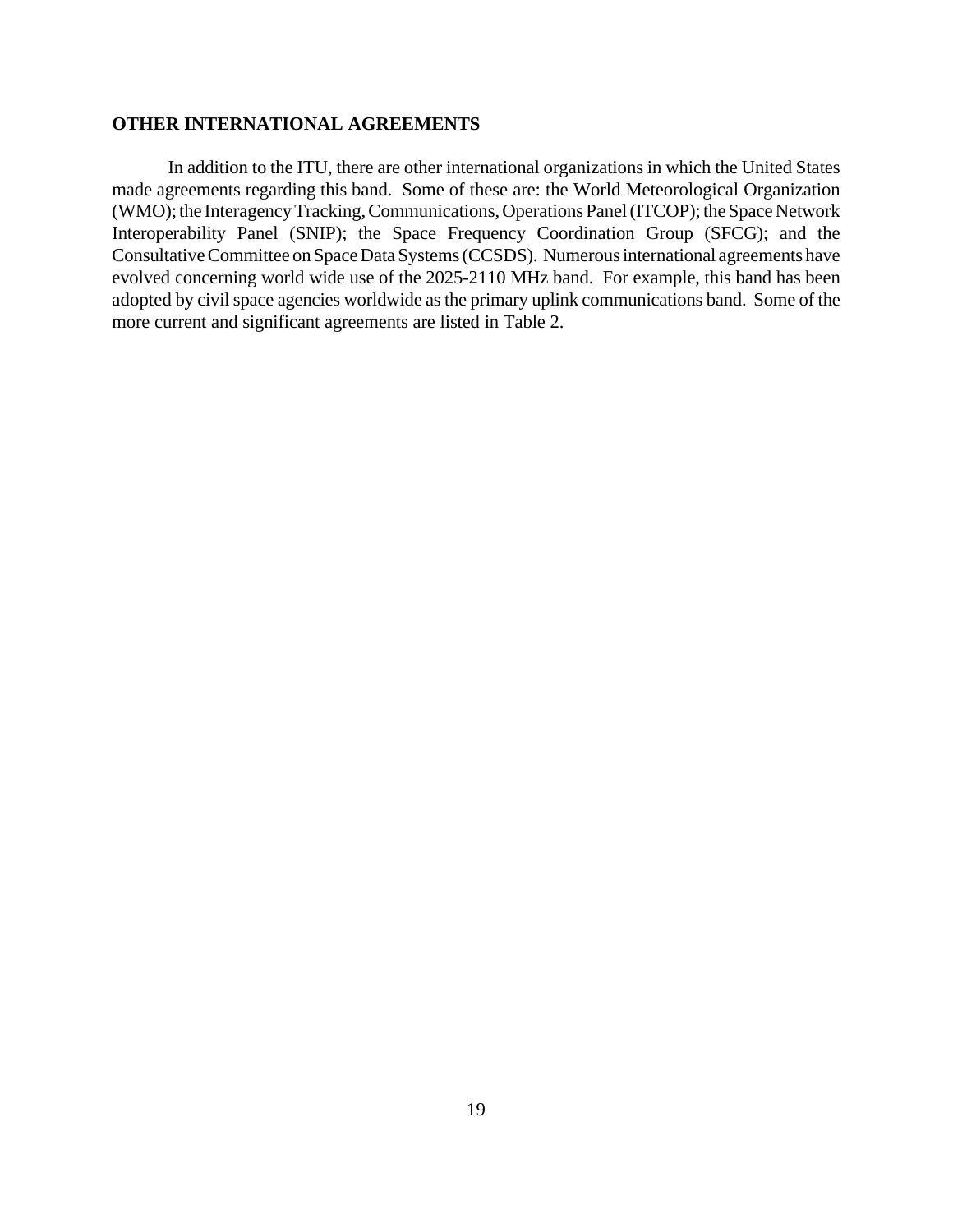# **TABLE 2: INTERNATIONAL AGREEMENTS RECOGNIZED BY THE UNITED STATES PERTAINING TO THE 2025-2110 MHz BAND**

| <b>Document Identifica-</b><br>tion | Int'l<br>Group | <b>Description</b>                                                                                                                                                                                                                                                                           |  |  |
|-------------------------------------|----------------|----------------------------------------------------------------------------------------------------------------------------------------------------------------------------------------------------------------------------------------------------------------------------------------------|--|--|
| Resolution 211                      | ITU            | Invites the ITU-R to develop appropriate provisions to protect the space services<br>operating in the bands 2025-2110 MHz and 2200-2290 MHz from harmful interfer-<br>ence from emissions by stations of the mobile service.                                                                 |  |  |
| Rec. SA.1154                        | <b>ITU</b>     | Addresses provisions to protect the space science services and enables mobile service<br>to share the 2025-2110 MHz and 2200-2290 MHz bands with the space science<br>services.                                                                                                              |  |  |
| Rec. F.1247                         | ITU            | Addresses the technical and operational characteristics of systems in the fixed service<br>(FS) to facilitate sharing with the space research (SR), space operation (SO) and Earth<br>exploration-satellite (EES) services operating in the bands 2025-2110 MHz and 2200-<br>2290 MHz bands. |  |  |
| Rec. F.1248                         | ITU            | Addresses the limiting interference to satellites in the space science services from the<br>emissions of trans-horizon radio-relay systems in the 2025-2110 MHz and 2200-2290<br>MHz bands.                                                                                                  |  |  |
| Article S5                          | ITU            | Radio Regulations: Space Operation, Earth Exploration-Satellite, & Space Research,<br>all have primary allocations for Earth-to-space and space-to-space transmissions.                                                                                                                      |  |  |
| Article S21                         | ITU            | Power limits for terrestrial and earth stations, and limits of power flux-density from<br>space stations.                                                                                                                                                                                    |  |  |
| Rec. SA.509-1                       | <b>ITU</b>     | Preferred frequencies and bandwidths for manned and unmanned near-Earth research<br>satellites.                                                                                                                                                                                              |  |  |
| Rec. SA.1019                        | ITU            | Preferred frequency bands and transmission directions for data relay satellites.                                                                                                                                                                                                             |  |  |
| Rec. SA.1024                        | <b>ITU</b>     | Necessary bandwidths and preferred frequency bands for data transmission from earth<br>exploration satellites, not including meteorological satellites.                                                                                                                                      |  |  |
| Rec. SA.363-5                       | <b>ITU</b>     | Frequencies, bandwidths and protection criteria for space operation systems.                                                                                                                                                                                                                 |  |  |
| Rec. 662 (WRC-97)                   | <b>ITU</b>     | Use of the frequency bands 2025-2110 MHz and 2200-2290 MHz by the space<br>research, space operations, Earth exploration-satellite, fixed and mobile services.                                                                                                                               |  |  |
|                                     | <b>SNIP</b>    | S-band communications services and requirements for interoperability.                                                                                                                                                                                                                        |  |  |
| Rec. $401(3.2.1)$ B-1               | <b>CCSDS</b>   | Limitations on Earth-space link power levels.                                                                                                                                                                                                                                                |  |  |
| Rec. 4-3 R2                         | <b>SFCG</b>    | Utilization of the 2 GHz bands for space operations.                                                                                                                                                                                                                                         |  |  |
| Rec. 6-1R4                          | <b>SFCG</b>    | Interference from space-to-space links between non-geostationary satellites to other<br>space systems.                                                                                                                                                                                       |  |  |
| Rec. 6-2 R1                         | <b>SFCG</b>    | Transponder turnaround frequency ratios for category A missions.                                                                                                                                                                                                                             |  |  |
| Rec. 7-1 R3                         | <b>SFCG</b>    | Transponder turnaround frequency ratios for category A missions.                                                                                                                                                                                                                             |  |  |
| Rec. 12-5 R1                        | <b>SFCG</b>    | Limitations on Earth-space link power levels.                                                                                                                                                                                                                                                |  |  |
| Res.14-2 R1                         | <b>SFCG</b>    | Protection of space science services from Fixed Service interference in the bands<br>2025-2110 and 2200-2290 MHz.                                                                                                                                                                            |  |  |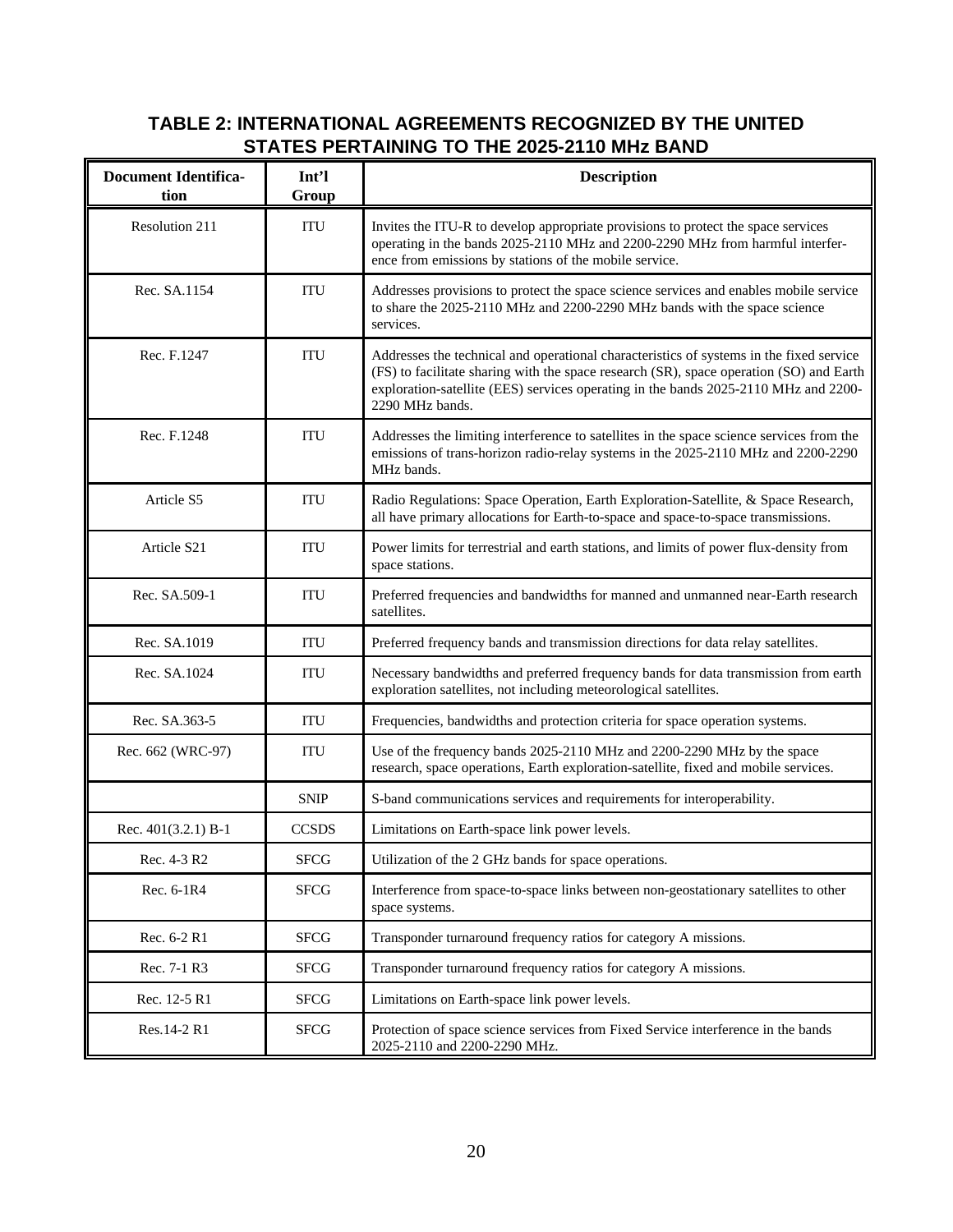# **SECTION 4 IDENTIFICATION OF ALTERNATIVE BANDS**

The 1997 Budget Act authorizes the President to substitute alternative spectrum for auction to 15 MHz in the 1990-2110 MHz band that would better serve the public interest, convenience and necessity and could reasonably be expected to produce comparable receipts. These criteria are discussed in the following paragraphs and are used to identify alternative bands that meet these criteria.

# **PUBLIC INTEREST, CONVENIENCE, AND NECESSITY**

The first criterion is that any alternative "better serve the public interest, convenience, and necessity." This criterion is not defined and can only be addressed in a qualitative manner. Some guidance is provided on this point, however, in the Conference Committee report<sup>17</sup> prepared with the Budget Act. It states "the conferees expect that the President will carefully consider the taxpayers clear interest in continued government use of the 1990-2110 MHz band for space research and exploration activities." Based on the large taxpayer investment in space systems that utilize the 2 GHz band and the spectrum sharing difficulties described in Section 3, this Congressional guidance suggests that identifying alternatives to auctioning of 15 MHz of spectrum at 2 GHz would meet the public interest criterion.

As described in section 2, NOAA and NASA are the predominant Federal users of the 2025- 2110 MHz band and collectively manage nearly \$47 billion in existing investment in spacecraft and associated earth stations. Over forty billion dollars more are planned for investment in new generations of systems currently being developed to operate in this band. Moreover, there is also substantial investment in foreign space systems in which the federal government have joint ventures with other administrations.

NOAA's satellite programs, including the GOES, polar-orbiting, and Landsat operations described earlier, provide vital services to the public. The GOES system provides meteorological data that includes, inter alia, those that produce accurate weather forecasts and severe weather tracking. The polar-orbiting satellites track and monitor pollution, fires, and volcanoes in addition to their weather-related functions. The Landsat system collects a global archive of multi-spectral images data. These data are used for global monitoring of agriculture, forestry, and range resources, land use and mapping, geology, water resources, coastal resources, urban change and planning, and environmental monitoring and assessment. These programs also support other administrations' space programs through NOAA's commitment with the World Meteorological Organization and other international organizations.

<sup>&</sup>lt;sup>17</sup> H.R. Conf. Rep. 217, 105<sup>th</sup> Cong., 1<sup>st</sup> Sess. 574 (1997) (accompanying H.R. 2015).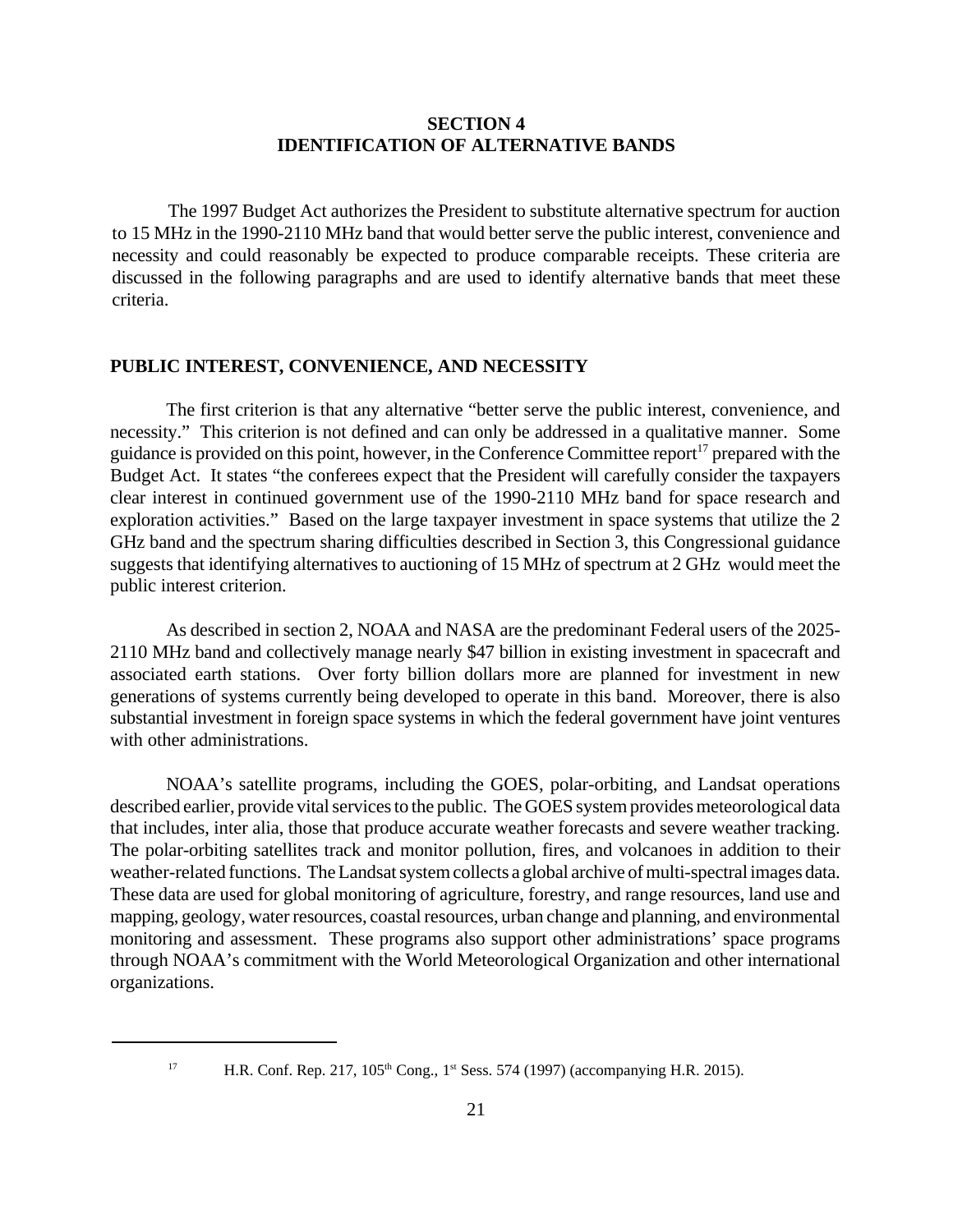NASA is the leader in space research and exploration activities worldwide. The 2025-2110 MHz band was first used by NASA to support the Apollo Program in the 1960's. NASA's continuing commitments in this band support major space programs including: National Space Transportation System (Shuttle), Tracking and Data Relay Satellite System, Hubble Space Telescope, planned International Space Station, and space programs of foreign space agencies.

As discussed earlier, the 2025-2110 MHz band has been the subject of numerous negotiated international agreements by the United States, including treaty-level agreements with the International Telecommunication Union (ITU). At the recent ITU World Radiocommunication Conference in 1997, international regulations were adopted stating that in this band, ". . . administrations shall not introduce high-density mobile systems. . ." This regulation is supported by detailed technical analyses in Recommendation ITU-R SA.1154 indicating that space science services share spectrum well with low density communications systems similar to existing ENG operations; but implementation of high density systems or conventional mobile systems could seriously jeopardize operations of the space sciences services in this band. Through international negotiations and agreements, this band has been adopted as the primary spacecraft control band by civil space agencies worldwide that include the European Space Agency, Russian Federation, Japan, and China.

Both NASA and NOAA participate in numerous joint space ventures with other administrations involving meteorology, space research and exploration, and space commercialization. Interference-free access to the 2025-2110 MHz band is fundamental to the satellite tracking, telemetry and control for all of these activities. Any changes in the United States regarding the use of this band for these space functions should be compatible with the international community. This is especially important to those administrations whose space programs are being supported by the United States or those administrations that have joint space ventures with the United States in this band.

In summary, reallocating 15 MHz from this band would have a detrimental affect on: 1) numerous NASA and NOAA operations in the space science services, including manned flight operations, 2) the ability of the United States to comply with international agreements, including treaty agreements with the International Telecommunication Union, 3) Federal investment costs for future space research and exploration activities, and 4) current and future United States' participation in joint space ventures with other administrations. Therefore, it is in the public interest, convenience, and necessity to identify alternative bands.

# **COMPARABLE AUCTION RECEIPTS**

The second criteria to be met in identifying alternative spectrum is expectation that auctions would generate comparable receipts. Based on the four-year history in spectrum auctions, a clear industry need for additional spectrum may be one of the most important factors in the amount of auction revenue generated. For example, for the highly successful auctions of the narrowband and wideband personal communications services (PCS), the need for additional spectrum, industry infrastructure, radio equipment, etc., were all well-defined prior to the auction, leading to active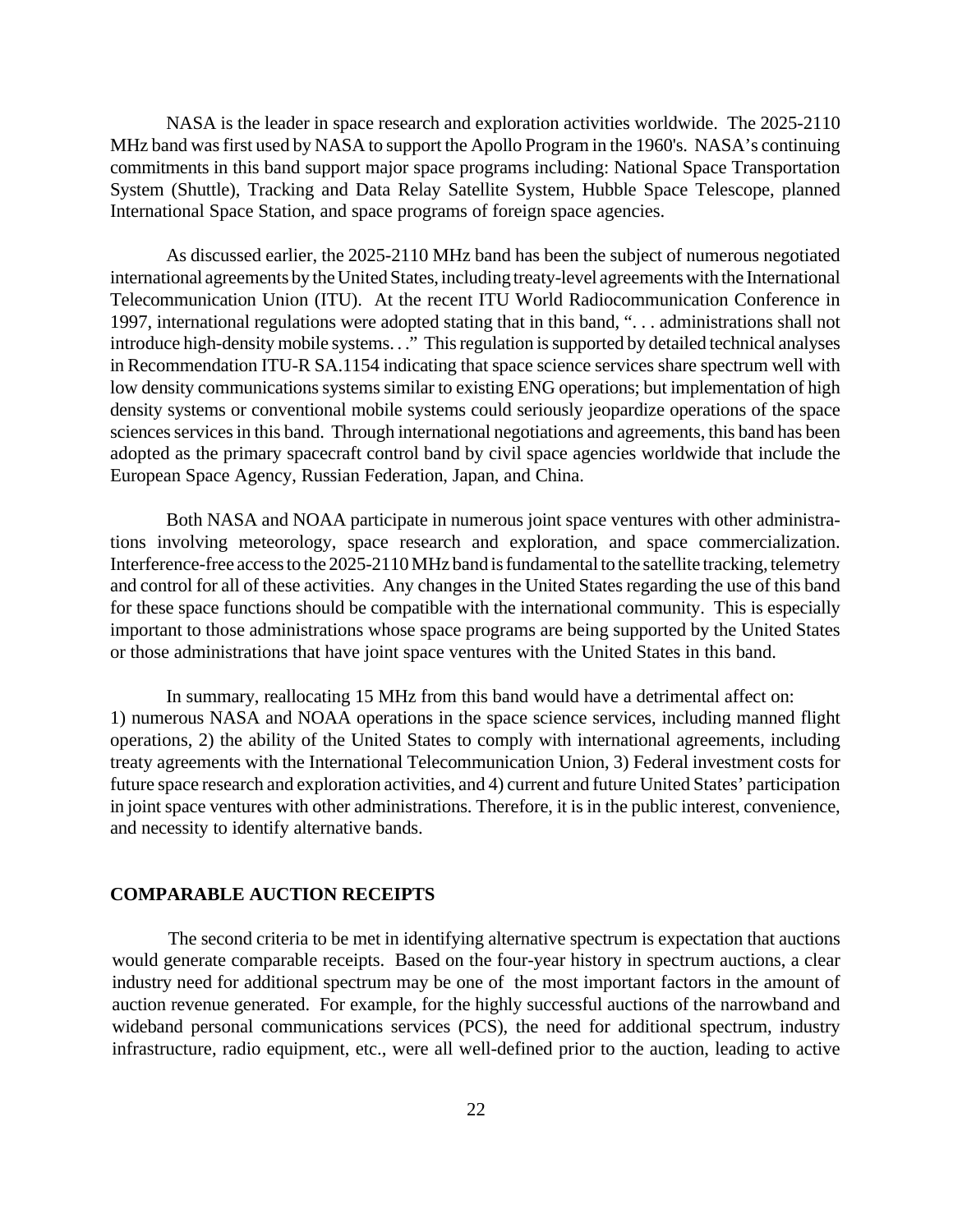demand for the identified spectrum and high auction receipts. On the other hand, the auction of the Wireless Communications Service (WCS) at 2.3 GHz drew little interest. In this case, prior to the auction there was no industry consensus on any of these issues, including the need for the additional spectrum, functions to be fulfilled, infrastructure, and equipment.

# **Methodology**

Estimating the receipts that may be received when a given segment of spectrum is auctioned is, in reality, more art than science. For example, in the auction of the WCS spectrum at 2.3 GHz completed in 1997, actual auction receipts of \$14 million fell far short of expectation.<sup>18</sup> This shortfall is generally attributed to the stringent technical standards applied and the short time available for prospective bidders to develop business plans. On the other hand, winning bids for the wideband PCS C-block spectrum far exceeded expectations, although subsequent bankruptcies and defaults have greatly reduced actual revenue.

The FCC summarized the net auction bids on the 16 FCC spectrum auctions completed through August 1998.<sup>19</sup> From that data, it is clear that the auction receipts depend on a number of factors including general frequency range, date of the auction, the nature of the incumbents, and technical or usage limitations placed on the bidders. The five PCS auctions generated the largest receipts.<sup>20</sup>

While the results of the 16 spectrum auctions completed by the FCC provide very useful "reality checks" on estimates, the baseline methodology used here follows the same procedures used by the Office of Management and Budget (OMB) in estimating receipts for the formal budget process. OMB estimates expected auction receipts through analysis of past auction results, prices paid for FCC licenses in private transfers, expectations of market demand, as well as opinions from experts. OMB continues to revise its estimates to reflect changes in the marketplace.

<sup>18</sup> *The FCC Auctions and the Future of Radio Spectrum Management, Where Do We Go From Here?*, Congressional Budget Office (April 1997).

<sup>&</sup>lt;sup>19</sup> Information about each auction is available on the FCC's web site at http:\\www.fcc.gov/wtb/auctions.

<sup>&</sup>lt;sup>20</sup> Results from the 16 completed FCC auctions suggest that constraints on the spectrum due to sharing or other factors can significantly lower auction receipts. Spectrum sharing constraints typically result in reducing the maximum number of transmitters the band can accommodate. The PCS bands upon which the baseline auction revenue estimates are derived have been estimated to eventually accommodate tens of millions of transmitters within the authorized 120 MHz. This equates to several million transmitters in a given 15 MHz segment. If constraints on spectrum use result in a substantially lower number of transmitters , then a corresponding reduction in auction receipts is a reasonable assumption.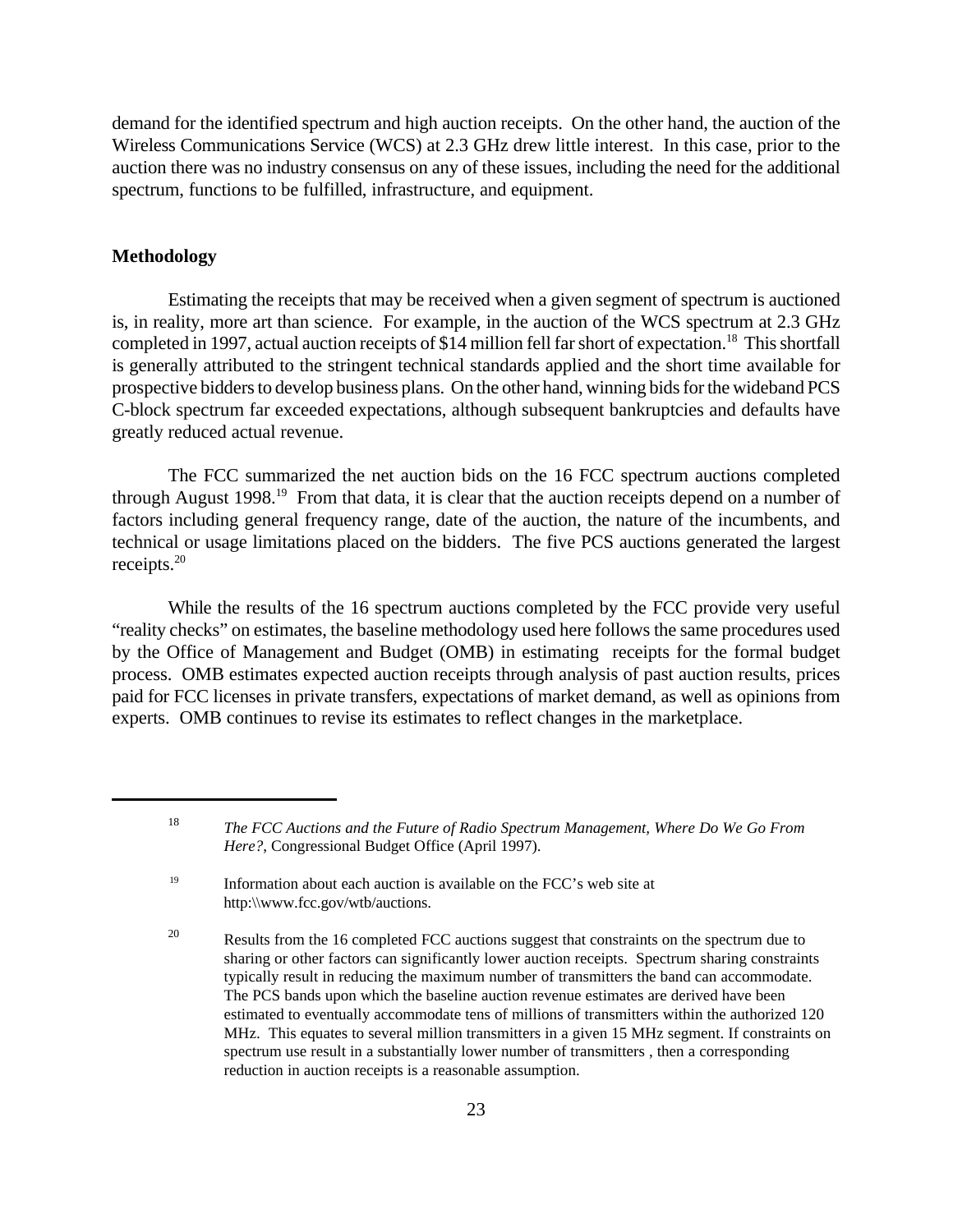For this study, OMB considered three factors in estimating receipts that may be expected in auctioning 15 MHz of spectrum and in determining comparable value:

**Factor 1** - **Baseline Values.** Initial values are based on preliminary estimates prepared by OMB for this report.

**Factor 2 - Reimbursement Costs.** The baseline value is adjusted for reimbursement costs. It is assumed that spectrum auction winners will fully reimburse the incumbent spectrum users for relocation from the band.<sup>21</sup> Where reimbursement is required, it is reasonable to assume that successful bidders will take these costs into account and bid accordingly. Therefore, from the initial value from factor 1 above, these estimated costs to reimburse incumbents will be deducted.

**Factor 3 - Discount Factor.** The baseline value is further adjusted by a "Spectrum Discount Factor" prepared by OMB. This factor takes into account constraints on use of the band due to sharing and other considerations.

# **Estimated Auction Receipts for 15 MHz from the 2025-2110 MHz Band**

To determine whether comparable receipts could be produced, OMB first estimated potential receipts from auction of 15 MHz from 2025-2110 MHz utilizing the three factors as follows:

**Factor 1.** From the methodology described above, the initial OMB auction revenue estimate for this band is \$1.5 billion. The figure was calculated using a base value determined from prior auctions adjusted for assumptions regarding demand.

**Factor 2.** Assuming that NASA and NOAA must shut down operations by fiscal year 2002, the year by which the FCC auctions must be completed, the estimated Federal system relocation cost exceeds \$13 billion.<sup>22</sup> A factor in estimating Federal system relocation cost is the calendar year in which NASA or NOAA would be required to shut down operations. A rough estimate of lead-time prior to launch associated with state-of-the-art scientific spacecraft is 3-5 years. Changes well before this period can be minor; changes well afterwards can be prohibitively costly. Some programs, such as the Earth Observing System (EOS) suite of spacecraft, are based on commonality and inheritance from prior spacecraft

<sup>&</sup>lt;sup>21</sup> In accordance with requirements of the newly enacted Defense Authorization Act of 1998, successful bidders in auctions of Federal spectrum must compensate the Federal incumbent user for the marginal costs associated with the relocation of Federal stations. *See* Section 1064 of the Defense Authorization Act of 1998, Pub. L. No. 105-261, (1998) (amending 47 U.S.C. §  $923(g)$ ).

<sup>&</sup>lt;sup>22</sup> Letter from Wayne Whyte, Spectrum Program Manager, NASA, to Ernie Cerezo, NTIA (Nov. 2, 1998).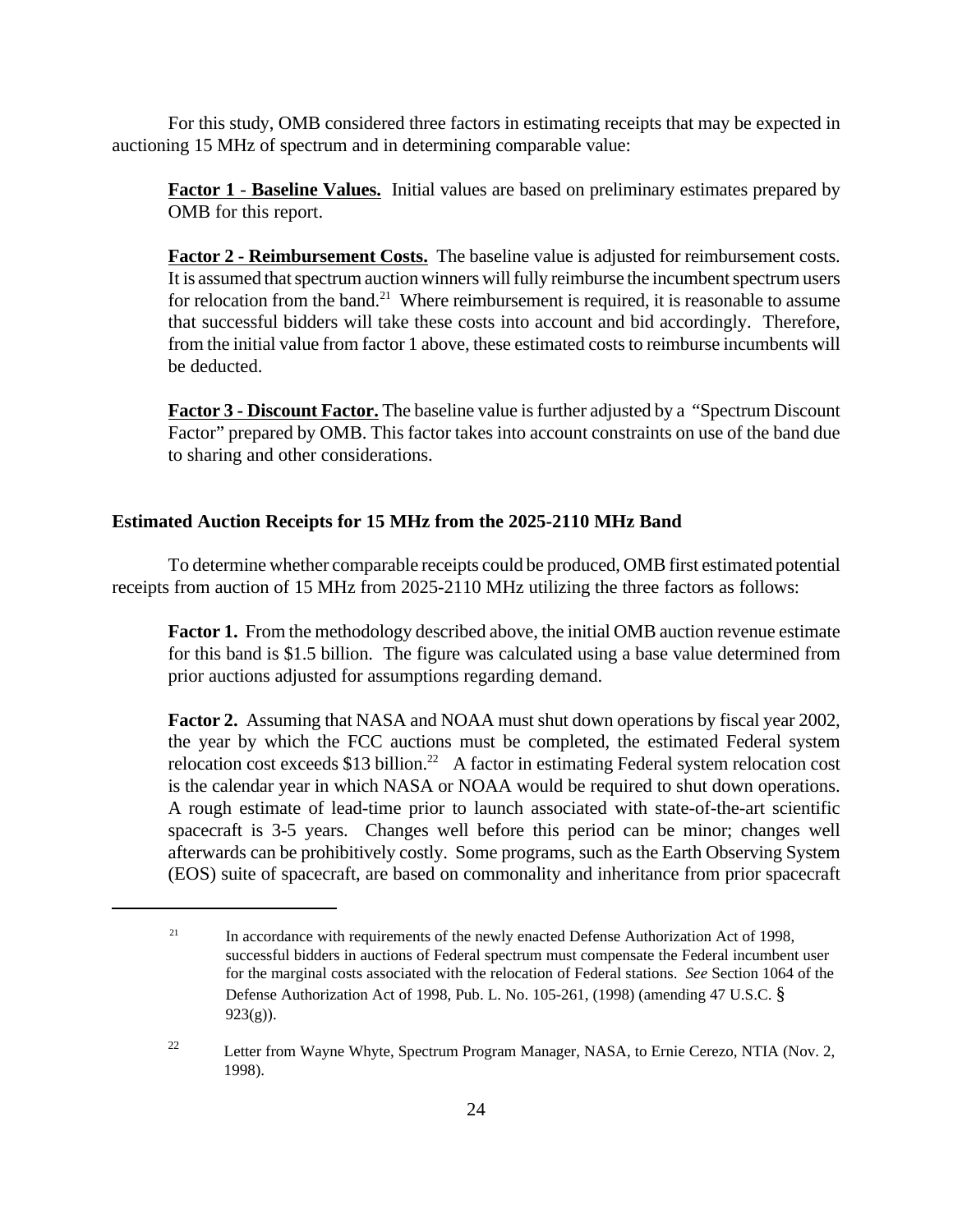in the series. This estimate is very conservative and only considers those systems below that are operational at that time. It does not factor in the effects of changes to pending systems (those launched shortly thereafter) nor does it consider any international cost issues related to cross-support.

The reimbursement costs of removing the incumbent non-Federal operations from the 2025- 2110 MHz band have been examined in detail in filings to the FCC on the 2 GHz MSS rule making. The Association for Maximum Service Television, Inc. commissioned a study to estimate the relocation and retrofit costs for the 2 GHz ENG band in order to accommodate MSS in the 1990-2025 MHz portion of the band.<sup>23</sup> That study identified the relocation costs for the approximate 7000 fixed and mobile equipments to be \$171 million. The results of that study were subsequently endorsed by the Society of Broadcast Engineers.<sup>24</sup>

The total reimbursement costs are the sum of the above two values, or about \$13.2 billion.

**Factor 3.** In evaluating the third factor, it is assumed that the United States will continue to comply with international treaty obligations limiting usage in the 2025-2110 MHz band to low density services similar, both operationally and technically, to the existing ENG operations. The approximate 7000 equipments in the band are assumed to be uniformly distributed across the band, equating to 875 transmitters per 15 MHz segment. While the number of ENG licenses in the band has grown in recent years, unbridled growth is not expected. For purposes of discussion herein, it is assumed that a fully mature ENG environment would never exceed a few thousand transmitters per 15 MHz segment. Thus, compliance with treaty obligations would require limiting the number of transmitters to a few thousand transmitters in the auctioned 15 MHz band, nationwide. Considering this limitation on use, for purposes of this report, OMB assumed a discount factor of 50 percent.

Given the significant Federal relocation costs, OMB concluded that auction receipts 15 MHz in the 2025-2110 MHz band would be negligible.

# **IDENTIFICATION OF ALTERNATIVE BANDS:**

The Budget Act provides very broad criteria for selection of alternative bands subject to only the public interest and comparable receipts factors discussed earlier. No upper frequency limit is designated nor is it limited to Federal bands or non-Federal bands.

<sup>24</sup> Reply Comments of the Society of Broadcast Engineers, Inc, ET Dkt. No. 95-18 (June 21, 1995).

<sup>&</sup>lt;sup>23</sup> Joint Reply Comments of the Association for Maximum Service Television, Inc. and Other Major Television Broadcasting Entities, ET Dkt. No. 95-18 (June 21, 1995).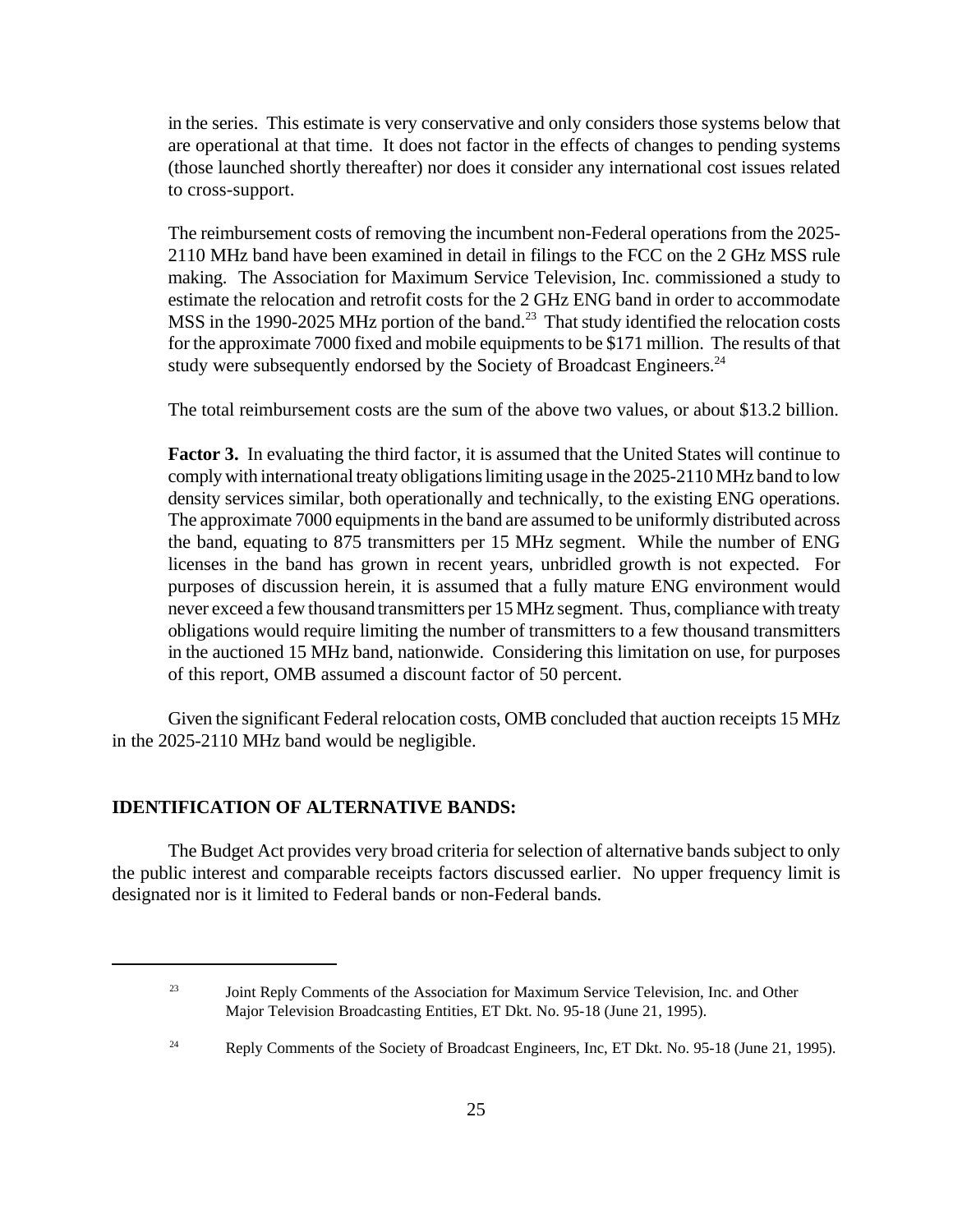With regard to possible identification of Federal spectrum, NTIA has released two comprehensive examinations of Federal spectrum below 5 GHz.<sup>25</sup> The *Spectrum Reallocation Final Report*, prepared in response with requirements of the *Omnibus Budget Reconciliation Act of 1993 (OBRA-93)*, identified 235 MHz of Federal spectrum for reallocation to commercial use. To date, only 5 MHz of the 235 MHz has been auctioned; although, the Budget Act identified an additional 45 MHz to be auctioned. Thus, the remaining bands from the 235 MHz (totaling185 MHz) were considered for identification as alternatives to the 15 MHz from the 2025-2110 MHz band.

Taken together, the two NTIA spectrum reallocation reports document the extensive use made in bands allocated for the Federal Government to provide the various services to the public. The 255 MHz of spectrum identified for reallocation in these reports will have an estimated cost of \$1.5 billion to remove incumbent Federal operations. Furthermore, the reports clearly indicate that identification of additional Federal spectrum for reallocation would result in substantially higher costs, impact on Federal operations, and loss of services to the public. Consequently, identification of Federal spectrum was not considered a viable option.

Based on a review of both Federal and non-Federal frequency bands that have not as yet been subject to auction, the following four bands are identified that meet the comparable receipts criterion. A comparison between the potential auction receipts of each of these alternative bands and the auction of 15 MHz from the originally proposed 2025-2110 MHz band indicates that any of the alternative bands can reasonably be expected to produce comparable, if not significantly higher receipts.

### **944-960 MHz Band**

The 944-960 MHz band is divided into two segments in the United States, 944-952 and 952- 960 MHz bands and are addressed separately. The 944-952 MHz band is used by Frequency Modulation (FM) broadcasters for auxiliary broadcast services, specifically aural studio-to-transmitter (STL) and inter-city relay (ICR) links. The band is divided into 25 kilohertz (kHz) channels which can be stacked to give a user access to up to 500 kHz. Some of this bandwidth can be leased for other broadcasting or non-broadcasting purposes. Use of the band has grown substantially over the past year. The number of licenses, 5,658 in 1997, reflect an approximate 24 percent annual growth rate, due mostly to broadcasters switching from wireline to radio links. Most STL equipment in this band uses a 200-500 kHz bandwidth to carry two audio signals, for stereo, and additional transmitter control signals. Although most STL's are still analog FM, about 30 percent of new STL's use digital technology. Near-term technologies that are expected to be available to reduce the spectrum requirements of these auxiliary broadcast functions are the adoption of digital compression such as advanced audio coding and wideband wireline digital transport technologies such as asynchronous digital subscriber line (ADSL) or integrated services digital networks (ISDN).

<sup>25</sup> *See supra,* notes 6 and 7.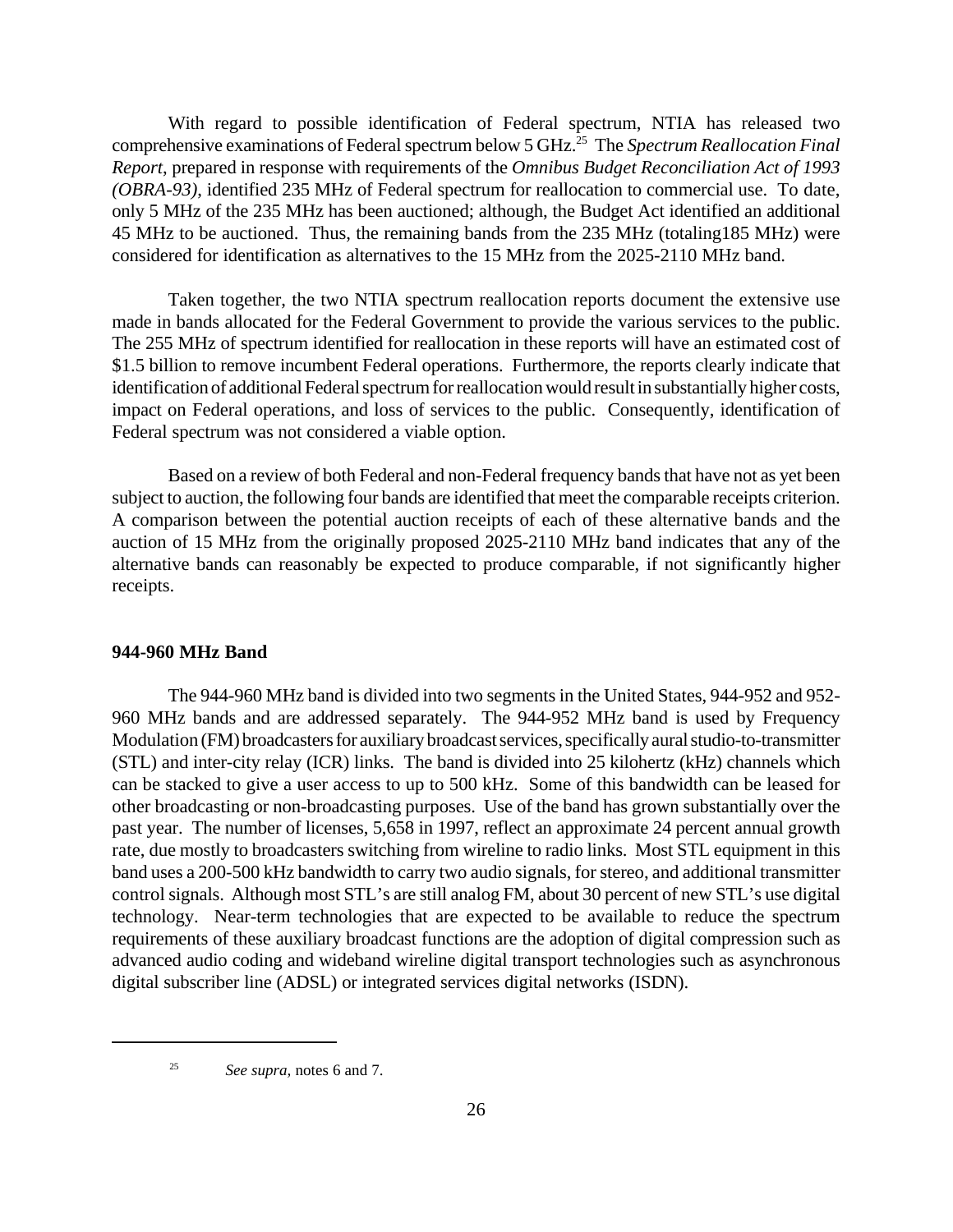The 952-960 MHz band is designated by the FCC for the fixed microwave services with two major types of users, multiple access systems (MAS) and private operational point-to-point fixed systems. The MAS operations are authorized in three distinct segments of the band near 152, 156 and 159 MHz, encompassing a total of 1.2 MHz. These MAS stations are used in a masterinterrogator/remote-reply mode of operation. FCC rules require at least four remote stations to be used for each master to qualify for this type of service. MAS is a relatively new type of service, with many innovative uses being developed. Representative uses include supervisory control and data acquisition for typical utility customers, alarm systems, point-of-sale applications (*e.g.,* credit card and checking account verifications), and various utility applications such as water, gas, electricity, petroleum and railroads. As of 1997, there were approximately 8000 MAS licenses. The FCC has a rule making proceeding that proposes to auction a portion of the 1.2 MHz designated for MAS operations.

The remaining 6.8 MHz portion of the band is designated for private operational fixed (POF) point-to-point microwave systems having bandwidths of 12.5 to 200 kHz for a variety of low capacity voice and data applications. As of 1997, there were approximately 6,200 POF licenses.

**Comparable Receipts.** In assessing the comparable receipts criteria, OMB estimates that spectrum totaling 16 MHz in this band has an initial value of \$1.5 billion. Because of the approximate 20,000 existing licencees in the band and lack of an identified future spectrum home for current applications, it seems likely for the FCC to consider grandfathering existing stations rather than mandatory removal and reimbursement. Given this likely approach, the auction value must be lowered to account for the significant constraint on full use of the these frequencies by the auction winners. OMB estimates that the baseline value should be reduced by roughly 40 percent for a total estimated auction receipt of \$900 million.

# **1390-1400, 1427-1432 & 1670-1675 MHz Bands**

These three bands, with an aggregate of 20 MHz, were identified for reallocation by NTIA in the Final *Spectrum Reallocation Report* prepared in response to OBRA-93. From that report, the following description was provided:

**1390-1400 MHz.** This band is used by long-range air defense radars, military test range telemetry links, tactical radio relays, and radio astronomy. The band has potential for new non-Federal fixed, mobile, and radiolocation communications technologies and applications. However, high-powered FAA and DoD radars must continue to operate in the lower adjacent band and important radio astronomy observations must continue within the band. Thus, reallocating this band for exclusive non-Federal use would require that: 1) airborne transmissions be prohibited to protect radio astronomy; 2) the FAA and DoD must install filters on their high powered radar transmitters; and 3) new equipment designed for use in this band must be capable of tolerating adjacent band FAA and DoD high power radar signals. Satisfaction of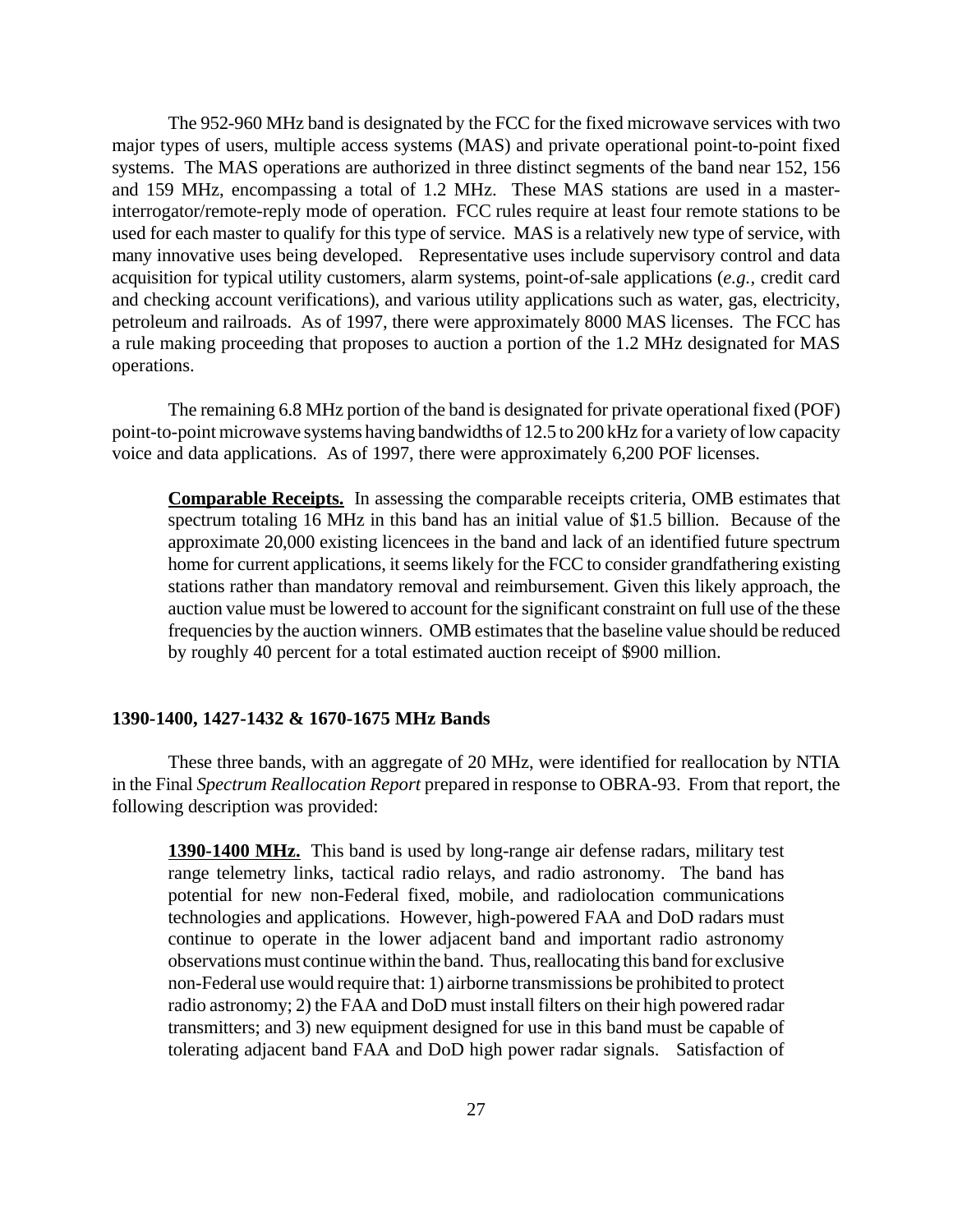these three conditions and Federal Government reaccommodation efforts require this band to be reallocated in January 1999. Federal operations at 17 sites will be continued until 2009.

**1427-1432 MHz.** This band is used by military tactical radio relay communications and military test range aeronautical telemetry and telecommand. The band has potential for new non-Federal fixed and mobile communications technologies and applications. In order to protect sensitive radio astronomy observations in the adjacent band, reallocation for airborne or space-to-Earth communications should be avoided. Reallocation of this band was delayed until January 1999 to permit the orderly phase out of radio relay communications equipment, the procurement of replacement equipment, and the engineering of associated network systems. In addition, essential military airborne operations at 14 sites will be continued until 2004.

**1670-1675 MHz.** This band is used for meteorological services. Meteorological systems operating in this band will have to be redesigned or replaced. The band has potential for new non-Federal fixed or mobile communications. In order to protect sensitive radio astronomy observations in the adjacent band, reallocation for airborne or space-to-Earth communications should be avoided. Reallocation of this band was delayed until January 1999 to permit redesign and procurement of replacement equipment for meteorological radiosonde systems. Reallocation also requires protection of two important meteorological-satellite Earth stations at Wallops Island, Virginia and Fairbanks, Alaska.

**Comparable Receipts.** In assessing the comparable receipts criterion, OMB estimates an initial baseline value of \$1.9 billion for these three bands totaling 20 MHz. Estimated Federal relocation costs total \$106-143 million. Assuming the high end of the range, OMB adjusted the baseline value to \$1.76 billion. Minimal sharing constraints would apply to the bands so that an additional discount of 10 percent is applied, for a total estimated auction receipt of \$1.57 billion.

# **2500-2690 MHz Band (15 MHz from unauctioned portions)**

This band is allocated for several types of services, including wireless cable TV broadcasting (multi point distribution service - MDS), instructional TV fixed service (ITFS), private operational fixed service (OFS), and narrowband audio response channels. MDS wireless cable was created in 1983 to provide a wireless alternative to cable TV. The 66 MHz of spectrum designated for MDS was auctioned by the FCC in 1996. The ITFS is typically used for TV classroom instruction, *e.g.*, when a local university brings in-house classroom instruction to the employees of a local corporation.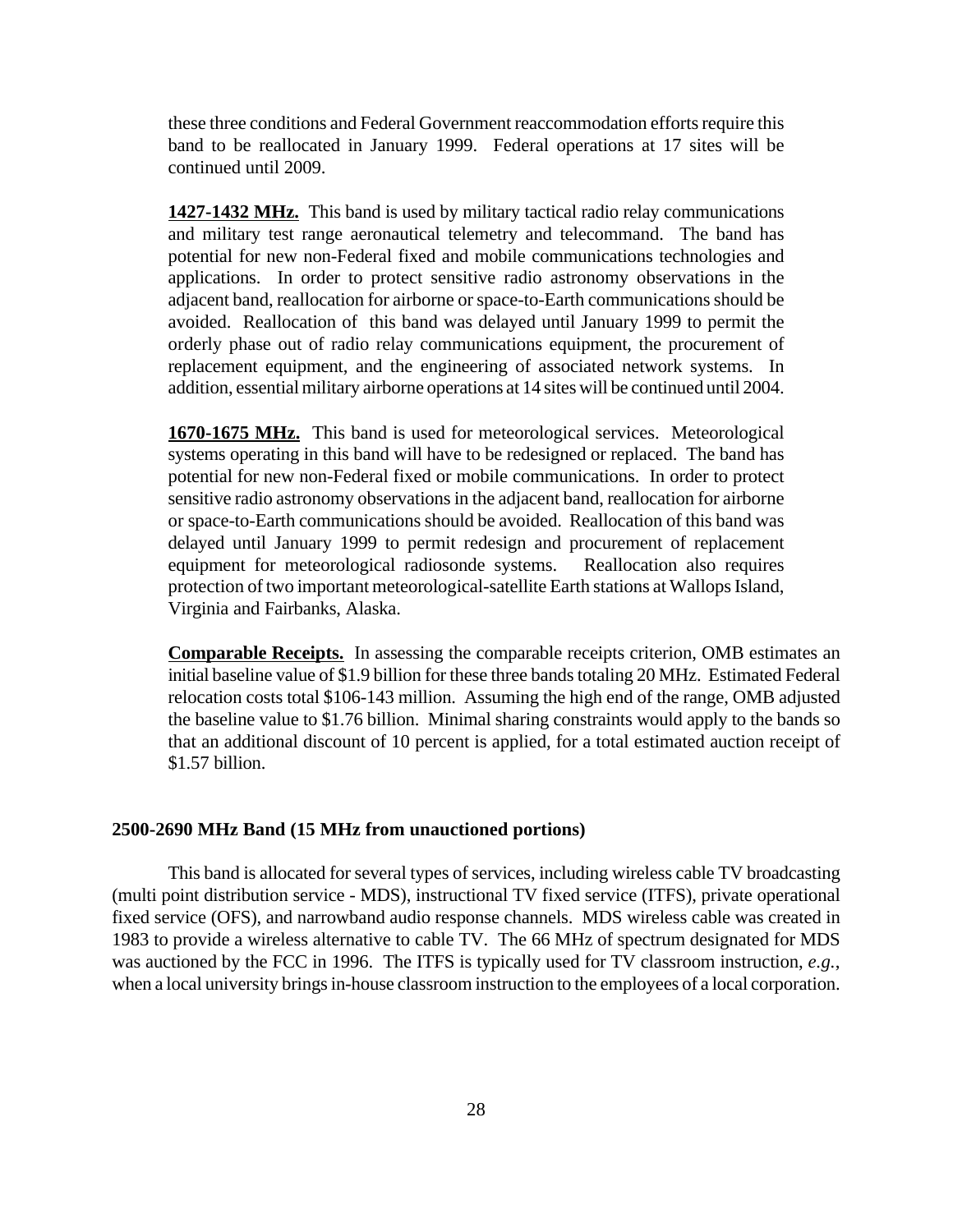**Comparable Receipts.** In assessing the potential auction receipts for 15 MHz in this band, OMB estimates a baseline value of \$1.5 billion. In a previous auction, the FCC auctioned 66 MHz within this band designated for the MDS. All existing licenses were grandfathered, thus requiring no relocation costs but imposing a significant constraint on full use of the these frequencies by the auction winners. It is expected that similar constraints may be imposed on this new spectrum, thus OMB applied a discount of 50 percent to the baseline value for a total estimated auction receipt of \$750 million.

#### **3650-3700 MHz Band**

This 50 MHz band was identified for reallocation by NTIA in the *Spectrum Reallocation Final* Report prepared in response to OBRA-93. This band is used by Navy air traffic control radars on board aircraft carriers and is allocated to a number of different radio services around the world. Thus, the band could be used for new non-Federal technologies in the fixed, mobile (except aeronautical), fixed-satellite and radiolocation services. Reallocation of this band was delayed until 1999 to re-engineer the Navy radars operating in coastal waters. Adopting regulatory or industry receiver standards for the new equipment would enhance band sharing. Essential Federal radar operations will be continued at three sites.

**Comparable Receipts**. OMB estimates a baseline value of \$4.9 billion for 50 MHz of spectrum in this band. However, because of expected restrictions for interference, accommodations for band sharing, and the higher frequency of this band, OMB applied a discount of 75 percent. Estimated Federal relocation costs total \$8-30 million. Assuming the high end of the range, OMB adjusted the baseline to accommodate these relocation costs for total estimated auction receipt of \$1.2 billion.

Table 3 summarizes the net expected auction receipts.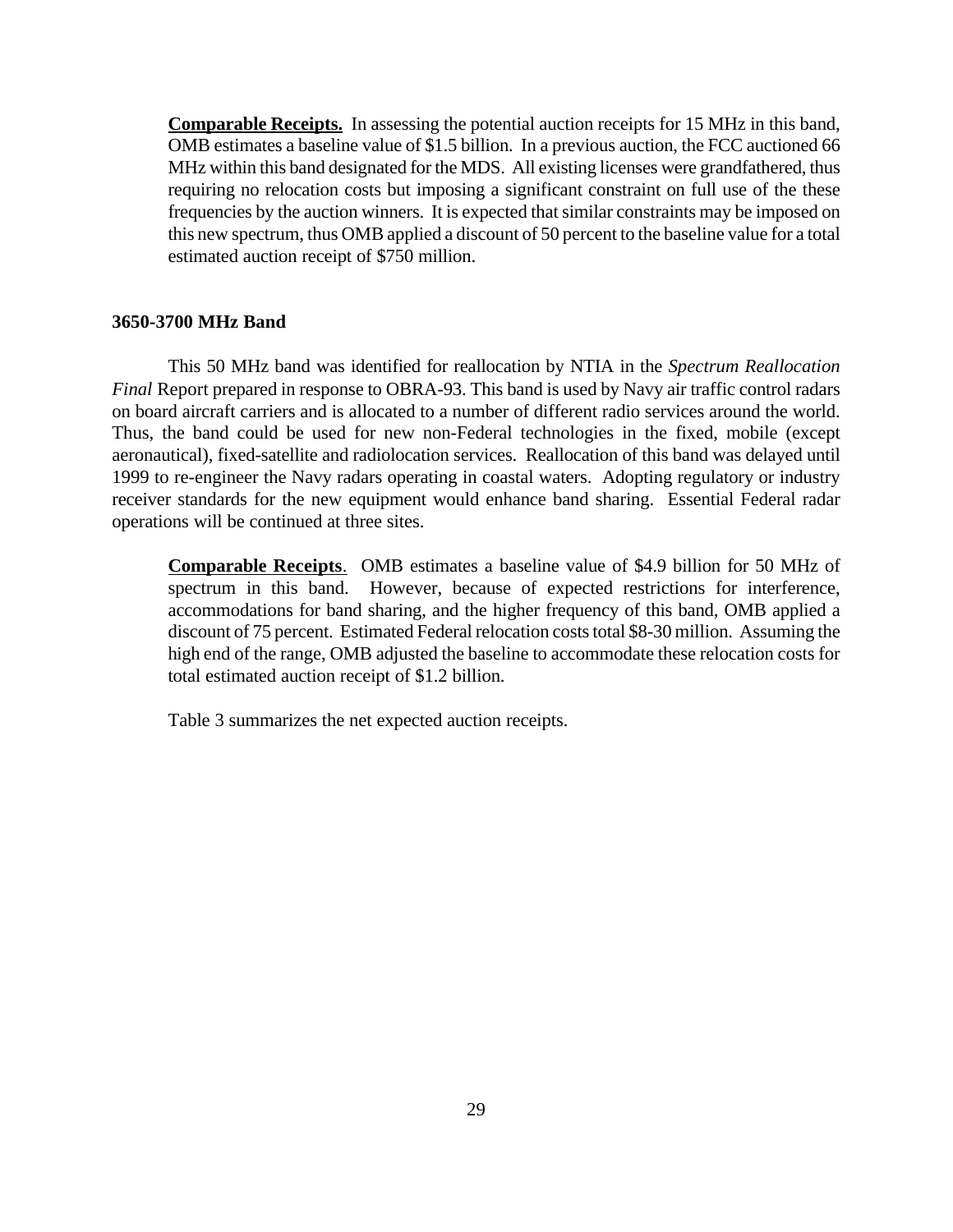| <b>Band</b><br>(MHz)                | #<br><b>MHz</b> | <b>OMB</b><br><b>Baseline</b><br><b>Value</b> | <b>OMB</b><br><b>Discount</b><br>Factor | <b>Estimated</b><br><b>Total</b><br>Reimb.<br>Costs | <b>Net</b><br><b>Expected</b><br><b>Auction</b><br><b>Receipts</b> |
|-------------------------------------|-----------------|-----------------------------------------------|-----------------------------------------|-----------------------------------------------------|--------------------------------------------------------------------|
| 2025-2110                           | 15              | \$1.5 B                                       | 50%                                     | \$13.2 B                                            | Negligible*                                                        |
| 944-960                             | 16              | \$1.5 B                                       | 40%                                     | $\cdots$                                            | \$0.9 B                                                            |
| 1390-1400<br>1427-1432<br>1670-1675 | 20              | \$1.9 B                                       | 10%                                     | \$0.14 B                                            | \$1.57 B                                                           |
| 2500-2690                           | 15              | \$1.5 B                                       | 50%                                     | $\cdots$                                            | \$0.75 B                                                           |
| 3650-3700                           | 50              | \$4.9 B                                       | 75%                                     | \$0.03 B                                            | \$1.2 B                                                            |

**TABLE 3 COMPARISON OF EXPECTED AUCTION RECEIPTS**

\* \$12.5 B in potential costs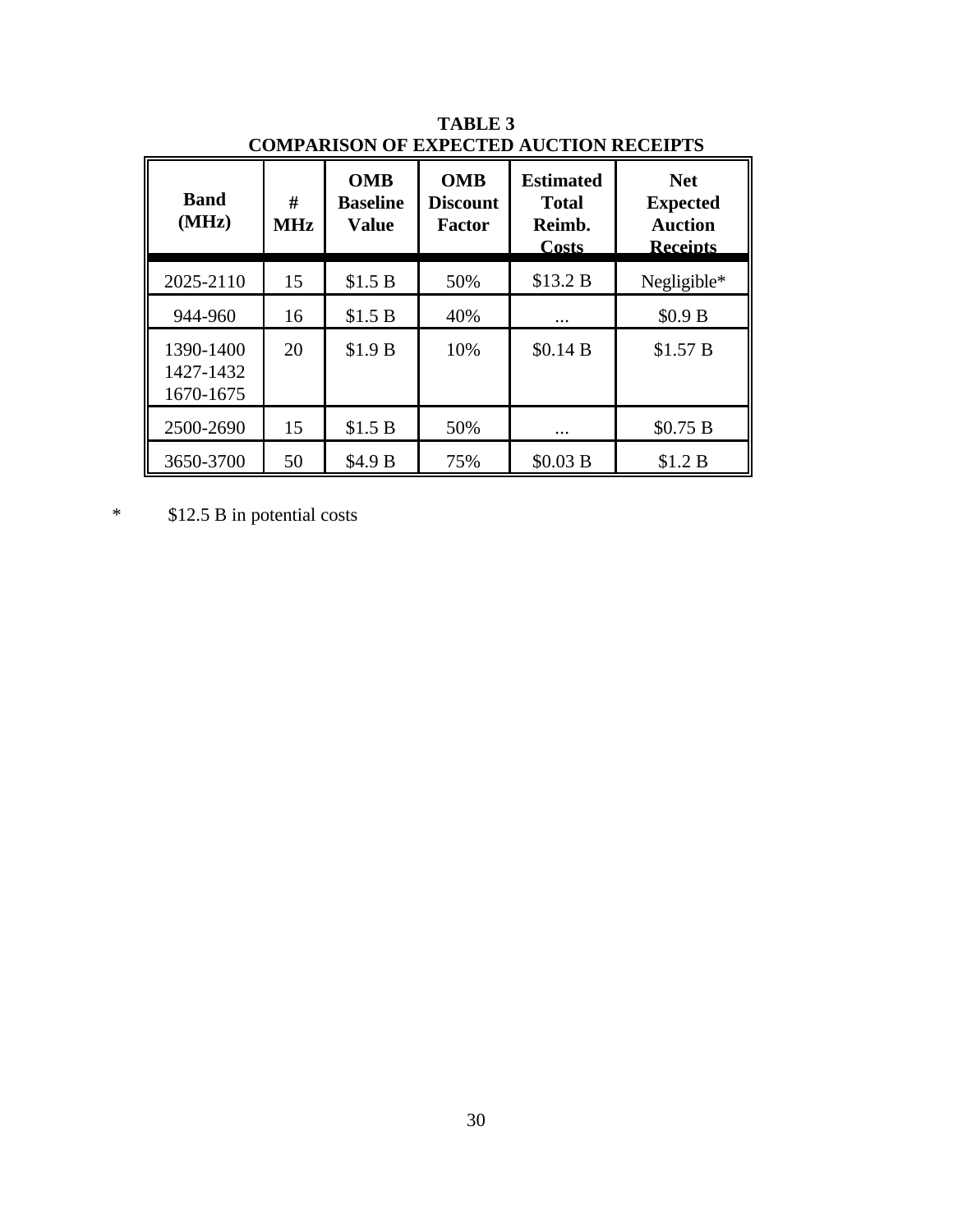# **APPENDIX A**

# **TABLE A-1: NATIONAL AND INTERNATIONAL FREQUENCY ALLOCATIONS FOR THE 1990-2110 MHz FREQUENCY BAND<sup>1</sup>**

| <b>INTERNATIONAL</b>                                                                                                                                                                                                                                           |                                                                                                                                    |                                                      | <b>UNITED STATES</b>                                        |                                                                                                                                         |                                                                                       |  |
|----------------------------------------------------------------------------------------------------------------------------------------------------------------------------------------------------------------------------------------------------------------|------------------------------------------------------------------------------------------------------------------------------------|------------------------------------------------------|-------------------------------------------------------------|-----------------------------------------------------------------------------------------------------------------------------------------|---------------------------------------------------------------------------------------|--|
| <b>Region 1</b><br>(MHz)                                                                                                                                                                                                                                       | <b>Region 2</b><br>(MHz)                                                                                                           | <b>Region 3</b><br>(MHz)                             | <b>Frequency</b><br><b>Band (MHz)</b>                       | Government<br><b>Allocation</b>                                                                                                         | Non-gov't.<br><b>Allocation</b>                                                       |  |
| 1980-2010                                                                                                                                                                                                                                                      | <b>FIXED</b><br><b>MOBILE</b><br>MOBILE-SATELLITE<br>(Earth-to-space)<br>S5.388 S5.389A S5.389B                                    |                                                      | 1980-1990                                                   |                                                                                                                                         | <b>FIXED</b><br><b>MOBILE</b>                                                         |  |
| 2010-2025<br><b>FIXED</b><br><b>MOBILE</b><br>S5.388                                                                                                                                                                                                           | 2010-2025<br><b>FIXED</b><br><b>MOBILE</b><br>MOBILE-SAT-<br><b>ELLITE</b><br>S5.388<br>$[$ 55.389C]<br>S5.389D S5.38<br><b>9E</b> | 2010-2025<br><b>FIXED</b><br><b>MOBILE</b><br>S5.388 | 1990-2025                                                   | <b>US111</b>                                                                                                                            | MOBILE-<br><b>SATELLITE</b><br>(Earth-to-space)<br><b>US111</b><br>NG156 <sup>2</sup> |  |
| 2025-2110<br><b>FIXED</b><br><b>MOBILE</b><br>SPACE RESEARCH (Earth-to-space)<br>(space-to-space)<br>SPACE OPERATION (Earth-to-space) (space-to-<br>space)<br>EARTH EXPLORATION-SATELLITE (Earth-to-<br>space)(space-to-space)<br>[S5.391] <sup>3</sup> S5.392 |                                                                                                                                    | 2025-2110                                            | <b>US90</b><br><b>US111</b><br><b>US219</b><br><b>US222</b> | <b>FIXED</b><br><b>MOBILE</b><br><b>US90</b><br><b>US111</b><br><b>US219</b><br><b>US222</b><br><b>NG23</b><br><b>NG118</b><br>[55.391] |                                                                                       |  |

<sup>1</sup> This table includes international changes to frequency allocations that resulted from WARC-92 and WRC-95 that have not as yet been reflected within the U.S. National Table of Frequency Allocations. Also included are domestic changes to the U.S. Table of Frequency Allocations that have been proposed by NTIA and forwarded to the FCC for consideration for national adoption.

\_\_\_\_\_\_\_\_\_\_\_\_\_\_\_\_\_\_\_\_\_\_\_\_\_\_\_\_\_\_\_\_\_\_\_\_\_\_\_\_\_\_\_\_\_\_\_\_\_

<sup>2</sup> This is a proposed footnote for the 1990-2025 MHz band. *See Amendment of Section 2.106 of the Commission's Rules to Allocate Spectrum at 2 GHz for Use by the Mobile-Satellite Service, ET Dkt. No. 95-18, First Report and Order and Further Notice Of Proposed Rule Making,* 12 FCC Rcd 7388 (1997).

<sup>3</sup> This international footnote is a result of WRC-97.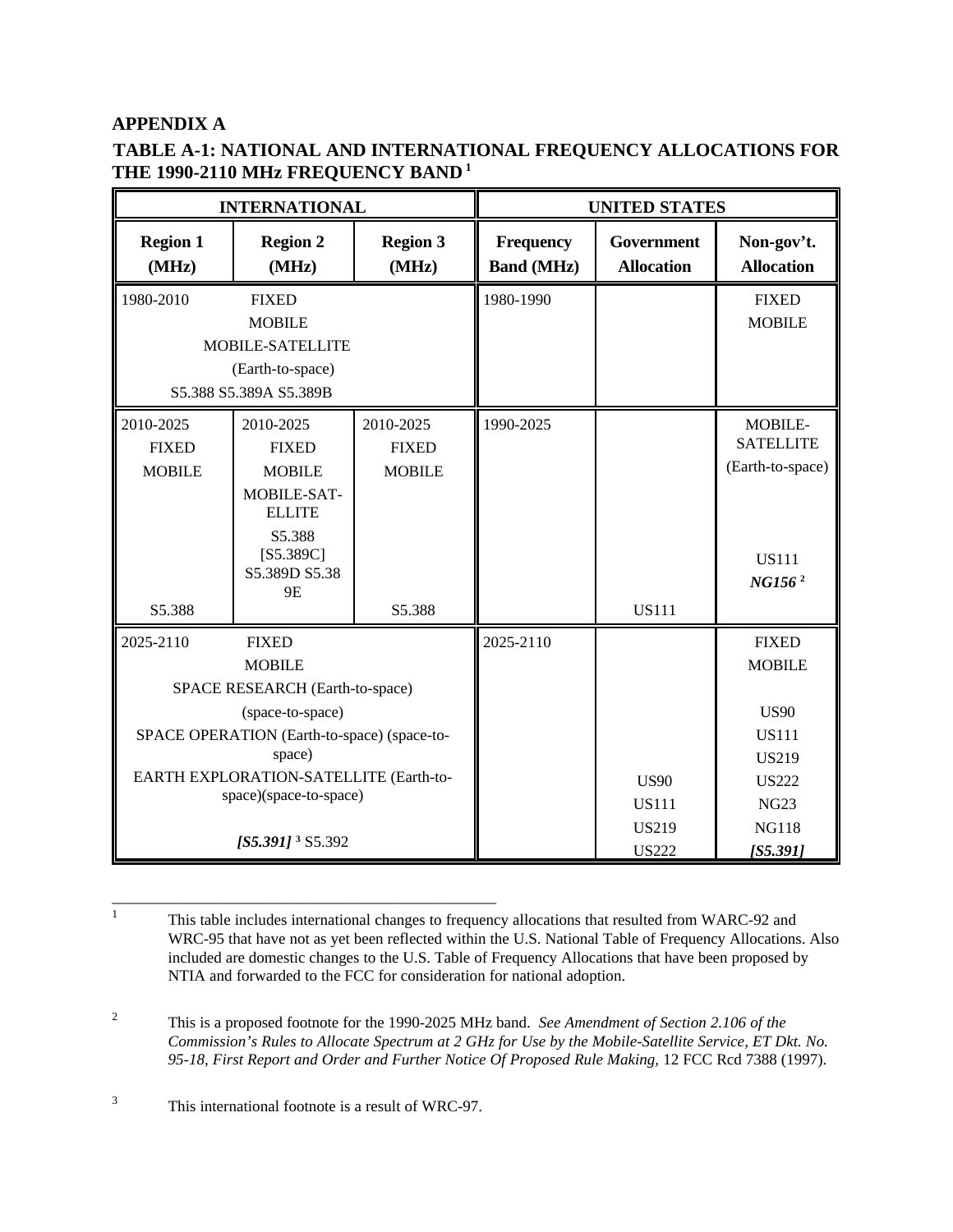# **TABLE A-2: APPLICABLE FOOTNOTES FOR THE 1990-2110 MHz BAND**

## **U.S. FOOTNOTES**

**US90:** In the band 2025-2110 MHz Earth-to-space and space-to-space transmissions may be authorized in the space research and Earth exploration-satellite services subject to such conditions as may be applied on a case-by-case basis. Such transmissions shall not cause harmful interference to non-government stations operating in accordance with the National Table of Frequency Allocations. All space-to-space transmission reaching the Earth's surface shall adhere to a power flux density of between -144 and -154 dBW/ $m^2/4$  kHz depending on the angle of arrival per ITU Radio Regulation 2557 and shall not cause harmful interference to the other space services.

**US111:** In the band 1990-2120 MHz, Government space research earth stations may be authorized to use specific frequencies at specific locations for earth-to-space transmissions. Such authorizations shall be secondary to non-Government use of this band and subject to such other conditions as may be applied on a case-by-case basis.

Corpus Christi, Tex., 27° 39'N 097° Goldstone, Calif., 35° 18' N 116° Guam, Mariana Is., 13º 19' N 144º Merritt Is., Fla., 28° 29' N 080° Wallops Is., Va., 37° 57' N 075° 28' W.

23'W. Fairbanks, Alaska, 64° 59' N 147° 53' W. 54' W. Greenbelt, Md., 39° 00' N 076° 50' W. 44' E. Kauai, Hawaii, 22° 08' N 159° 40' W. 35' W. Roseman, N.C., 35° 12' N 082° 52' W.

**US219:** In the band 2025-2110 MHz Government earth resources satellite earth stations in the Earth explorationsatellite service may be authorized to use the frequency 2106.4 MHz for Earth-to-space transmissions for tracking, telemetry, and telecommand at the sites listed below. Such transmissions shall not cause harmful interference to non-government operations:

> Sioux Falls, SD,  $43^{\circ}$  32' 03.1"N 096 $^{\circ}$ 45' 42.8"W; Fairbanks, AK,  $64^{\circ}$  58' 36.6"N 147<sup>°</sup> 30' 54.2"W.

**US222:** In the band 2025-2035 MHz Geostationary Operational Environmental Satellite Earth stations on the space research and Earth exploration-satellite services may be authorized on a co-equal basis to use the frequency band 2025-2035 MHz band for Earth-to-space transmissions for tracking, telemetry, and telecommand at the sites listed below:

> Wallops Is., VA, 37<sup>0</sup> 50' 48"N 075<sup>0</sup> 27' 33"W; Seattle, WA, 47<sup>0</sup> 34' 15"N 122<sup>0</sup> 33' 10"W; Honolulu, HI, 21<sup>0</sup> 21' 12"N 157<sup>0</sup> 52' 36"W.

**US252:** The bands 2110-2120 and 7145-7190 MHz, and 34.2-34.7 GHz are also allocated for Earth-to-space transmissions in the space research service, limited to deep space communications at Goldstone, California.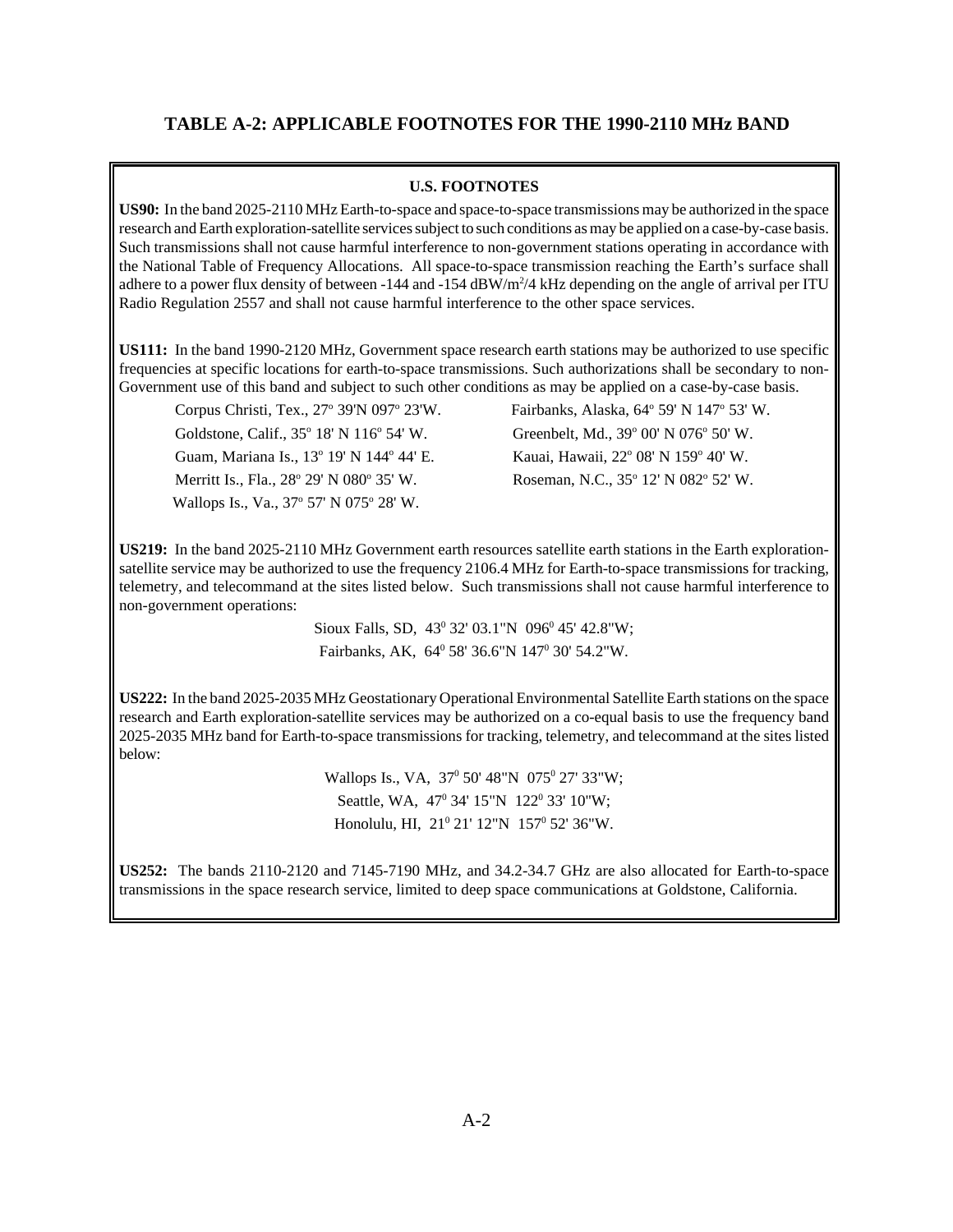# **TABLE A-2: APPLICABLE FOOTNOTES FOR THE 1990-2110 MHz BAND (Con't)**

# **INTERNATIONAL**

**S5.388:** The bands 1885-2025 MHz and 2110-2200 MHz are intended for use, on a worldwide basis, by administrations wishing to implement the future public land mobile telecommunication systems (FPLMTS). Such use does not preclude the use of these bands by other services to which these bands are allocated. The bands should be made available for FPLMTS in accordance with Resolution 212 (Rev. WRC-95).

**S5.389A:** The use of the bands 1980-2010 MHz and 2170-2200 MHz by the mobile-satellite service is subject to coordination under Resolution 46 (Rev.WRC-95)/No. S9.11A and to the provisions of Resolution 716 (WRC-95). The use of these bands shall not commence before 1 January 2000; however the use of the band 1980-1990 MHz in Region 2 shall not commence before 1 January 2005.

**S5.389B:** The use of the bands 1980-1990 MHz by the mobile-satellite service shall not cause harmful interference to or constrain the development of the fixed and mobile services in Argentina, Brazil, Canada, Chile, Ecuador, the United States, Honduras, Jamaica, Mexico, Peru, Suriname, Trinidad and Tobago, Uruguay and Venezuela.

**[MOD S5.389C]:** The use of the bands 2010-2025 MHz and 2160-2170 MHz in Region 2 by the mobile-satellite service shall commence before 1 January 2005 and is subject to coordination under Resolution 46 (Rev.WRC-95)/No. S9.11A and to the provisions of Resolution 716 (WRC-95).

**S5.389D**: In Canada and the United States the use of the bands 2010-2025 MHz and 2160-2170 MHz by the mobile-satellite service shall not commence before 1 January 2000.

**S5.389E:** The use of the bands 2010-2025 MHz and 2160-2170 MHz by the mobile-satellite service in Region 2 shall not cause harmful interference to or constrain the development of the fixed and mobile services in Regions 1 and 3.

**[MOD S5.391]:** In making assignments to the mobile service in the bands 2025-2110 MHz and 2200-2290 MHz, administrations shall not introduce high-density mobile systems, as described in Recommendation ITU-R SA.1154, and shall take this Recommendation into account for the introduction of any other type of mobile system.

**S5.392:** Administrations are urged to take all practicable measures to ensure that space-to-space transmissions between two or more non-geostationary satellites in the space research, space operation and Earth explorationsatellite services in the bands 2025-2110 MHz and 2200-2290 MHz, shall not impose any constraints on Earth-tospace, space-to-Earth and other space-to-space transmissions of those services and in those bands between geostationary and non-geostationary satellites.

Note: Bracketed footnotes are modified at the WRC-97.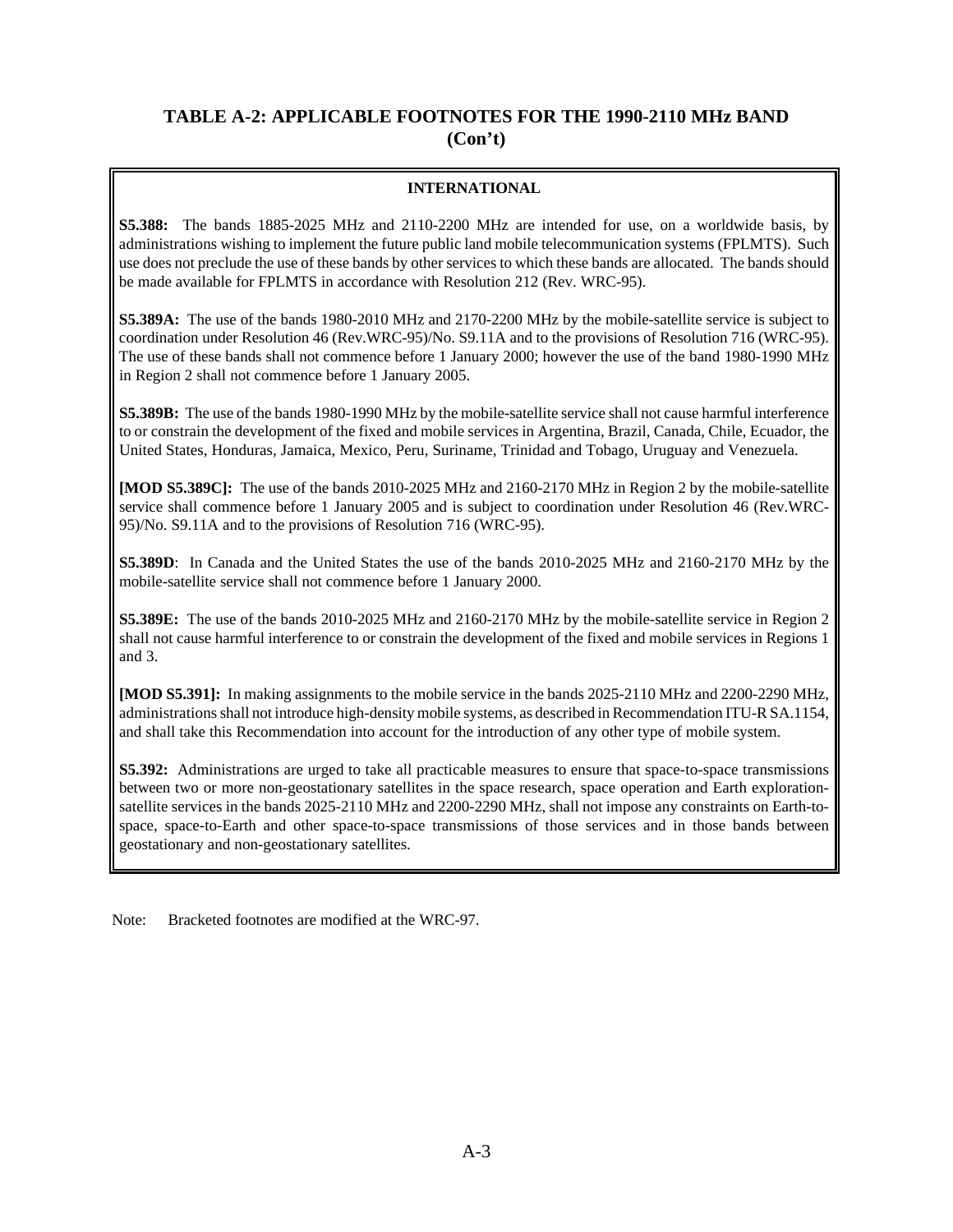National Aeronautics and Space Administration

APPENDIX B





SEP 2 3 1998

The Honorable C. Larry Irving Assistant Secretary for Communications and Information National Telecommunications and Information Administration Department of Commerce Washington, DC 20230

Dear Mr. Irving:

The pending release of a proposed rule making by the Federal Communications Commission (FCC) at 2 GHz raises serious concerns within NASA. As you know, the Agency uses the 2 GHz bands<sup>2</sup> in conjunction with its international partners for spacecraft command, control and telemetry. The FCC's proposal to reallocate any portion of the 2025-2110 MHz band segment will disrupt critically important NASA operations using this spectrum. National Civil Space use of this spectrum has been increasing rapidly since the Apollo program.

NASA's Space Network and Ground Network operations take place over the entire 2025-2110 MHz band including vital communications associated. with the Space Shuttle and the upcoming International Space Station.

NASA presently operates in the 2025-2110 MHz band on a secondary allocation status within the United States. Although this status is less than desirable, two factors have served to mitigate our concerns in the past:

- 1. Space Science Services in this band operate on a primary basis internationally under the International Telecommunication Union (ITU) Radio Regulations; thus, it is only in the U.S. where the implications of secondary status must be addressed.
- 2. Within the U.S., the FCC has heretofore reserved the band principally for the Broadcast Auxiliary Service. Fortunately, the operational characteristics of this Service enable a minimum of interference to the Space Science Services and operational coordination has been successfully carried out for many years with the broadcasting industry.

ET Docket No. 95-18, Memorandum Opinion and Order and Third Notice of Proposed Rule Making

Unified S-Band, Uplink and Forward Link at 2025-2120 MHz, and Downlink and Return Link at 2200-2300 MHz.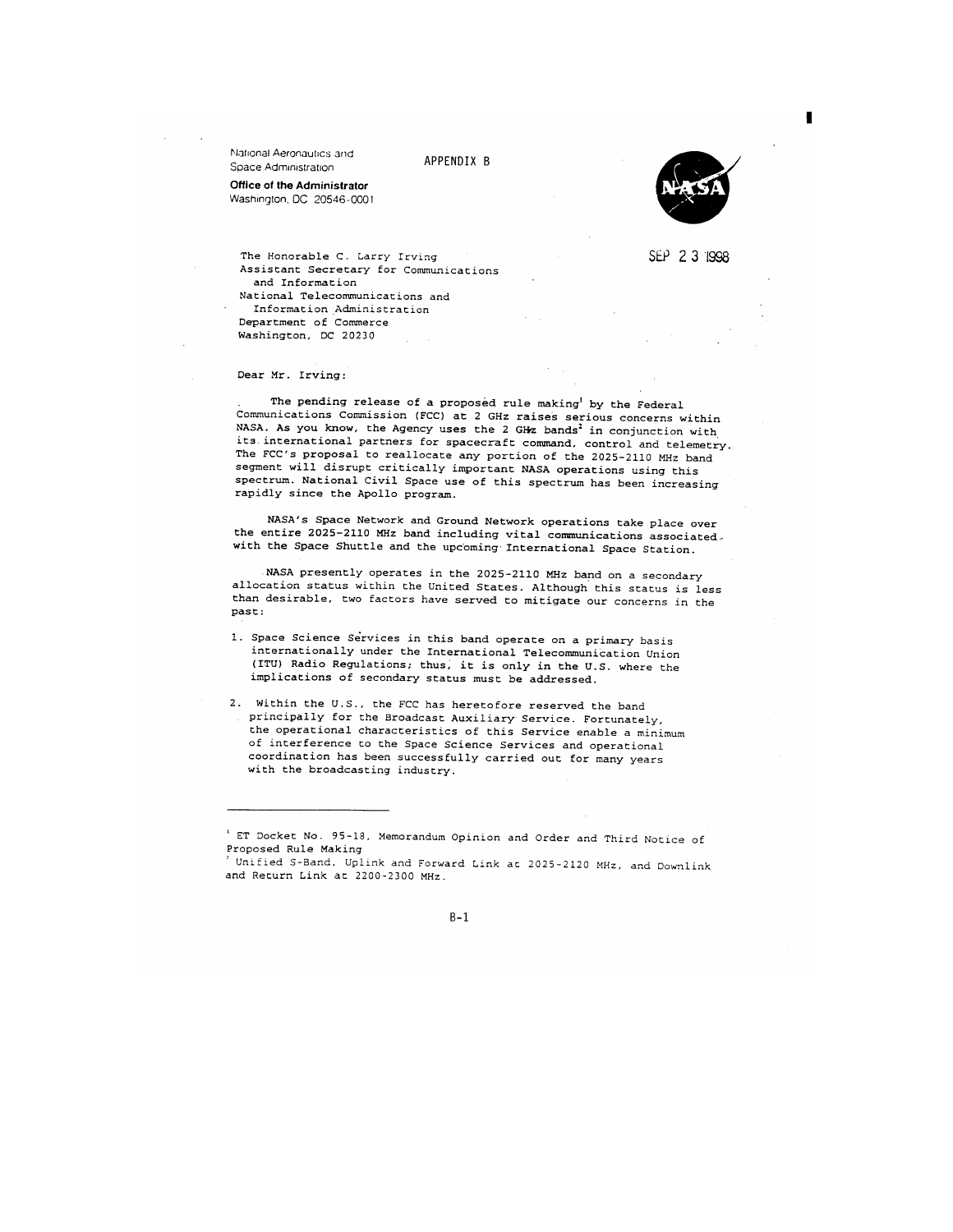Introduction of additional services, such as Personal Communications Services or other high density users, will result in an unmanageable environment for civil space users. ITU studies confirm this conclusion.

In excess of 50 NASA Space Flight missions are reliant upon the 2025-2110 MHz band for telecommand operations. These missions include Space Shuttle, Hubble Space Telescope, Compton Gamma Ray Observatory, TOPEX/POSEIDON, and NASA's Tracking and Data Relay Satellite System. Future program use includes the International Space Station (ISS), the ISS Crew Return Vehicle and the Earth Observing System. These missions represent a significant investment of taxpayer dollars, estimated in excess of \$36 billion. In light of the changing spectrum environment near 2 GHz, as evidenced by the FCC proposal, we have concluded that primary allocation status is essential for the long term protection of this major public investment.

In addition, NASA is concerned that the FCC's proposal does not adequately address the international implications of interference into the legitimate operations of the international space science community. These international operations will be impacted in the same manner as NASA's operations, but will require coordination with the U.S. regulatory authorities to comply with the treaty-based provisions of the ITU Radio Regulations. NASA has had and will continue to have extensive cooperative and cross-support agreements with the international space science community in meeting its obligations mandated by current National Space Policy directives.

For these reasons, I respectfully request the following actions be taken with respect to the FCC's proposed rule making:

- 1. Recommend alternative spectrum be identified in accordance with provisions of the 1997 Balanced Budget Amendment.
- 2. Continue to work with NASA in the pursuit of a primary allocation status in the 2025-2110 MHz band for Space Science Services within the U.S.

Sincerely Administrate

 $B - 2$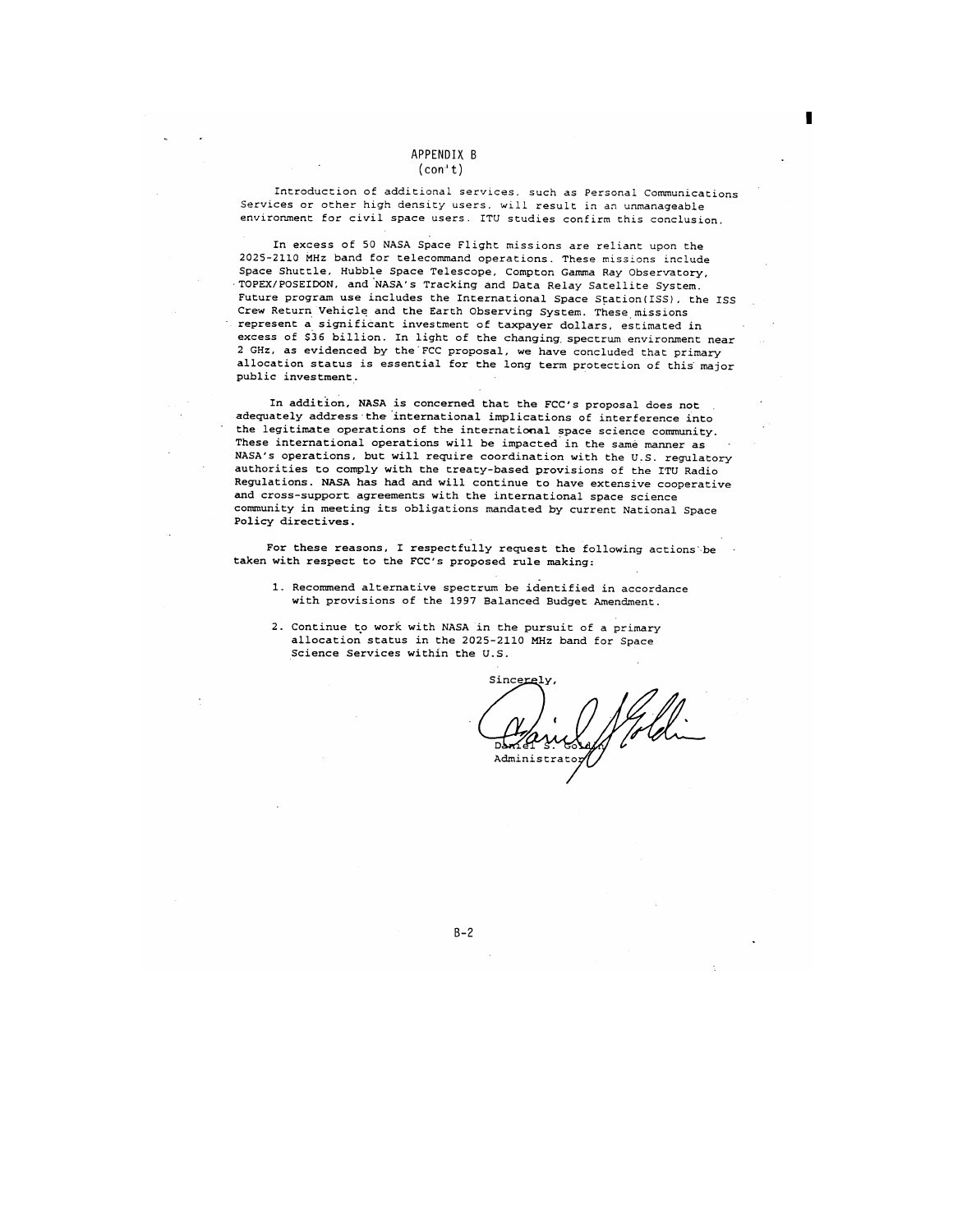

UNITED STATES DEVARTMENT OF COMMERCE The Under Secretary for Oceans and Atmosphere Washington, D.C. 20230

 $OCT - 7.293$ 

MEMORANDUM FOR: Larry Irving Assistant Secretary for Communications and Information **Gof** D. James Baker

FROM: SUBJECT:

NOAA Concerns with Proposed Spectrum Auction

I have been informed that the Federal Communications Commission (FCC) is proposing to auction 15 MHz from the 2025-2110 MHz band in conformance with the Balanced Budget Act of 1997 (BBA-97). The band segments, 2095-2110 MHz or alternatively 2025-2040 MHz, are used for critical control circuits associated with the National Oceanic and Atmospheric Administration (NOAA) satellites. The upper band is used to control the Landsat satellites from several ground stations in Alaska and the contiguous United States. The lower band is used to command NOAA's geostationary (GOES) and polar-orbiting (NOAA series) meteorological satellites from Wallops Island, Virginia, and Fairbanks, Alaska. As you know, the GOES operations at Wallops enjoy primary status. In light of the nature of NOAA operations in these bands, it is imperative that our investment of over \$1 billion dollars for critical satellite services to both the public and Pederal Government be protected now and in the future. It is particularly troublesome that no decision has been made as to the commercial uses to which the auctioned band will be put. While it is certainly possible to protect commercial terrestrial operations from interference by keeping them at some minimum distance from NOAA's ground stations, NOAA's own operations cannot be similarly protected. Use of the band for high-density radio communications and other than what is already sharing the spectrum (low density radio communications - electronic news gathering systems) may result in interference as shown in International Telecommunications Union (ITU) studies and recommendations to our satellite receivers.

The same interference concerns apply to foreign satellites. I note that space services in the 2025-2110 MHz band enjoy a primary allocation worldwide, except they are secondary in the United States. NTIA has requested the FCC to modify the U.S. allocation tables to conform to international usage, which the Commission has declined to do. There is also a potential for harmful interference to international satellite systems, including those which the United States may be required to operate under cooperative agreements.

 $C-1$ 



THE ADMINISTRATOR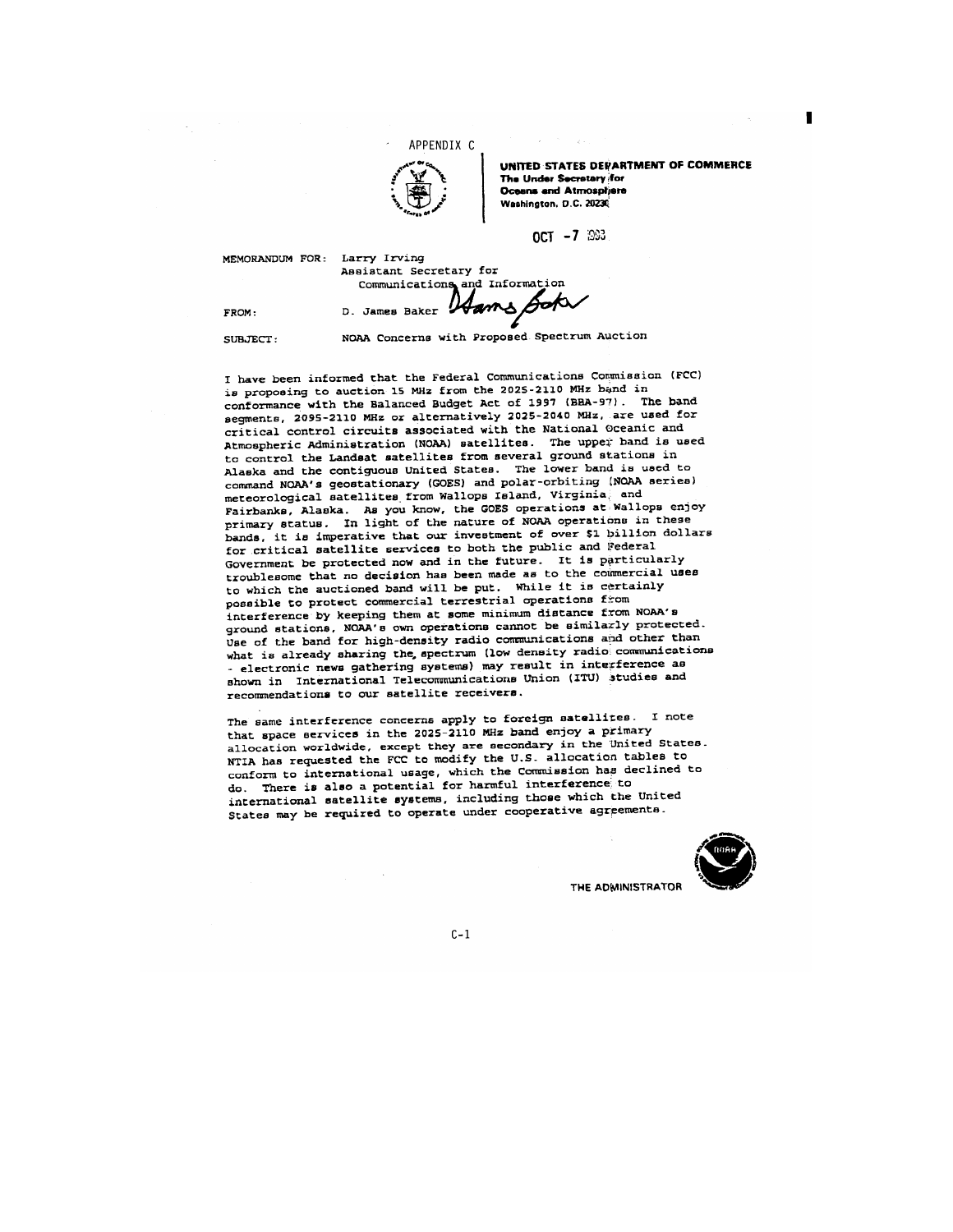APPENDIX C<br>(con't)

¥,

Given the present and planned use of the band by the Federal<br>Government including NOAA satellite operations and those of foreign<br>countries, I must respectfully urge that the President exercise his<br>option as per BBA-97 to d

 $C-2$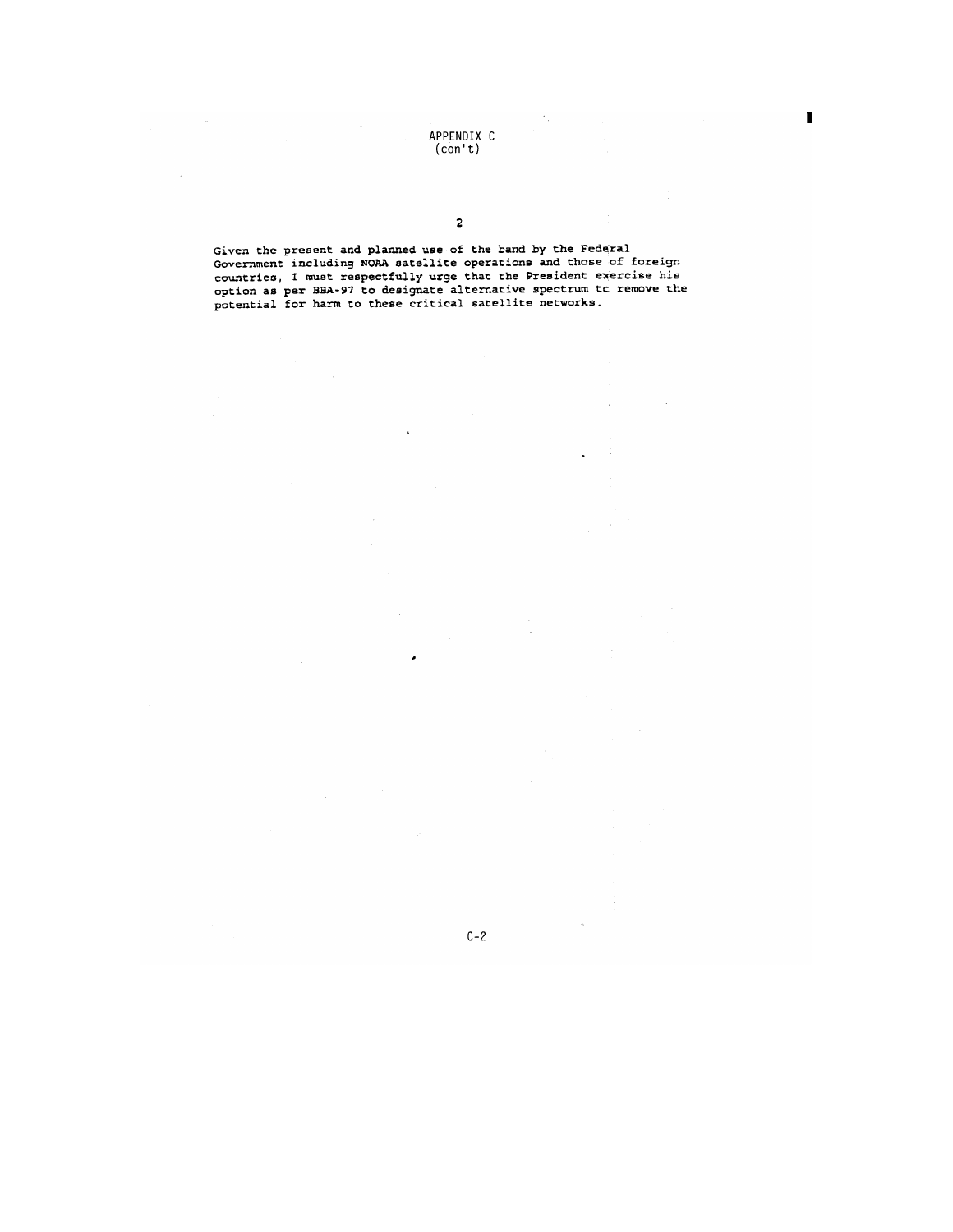

united states department of commerce National Telecommunications and Information Administration

February 11, 1998

Mr. Richard Smith Chief, Office of Engineering and Technology Federal Communications Commission 2000 M Street N.W. Washington, D.C. 20554

Dear Mr. Smith:

In the OSM January 2, 1997 letter to you, the importance of the band 2025-2110 MHz to the Federal government was indicated, and we requested that the Federal government's requirements be taken into account in any proceedings that the Commission undertakes in this band. Of principle concern were the potential sharing problems which would arise if high-density mobile systems were introduced into the band. These concerns and certain changes in the international rules and regulations have now prompted OSM to request that the National Table of Frequency Allocations be modified to reflect primary status for space services by the Federal Government in the 2025-2110 MHz band. (Proposed changes to the National Table of Frequency Allocations are provided at Enclosure 1.)

As you know, this is the primary band used by the National Aeronautic and Space Administration (NASA), the National Oceanic and Atmospheric Administration (NOAA), and space agencies worldwide for Earth-to-space and space-to-space communications. The Federal government has been operating in this band for over 30 years and has a financial investment of over 30 billion dollars in the band. For a number of technical and policy reasons, NASA and NOAA cannot satisfy critical mission requirements in other allocated spectrum. NASA and NOAA use this band for over 60 U.S. satellites, including such programs as the Space Shuttle, the Tracking and Data Relay Satellite System (TDRSS), the Hubble Space Telescope, Geostationary Operational Environmental Satellite (GOES), and the International Space Station. Note that under existing Footnote US222 of the National Table certain Federal government sites already have co-equal status.

The U.S. also has long-standing international treaty obligations with respect to allocations to the space services in the International Table of Frequency Allocations. (A historical summary of the international space allocations for this band is shown in Enclosure 2.) NASA and NOAA have numerous obligations to support other administrations' space programs in this band. Among others, Brazil, Canada, France, Germany, India, Italy, Japan, Russia, Spain, Sweden, Ukraine, and the United Kingdom have launched satellites that use this band. Additionally, many administrations have indicated that the 2025-2110 MHz band will be used when they launch their first satellites. (A listing of existing and planned world wide satellite systems is shown in

 $D-1$